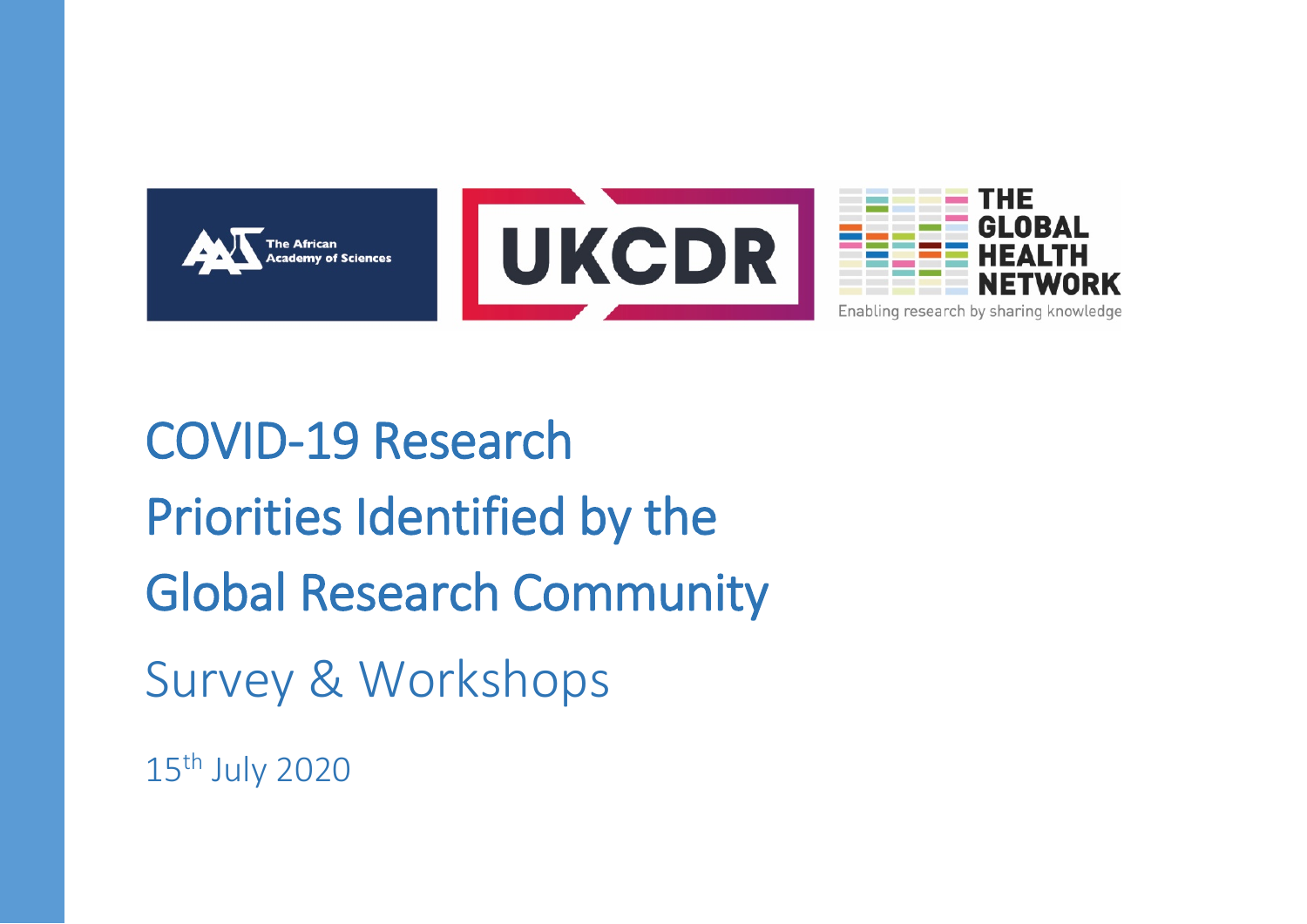

# Acknowledgement

This report would not have been possible without the hundreds of researchers across the world who took part in the survey and workshops whilst facing the pandemic in their professional and personal lives. We thank them for taking the time to share their opinions with us and recognising the importance of setting the research agenda.

#### Contact

The Global Health Network Centre for Tropical Medicine and Global Health New Richards Building Old Road Campus Roosevelt Drive Oxford OX3 7LG

Professor Trudie Lang, Director: trudie.lang@ndm.ox.ac.uk Liam Boggs, Senior Operations Manager: liam.boggs@ndm.ox.ac.uk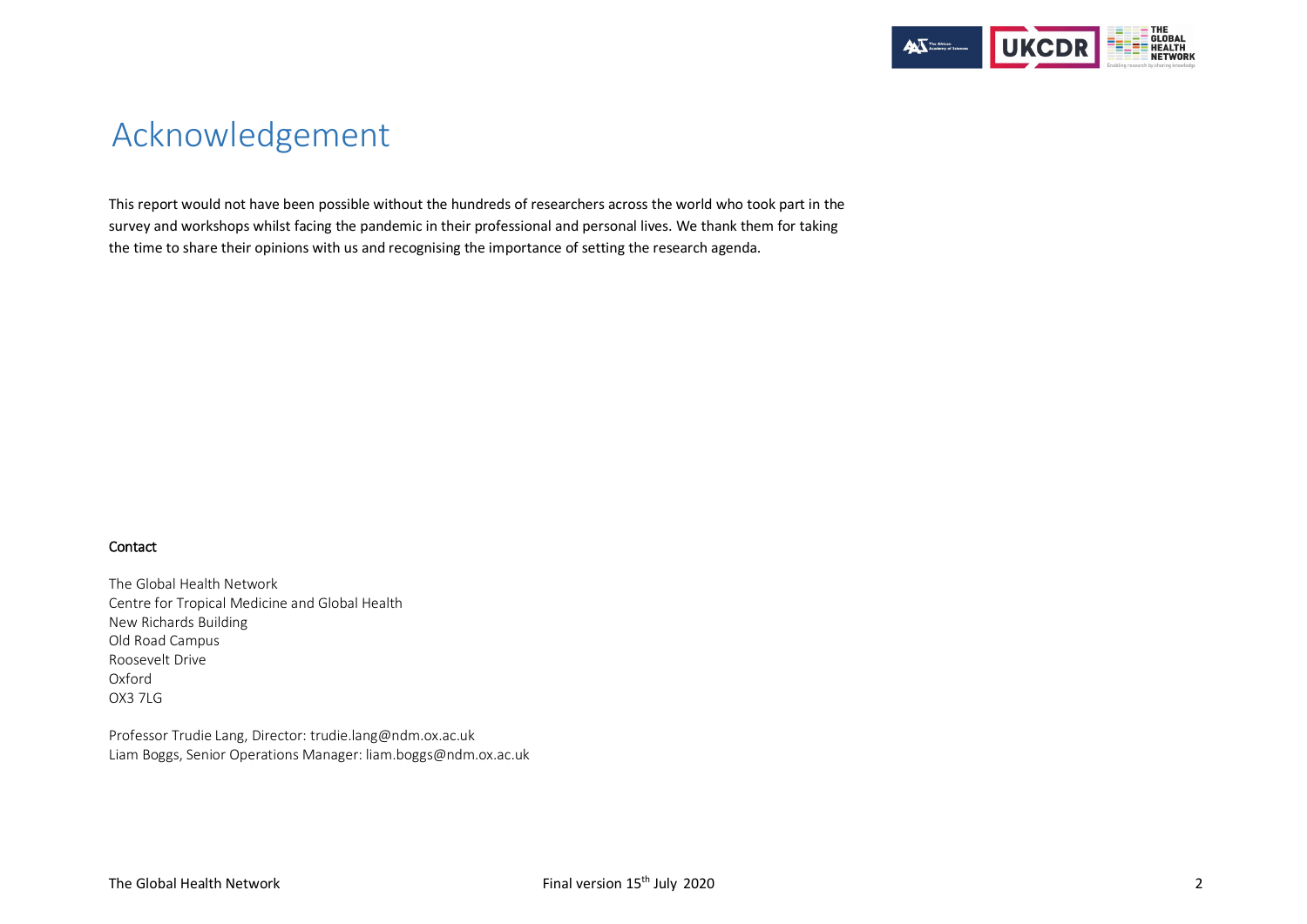

# TABLE OF CONTENTS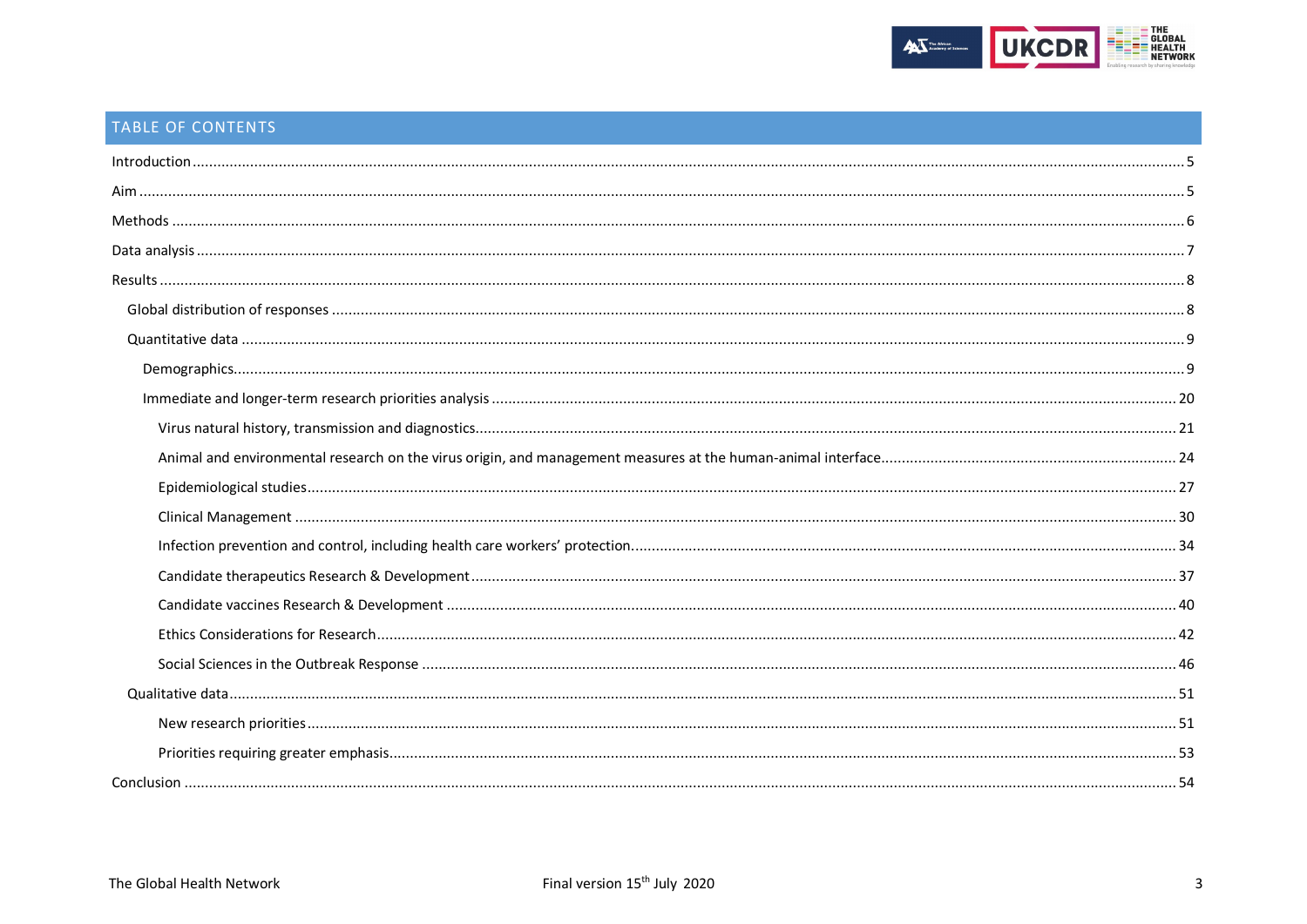

| Limitations                                                                                                                                                         |  |
|---------------------------------------------------------------------------------------------------------------------------------------------------------------------|--|
|                                                                                                                                                                     |  |
|                                                                                                                                                                     |  |
|                                                                                                                                                                     |  |
| Appendix 2 - Survey Results: Top Three Research Priorities from the WHO Roadmap Categories Showing Less Resources Countries as a sub-set of the Global Responses 67 |  |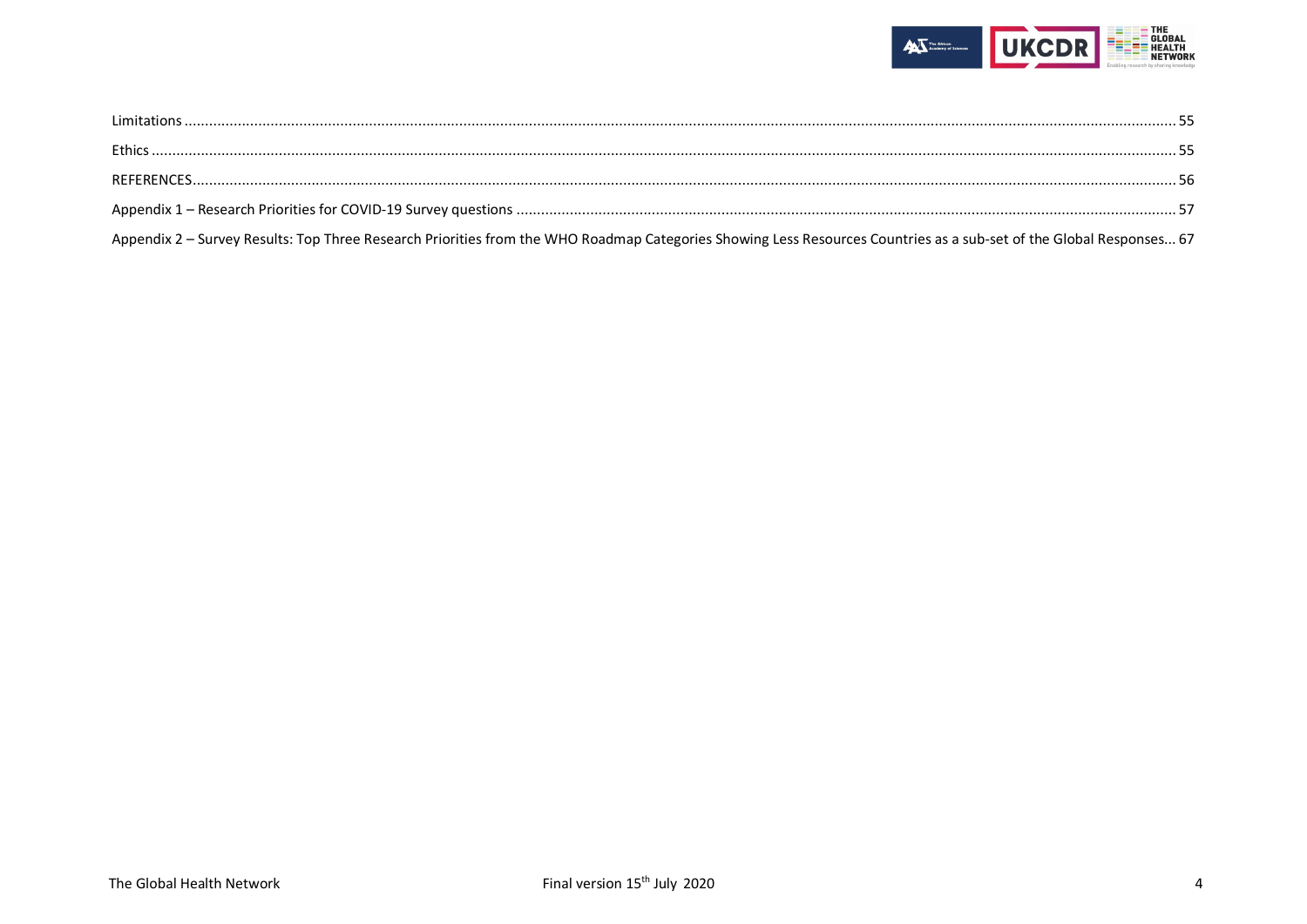

## <span id="page-4-0"></span>INTRODUCTION

On 11th March 2020, the World Health Organisation (WHO) declared the outbreak of a new type of Coronavirus, SARS-CoV-2 that causes COVID-19 respiratory disease, a global pandemic. On 12th of March 2020 WHO published *[A Coordinated Global Research Roadmap: 2019 Novel Coronavirus](https://www.who.int/publications/m/item/a-coordinated-global-research-roadmap)* (1) This document presented a Global Research Roadmap with immediate, mid-term and longer-term priorities aiming to build a robust global research response on the basis of the outcome of the *Global Research Forum* held on 11-12 February 2020 by the WHO and the Global Research Collaboration for Infectious Disease Preparedness and Response (GLOPID-R). GLOPID-R is an international network of funders that aims to facilitate coordination and information sharing. The *Global Research Forum* followed the WHO R&D Blueprint strategy as a framework. This strategy aims to coordinate and accelerate global research work to target diseases that threaten humanity, rapidly develop diagnostics, medicines and vaccines, and promptly respond to outbreaks thereby preventing epidemics.

Following the publication of the Global Research Roadmap, the African Academy of Science (AAS) conducted a consultative webinar followed by a survey in April 2020 based on the *WHO Global Research Roadmap* to define African research priorities for the COVID-19 outbreak. The *[Research and Development goals for COVID-19 in Africa](https://www.aasciences.africa/sites/default/files/2020-04/Research%20and%20Development%20Goals%20for%20COVID-19%20in%20Africa.pdf)* report was published on 24th April 2020 (2). This report proposed a prioritization list for research and development for the COVID-19 outbreak in Africa. The findings were that African researchers largely supported the WHO Roadmap research priorities at that point in time, but they also identified a list of additional sub-priorities of relevance to the African health and research environment.

The Global Health Network (TGHN) has been established as a known and trusted community that is used by many thousands of researchers and healthcare workers across Low- and Middle-Income Countries (LMICs). There was already a strong engagement in discussion on research priorities and topics (3). The United Kingdom Collaborative on Development Research (UKCDR) initiated a collaboration with TGHN and the AAS to identify the COVID-19 global research priorities to ensure funding would be designated to the currently relevant global priorities, with particular consideration to lower resource settings.

With the aim to determine what research is most needed globally now to address the pandemic and what questions should be asked to learn for the next pandemic, we undertook a survey followed by a workshop. Survey findings were presented in the workshop to seek wider global comment and discussion on these and to discuss current priorities and unmet research areas.

## <span id="page-4-1"></span>AIM

The aim of this project is to identify the current global COVID-19 research priorities for this and future pandemics of COVID-19 or new pathogens.

#### **Objectives**

- To assess whether the WHO Global Research Roadmap mid-term and long-term priorities, alongside the new priorities identified by the AAS, were globally relevant, particularly to lower resource settings.
- To identify which immediate COVID-19 research priorities are most important.
- To identify which longer-term research priorities, necessary to build the research capacity to deal with future pandemics of either COVID-19 or other pathogens, are most important.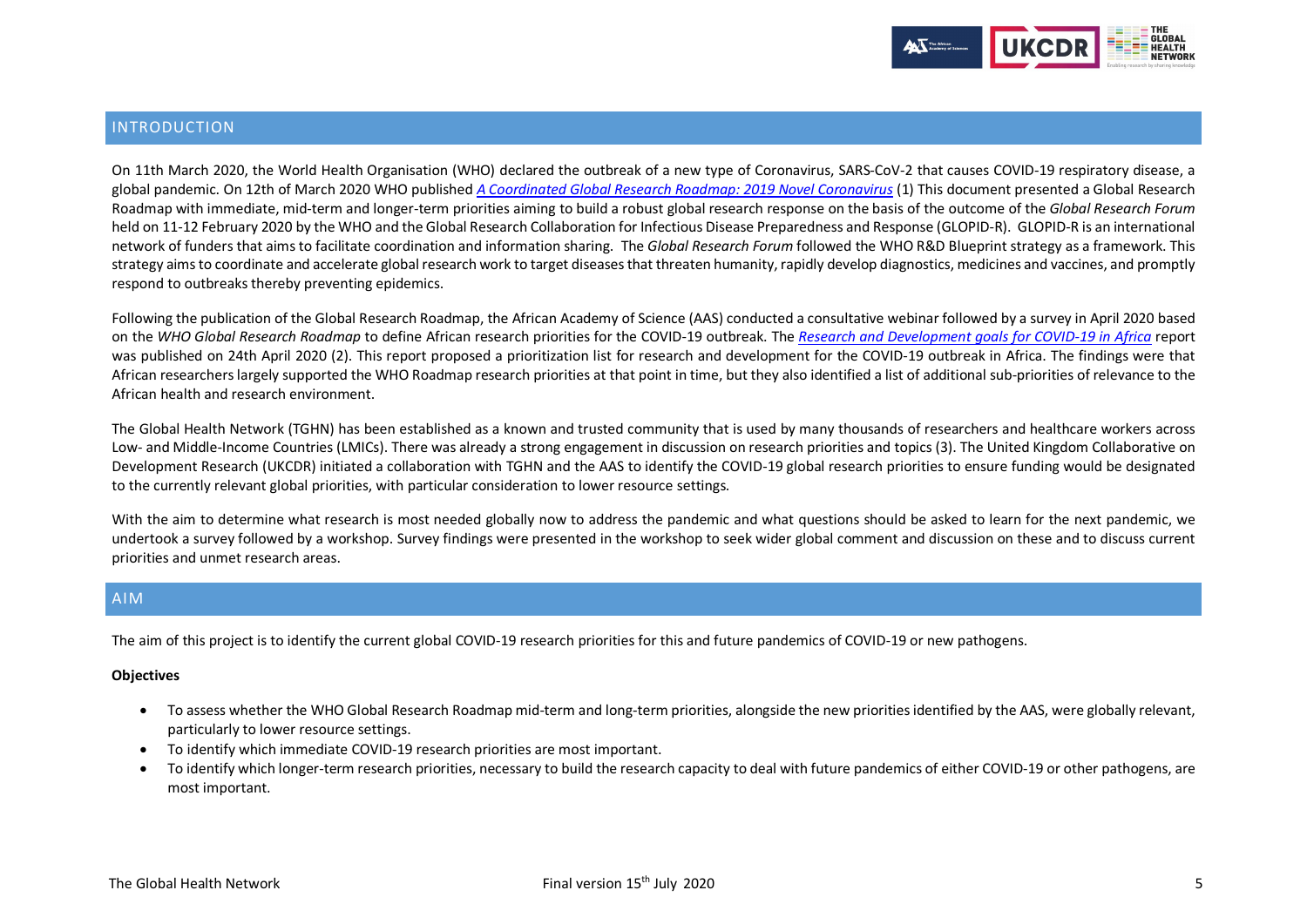

• To identify new research priority areas not captured in the WHO Research Roadmap or the AAS survey.

## <span id="page-5-0"></span>**METHODS**

#### **Survey design**

The online survey '*Research Priorities for COVID-19*' questions were developed following the structure of the WHO Research Roadmap *Mid-term and long-term priorities to contribute to control the outbreak* summary table with the addition of the new research priorities identified by the AAS during their webinar and subsequent survey. The survey had an introductory page providing information on the aim of the survey and how the data collected would be used and clarified that the participation was voluntary with the right to withdraw at any time. Consent to participate was implicit for all individuals that "opted in" to complete the survey. The survey consisted of three sections. The first section survey collected demographic details. In the second and third sections, participants ranked their top three options within nine topic areasfor both immediate and longer-term priorities (18 total ranking questions). Participants also had the opportunity to indicate in open response questions any priorities that might not have been captured for each one of the topics. See Appendix 1 for full list of survey questions.

The online survey was created and distributed through the online survey tool Jisc. The online survey was piloted within a small team of researchers and global health experts who reported no difficulty interpreting and responding, and no obvious survey omissions. The full listing of survey questions will be included in the final survey report.

#### **Survey distribution**

The survey invitation was disseminated via the COVID-19 Research Implementation Knowledge Hub, the TGHN e-Newsletter sent to all subscribed users, and through Twitter, Facebook and LinkedIn. AAS and UKCDR supported the dissemination of the survey to all their members. Participants were not compensated for survey completion.

The English version of the survey was launched on 11<sup>th</sup> May 2020 17:00 BST. The Spanish, Portuguese and French version were launched on 15<sup>th</sup> May 2020 23:00 BST. The survey was closed on 22<sup>nd</sup> May 2020 10:00 am BST. Survey responses were collected for a period of 12 days.

#### **Workshop**

After the survey was closed and preliminary analysis was undertaken, a virtual workshop was led by TGHN using the teleconferencing software platform Zoom. This workshop titled "*COVID-19: determining the Global Research Priorities*" was widely disseminated via The Global Health Network's newsletter to subscribed members and was fully booked before we could share via social media. The event registration page included the agenda of the workshop and a brief narrative on issues for discussion as detailed below:

"*Several major international research funding organisations are planning further calls to respond to the current COVID-19 pandemic. To ensure their funding decisions will address critical global knowledge gaps. The Global Health Network, the African Academy of Sciences and the UKCDR have conducted a survey to seek the opinion of researchers globally as to what are the top priorities for COVID-19 research in their country and region (more information here). To complement the survey, join us for an open discussion and help us guide major research funders with your expertise on what COVID-19 research should be prioritised*."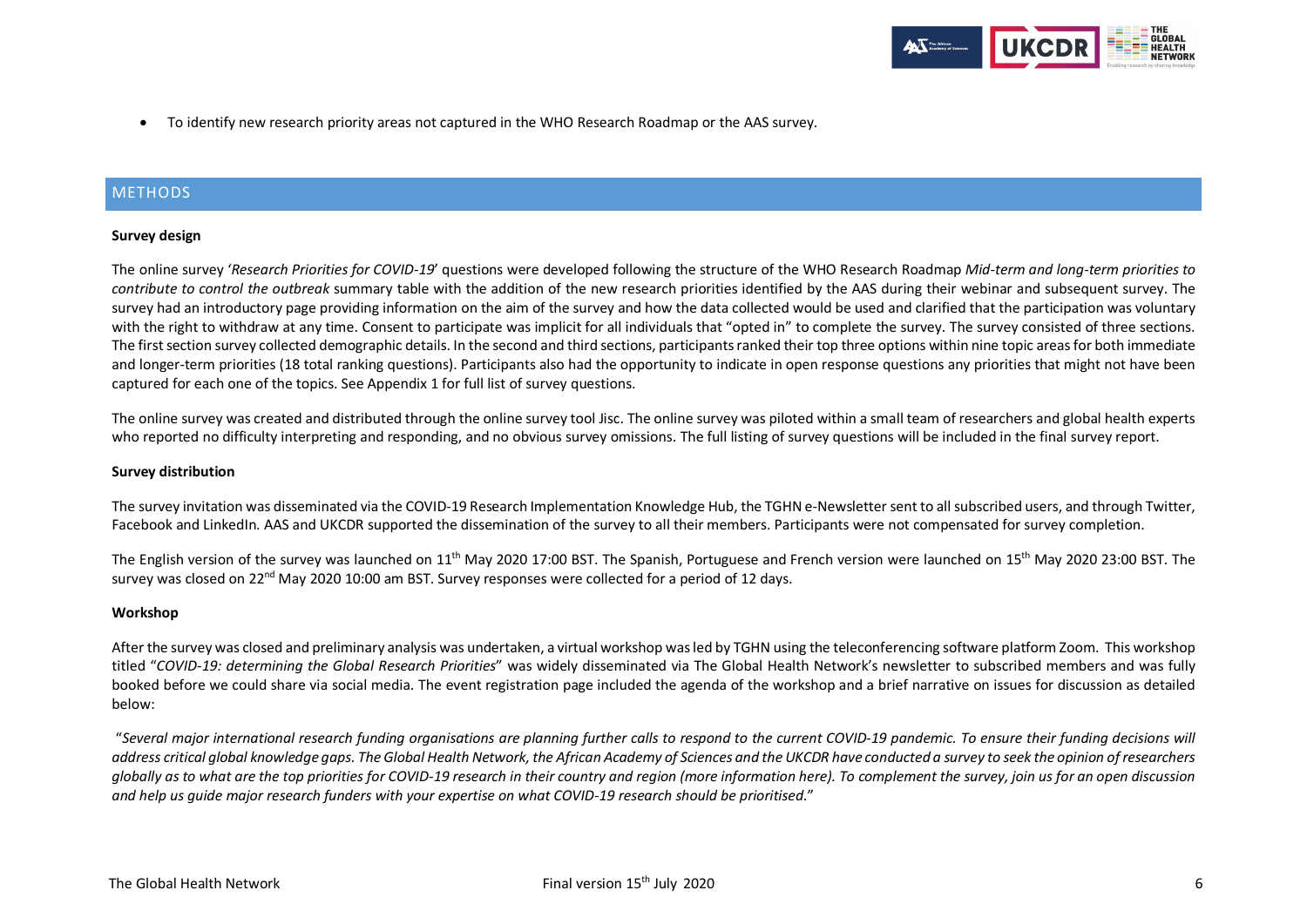

The format of the workshop gave a short overview of the initial quantitative and qualitative results drawn from the survey analysis and then sought comments and discussion from participants both written and spoken. Specifically, the attendees of this workshop were also asked '*If you could do any type of research study now what would it be?* The workshop was recorded, and comments and questions in the video and chat-function captured.

## <span id="page-6-0"></span>DATA ANALYSIS

The 'Jisc' online survey platform gathered the data into a spreadsheet format for basic statistical analysis. The survey questions were designed to ensure that only completed ones could be submitted as responses. Data was anonymised, password protected and access was restricted to the project team. Quantitative descriptive statistical analyses were undertaken within excel to provide a priority score for each research category. Research categories ranked as "priority 1" were given a score of 3, "priority 2" were given a score of 2, "priority 3" were given a score of 1 and those not selected as a priority were given a score of 0. Each priority was ranked based on the sum of all the scores. This analysis was conducted within each topic area.

Open-ended survey responses aimed to determine whether there are new priorities that were not included in the original WHO roadmap and AAS survey findings. These free-text responses were imported into NVivo qualitative data analysis package and we undertook a pragmatic 'thematic content analysis'. Responses were coded deductively following categories using:

- Group 1 WHO priorities outlined in the WHO COVID-19 Research Roadmap and priorities emerging from the AAS findings (as listed in the survey questions).
- Group 2 New research priorities that would fit-in within the WHO COVID-19 Research Roadmap topics.
- Group 3 New research priorities that would not fit-in within the WHO COVID-19 Research Roadmap topics.

The analysis focused on the new research priorities included in group 2 and group 3 to identify emerging themes. Responses such as 'not applicable' and duplicate answers from the same respondent were discarded hence, 535 of 854 short-term responses and 103 of 350 long-term responses were coded. Some of the comments included in the immediate priorities section were understood to be longer-term and were coded as such.

Analysing the data from the workshop allowed a wider consideration of current COVID-19 research priorities as this step expanded beyond the limitations that the survey had by asking questions within the framework of the WHO COVID-19 Research Roadmap and AAS findings. We obtained a data set from transcribing the spoken and written comments submitted during and immediately after the workshop. Data included in this analysis comprised of the comments made using the software's 'Question and Answer' function, comments posted in the software's 'Chat' function, comments posted in Social Media (FB platform) and emails received after the delivery of the Workshop.

<span id="page-6-1"></span>We undertook a basic and pragmatic thematic analysis in order to allow for rapid dissemination of the results. A coding framework was generated through an inductive and then deductive approach following the WHO COVID-19 Research Roadmap structure to facilitate interpretation and comparison.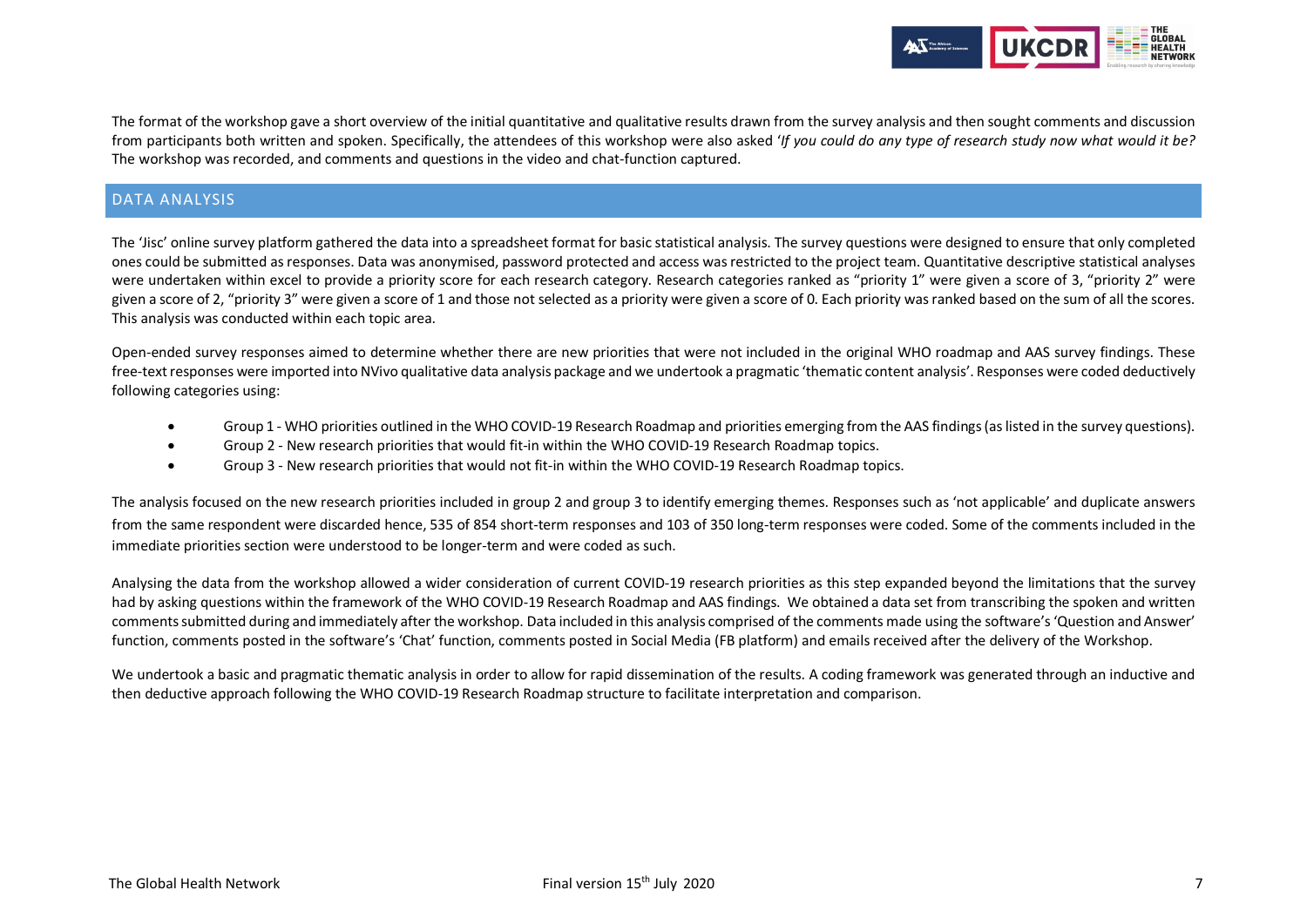

## **RESULTS**

#### <span id="page-7-0"></span>GLOBAL DISTRIBUTION OF RESPONSES

The total number of responses was 1528.

| <b>Survey language</b> | $n = 1528$ |
|------------------------|------------|
| English                | 1324 (87%) |
| French                 | 30(2%)     |
| Spanish                | 115 (7%)   |
| Portuguese             | 59 (4%)    |



The quantitative responses were grouped to facilitate understanding of the variation of priorities between regions. Groups criteria:

- LMIC countries as defined by the World Bank Income Groups (4) WHO Member States grouped into three income groups (low, lower-middle and upper-middle) based on the World Bank list of analytical income classification of economies for the fiscal year, which is based on the Atlas gross national income per capita estimates. (L&L-MICs = Low and Lower Middle Income Countries).
- Development Assistance Committee (DAC) List of Official Development Assistance (ODA) Recipients for reporting on aid in 2020 (5)- The DAC List of ODA Recipients shows all countries and territories eligible to receive official development assistance (ODA). These consist of all low and middle income countries based on gross national income (GNI) per capita as published by the World Bank, with the exception of G8 members, EU members, and countries with a firm date for entry into the EU. The list also includes all of the Least Developed Countries (LDCs) as defined by the United Nations (UN).
- Responses from AAS Africa's region.
- WHO regions WHO Member States are grouped into six WHO regions: African Region, Region of the Americas, South-East Asia Region, European Region, Eastern Mediterranean Region, and Western Pacific Region (6)
- Respondents that defined themselves as "Infectious disease control expert" in question 5.
- Respondents with experience in policy advice. Data extracted from question 4.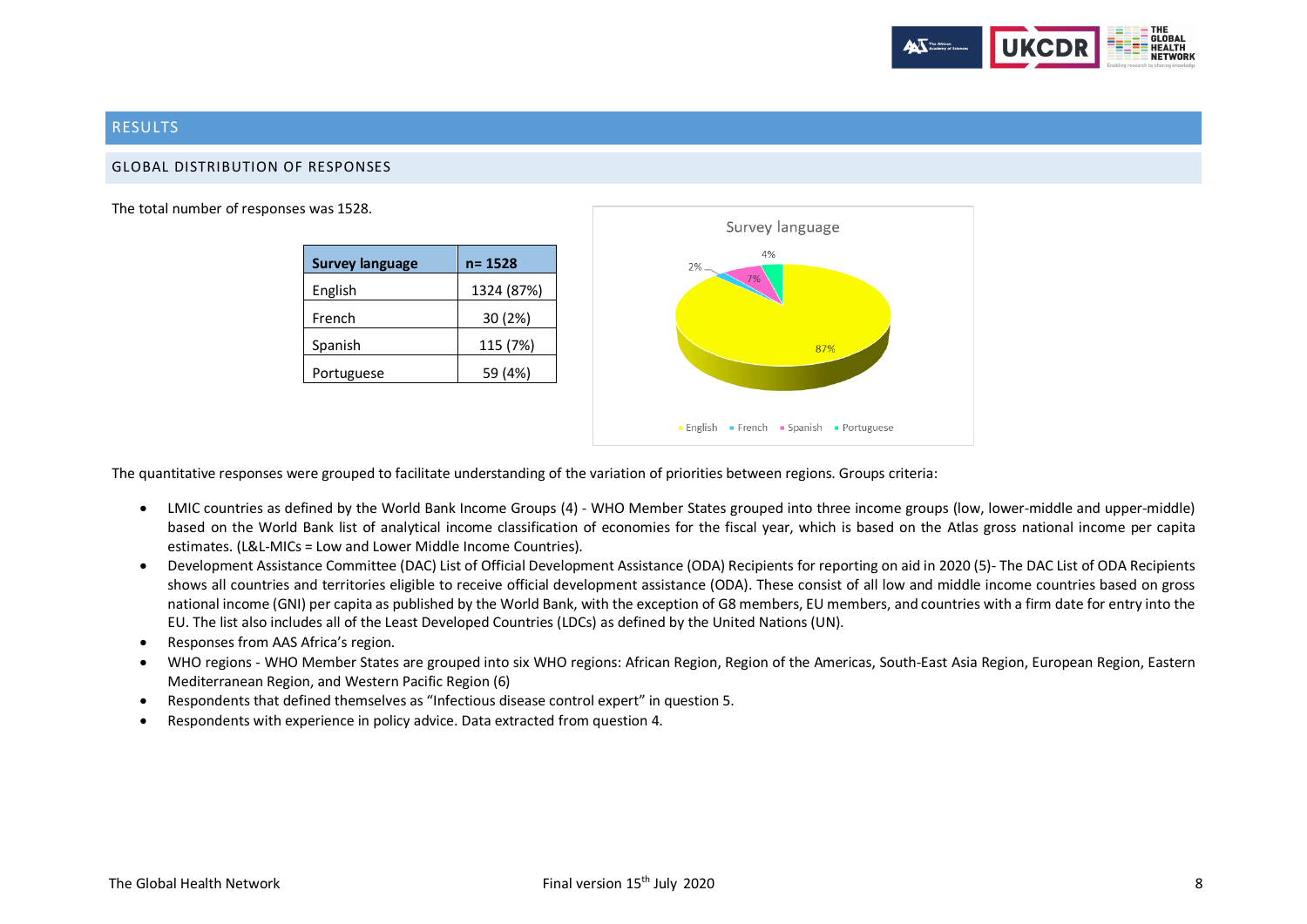

| Global                 | <b>LMIC</b>                       | DAC List of ODA Recipients for<br>reporting on aid in 2020     | <b>African Academy of</b><br><b>Sciences region</b> | <b>WHO</b> regions                     |
|------------------------|-----------------------------------|----------------------------------------------------------------|-----------------------------------------------------|----------------------------------------|
| distribution           | $LMICS = 981 (64%)$               | DAC countries = 973 (64%)                                      | $n = 623(41%)$                                      | African region = $612$ (40%)           |
| of survey              | High Income Countries = 547 (36%) | respondents from 79 countries                                  |                                                     | Americas regions = 279 (18%)           |
| responses              | L&L-MICs = 694 (45%)              | Non DAC countries = 555 (36%)<br>respondents from 38 countries |                                                     | Eastern Mediterranean region = 32 (2%) |
| $(n=1528)$             |                                   |                                                                |                                                     | European region = $460(30%)$           |
| <b>Total number of</b> |                                   |                                                                |                                                     | South East Asia region = 87 (6%)       |
| countries = $117$      |                                   |                                                                |                                                     | Western Pacific region = 58 (4%)       |

## **Workshop**

A total of 91 participants joined the workshop via Zoom and the session was live-streamed via The Global Health Network's Facebook page, spanning over 38 countries in Latin America and the Caribbean, Middle East, Africa, Asia, Australia, Europe and North America.

## <span id="page-8-1"></span><span id="page-8-0"></span>QUANTITATIVE DATA

#### DEMOGRAPHICS

1. Gender

| Gender | Global<br>$(n=1528)$ | <b>LMIC</b><br>$(n = 981)$ | <b>L&amp;L-</b><br><b>MICs</b><br>$(n=694)$ | <b>DAC</b><br>countries<br>$(n=896)$ | <b>Africa</b><br>(AAS)<br>$(n=632)$ | <b>WHO</b><br><b>Africa</b><br>$(n=612)$ | <b>WHO</b><br><b>Americas</b><br>$(n=279)$ | <b>WHO</b><br><b>SE</b><br>Asia<br>(n=87) | <b>WHO</b><br><b>Europe</b><br>$(n=460)$ | <b>WHO Eastern</b><br><b>Mediterranean</b><br>$(n=32)$ | <b>WHO</b><br>Western<br><b>Pacific</b><br>$(n=58)$ | <b>Infectious</b><br>disease<br>control<br>expert<br>$(n=499)$ | <b>Experience</b><br>in policy<br>advice<br>$(n=287)$ |
|--------|----------------------|----------------------------|---------------------------------------------|--------------------------------------|-------------------------------------|------------------------------------------|--------------------------------------------|-------------------------------------------|------------------------------------------|--------------------------------------------------------|-----------------------------------------------------|----------------------------------------------------------------|-------------------------------------------------------|
| Female | 692<br>(45%)         | 402                        | 234                                         | 397                                  | 207                                 | 203                                      | 151                                        | 38                                        | 243                                      | 14                                                     | 40                                                  | 196                                                            | 119                                                   |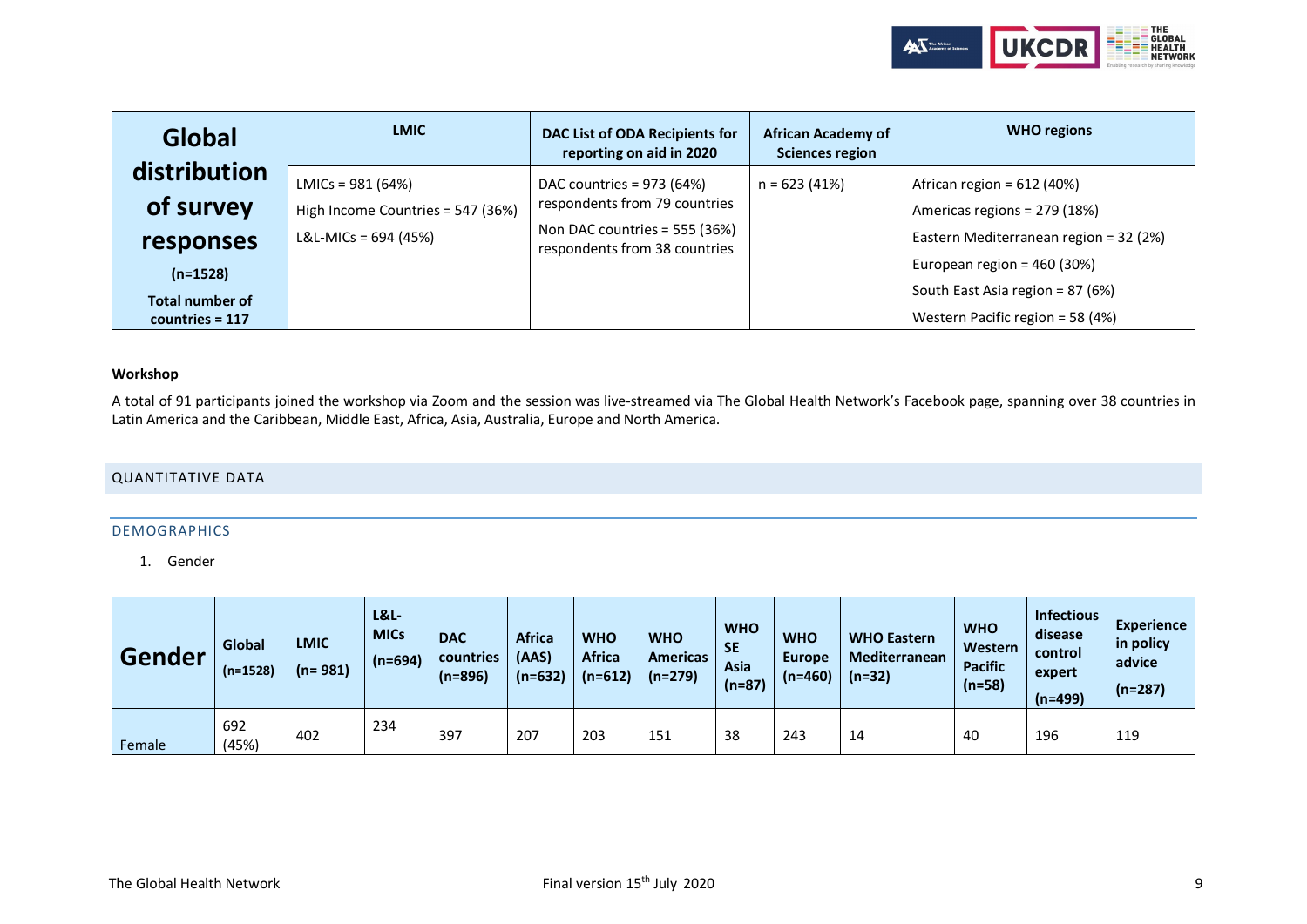

| Male                 | 828<br>(54%) | 578 | 458 | 573 | 414     | 407    | 121 | 48 | 217 | 18 | 18 | 299 | 165 |
|----------------------|--------------|-----|-----|-----|---------|--------|-----|----|-----|----|----|-----|-----|
| Other                | $1(0.1\%)$   |     |     | 0   | 0       | C<br>U | 0   |    |     | 0  | 0  |     |     |
| Prefer not to<br>say | 7 (0.5%)     | 3   | ∸   | ຳ   | ſ.<br>▵ | ำ      | 3   |    |     | 0  | 0  | В   |     |

## 2. Age

| <b>Age</b> | Global<br>$(n=1528)$ | <b>LMIC</b><br>(n=<br>981) | <b>L&amp;L-</b><br><b>MICs</b><br>$(n=694)$ | <b>DAC</b><br>countries<br>$(n=973)$ | <b>Africa</b><br>(AAS)<br>$(n=632)$ | <b>WHO</b><br><b>Africa</b><br>$(n=612)$ | <b>WHO</b><br><b>Americas</b><br>$(n=279)$ | <b>WHO</b><br><b>SE</b><br>Asia<br>$(n=87)$ | <b>WHO</b><br><b>Europe</b><br>$(n=460)$ | <b>WHO Eastern</b><br>Mediterranean<br>$(n=32)$ | <b>WHO</b><br>Western<br><b>Pacific</b><br>$(n=58)$ | <b>Infectious</b><br>disease<br>control<br>expert<br>$(n=499)$ | <b>Experience</b><br>in policy<br>advice<br>$(n=287)$ |
|------------|----------------------|----------------------------|---------------------------------------------|--------------------------------------|-------------------------------------|------------------------------------------|--------------------------------------------|---------------------------------------------|------------------------------------------|-------------------------------------------------|-----------------------------------------------------|----------------------------------------------------------------|-------------------------------------------------------|
| $20 - 29$  | 156 (10%)            | 129                        | 114                                         | 129                                  | 88                                  | 85                                       | 25                                         | 15                                          | 18                                       | 6                                               | $\overline{7}$                                      | 27                                                             | 24                                                    |
| $30 - 39$  | 438 (29%)            | 329                        | 251                                         | 327                                  | 229                                 | 227                                      | 68                                         | 26                                          | 98                                       | 4                                               | 15                                                  | 142                                                            | 70                                                    |
| 40-49      | 412 (27%)            | 255                        | 188                                         | 252                                  | 161                                 | 159                                      | 68                                         | 27                                          | 132                                      | 11                                              | 15                                                  | 138                                                            | 88                                                    |
| 50-59      | 325 (21%)            | 165                        | 94                                          | 164                                  | 89                                  | 87                                       | 70                                         | 14                                          | 135                                      | 4                                               | 15                                                  | 126                                                            | 56                                                    |
| 60-69      | 171 (11%)            | 86                         | 38                                          | 84                                   | 45                                  | 44                                       | 39                                         | 4                                           | 72                                       | 6                                               | 6                                                   | 57                                                             | 42                                                    |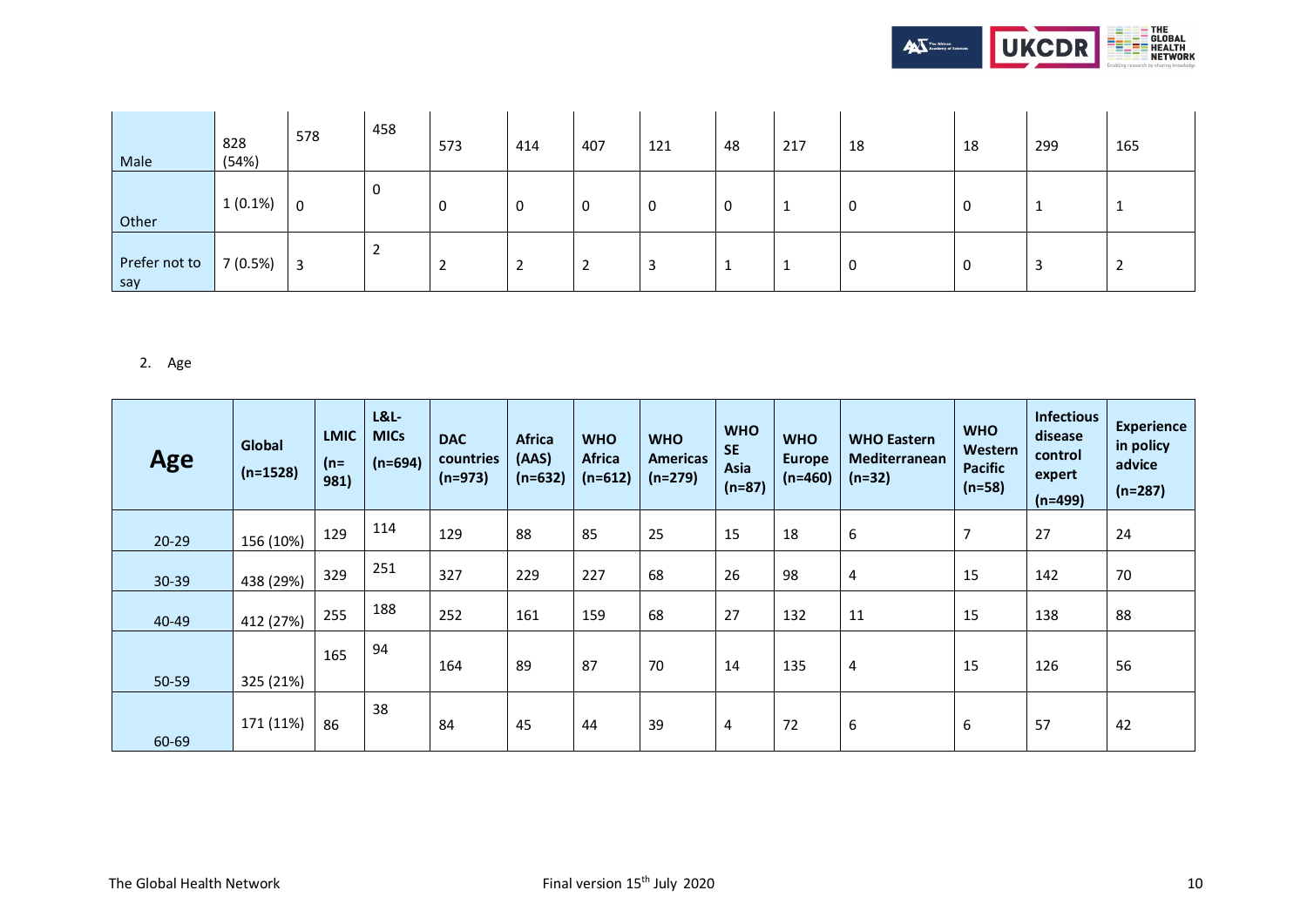

|       | 26 (2%) | 17 | 17 | $\overline{11}$<br>- - - - - | 10 |  | -<br>ັ | w |  |
|-------|---------|----|----|------------------------------|----|--|--------|---|--|
| $70+$ |         |    |    |                              |    |  |        |   |  |

## 3. Research career stage

| <b>Research</b><br>career<br>stage             | Global<br>$(n=1528)$ | <b>LMIC</b><br>$(n=$<br>981) | L&L<br><b>MICs</b><br>$(n=694)$ | <b>DAC</b><br>countries<br>$(n=973)$ | <b>Africa</b><br>(AAS)<br>$(n=632)$ | <b>WHO</b><br><b>Africa</b><br>$(n=612)$ | <b>WHO</b><br><b>Americas</b><br>$(n=279)$ | <b>WHO</b><br><b>SE</b><br>Asia<br>$(n=87)$ | <b>WHO</b><br><b>Europe</b><br>$(n=460)$ | <b>WHO Eastern</b><br>Mediterranean<br>$(n=32)$ | <b>WHO</b><br>Western<br><b>Pacific</b><br>$(n=58)$ | <b>Infectious</b><br>disease<br>control<br>expert<br>$(n=499)$ | <b>Experience</b><br>in policy<br>advice<br>$(n=287)$ |
|------------------------------------------------|----------------------|------------------------------|---------------------------------|--------------------------------------|-------------------------------------|------------------------------------------|--------------------------------------------|---------------------------------------------|------------------------------------------|-------------------------------------------------|-----------------------------------------------------|----------------------------------------------------------------|-------------------------------------------------------|
| PhD, medical or<br>other student or<br>earlier | 310<br>(20%)         | 244                          | 200                             | 241                                  | 161                                 | 158                                      | 54                                         | 25                                          | 53                                       | 8                                               | 12                                                  | 96                                                             | 53                                                    |
| Post-doctoral<br>researcher                    | 181<br>(12%)         | 109                          | 78                              | 107                                  | 83                                  | 82                                       | 14                                         | $\overline{7}$                              | 67                                       | 4                                               | $\overline{7}$                                      | 64                                                             | 24                                                    |
| Research leader                                | 538<br>(35%)         | 282                          | 167                             | 277                                  | 163                                 | 158                                      | 86                                         | 33                                          | 234                                      | 13                                              | 14                                                  | 216                                                            | 112                                                   |
| Member of a<br>research team                   | 322<br>(21%)         | 238                          | 170                             | 240                                  | 153                                 | 151                                      | 85                                         | 14                                          | 50                                       | 5                                               | 17                                                  | 83                                                             | 60                                                    |
| Other                                          | 177<br>(12%)         | 108                          | 79                              | 108                                  | 63                                  | 63                                       | 40                                         | 8                                           | 56                                       | $\overline{2}$                                  | 8                                                   | 40                                                             | 38                                                    |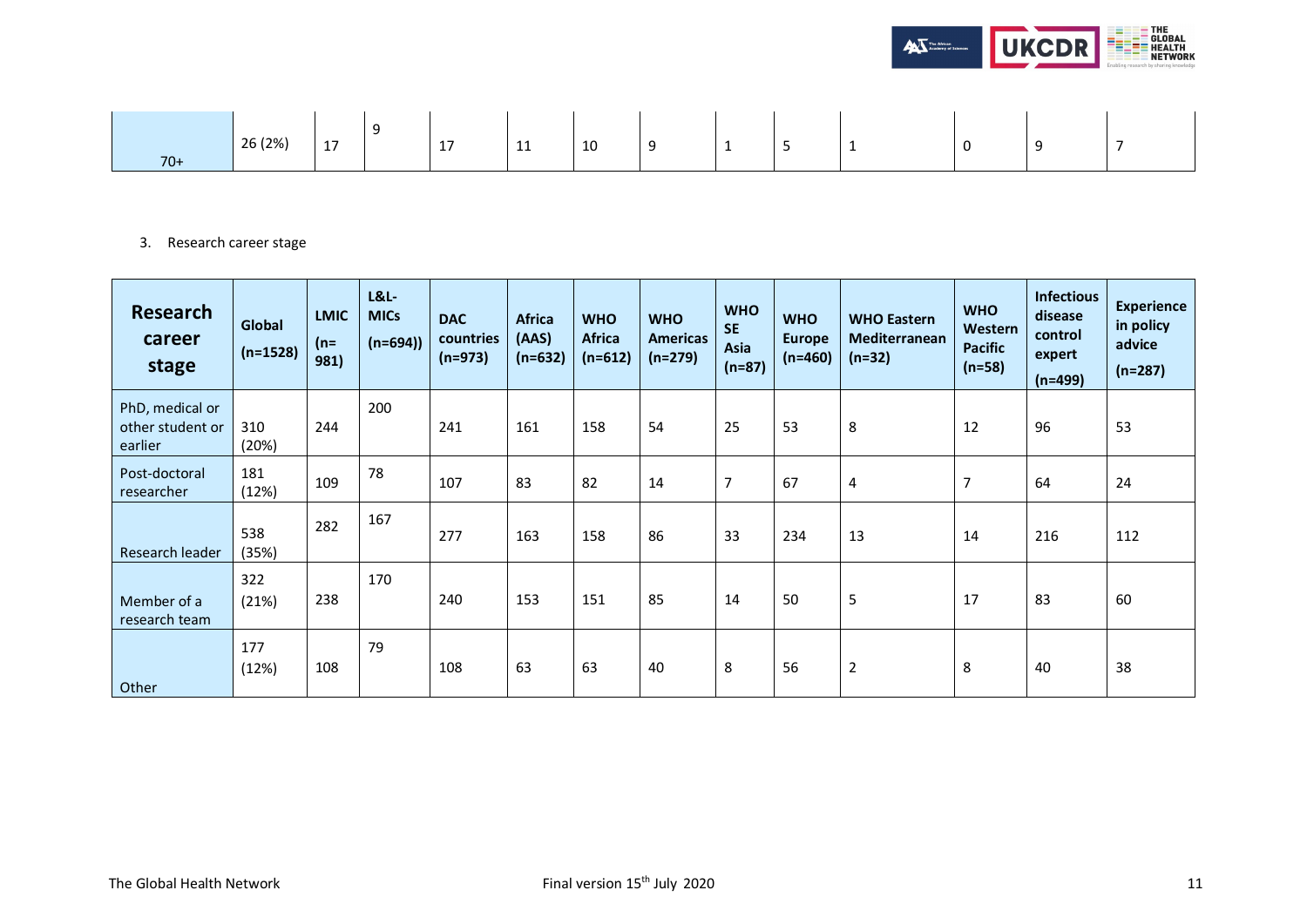

## 4. Research experience

| <b>Research</b><br>experience                                                                               | Global<br>$(n=1528)$ | <b>LMIC</b><br>$(n = 981)$ | L&L-MICs<br>$(n=694)$ | <b>DAC</b><br>countries<br>$(n=973)$ | <b>Africa</b><br>(AAS)<br>$(n=632)$ | <b>WHO</b><br><b>Africa</b><br>$(n=612)$ | <b>WHO</b><br><b>Americas</b><br>$(n=279)$ | <b>WHO SE</b><br>Asia<br>$(n=87)$ | <b>WHO</b><br><b>Europe</b><br>$(n=460)$ | <b>WHO</b><br>Eastern<br><b>Mediterrane</b><br>an $(n=32)$ | <b>WHO</b><br>Wester<br>n Pacific<br>$(n=58)$ | <b>Infectiou</b><br>s disease<br>control<br>expert<br>$(n=499)$ |
|-------------------------------------------------------------------------------------------------------------|----------------------|----------------------------|-----------------------|--------------------------------------|-------------------------------------|------------------------------------------|--------------------------------------------|-----------------------------------|------------------------------------------|------------------------------------------------------------|-----------------------------------------------|-----------------------------------------------------------------|
| Biomedical /<br>laboratory sciences                                                                         | 517 (34%)            | 321                        | 227                   | 319                                  | 219                                 | 211                                      | 83                                         | 24                                | 169                                      | 14                                                         | 14                                            | 242                                                             |
| Clinical or<br>epidemiological<br>sciences                                                                  | 725 (47%)            | 515                        | 396                   | 508                                  | 307                                 | 302                                      | 168                                        | 49                                | 154                                      | 17                                                         | 35                                            | 287                                                             |
| Social and<br>behavioural<br>sciences                                                                       | 435 (28%)            | 290                        | 212                   | 288                                  | 202                                 | 200                                      | 71                                         | 23                                | 111                                      | 9                                                          | 21                                            | 100                                                             |
| Policy advice (i.e. if<br>you either advise<br>on or are<br>responsible for<br>health/research<br>strategy) | 287 (19%)            | 209                        | 121                   | 210                                  | 137                                 | 134                                      | 60                                         | 18                                | 49                                       | 6                                                          | 20                                            | 108                                                             |
| Other                                                                                                       | 234 (15%)            | 122                        | 78                    | 122                                  | 86                                  | 85                                       | 26                                         | 9                                 | 105                                      | 4                                                          | 5                                             | 37                                                              |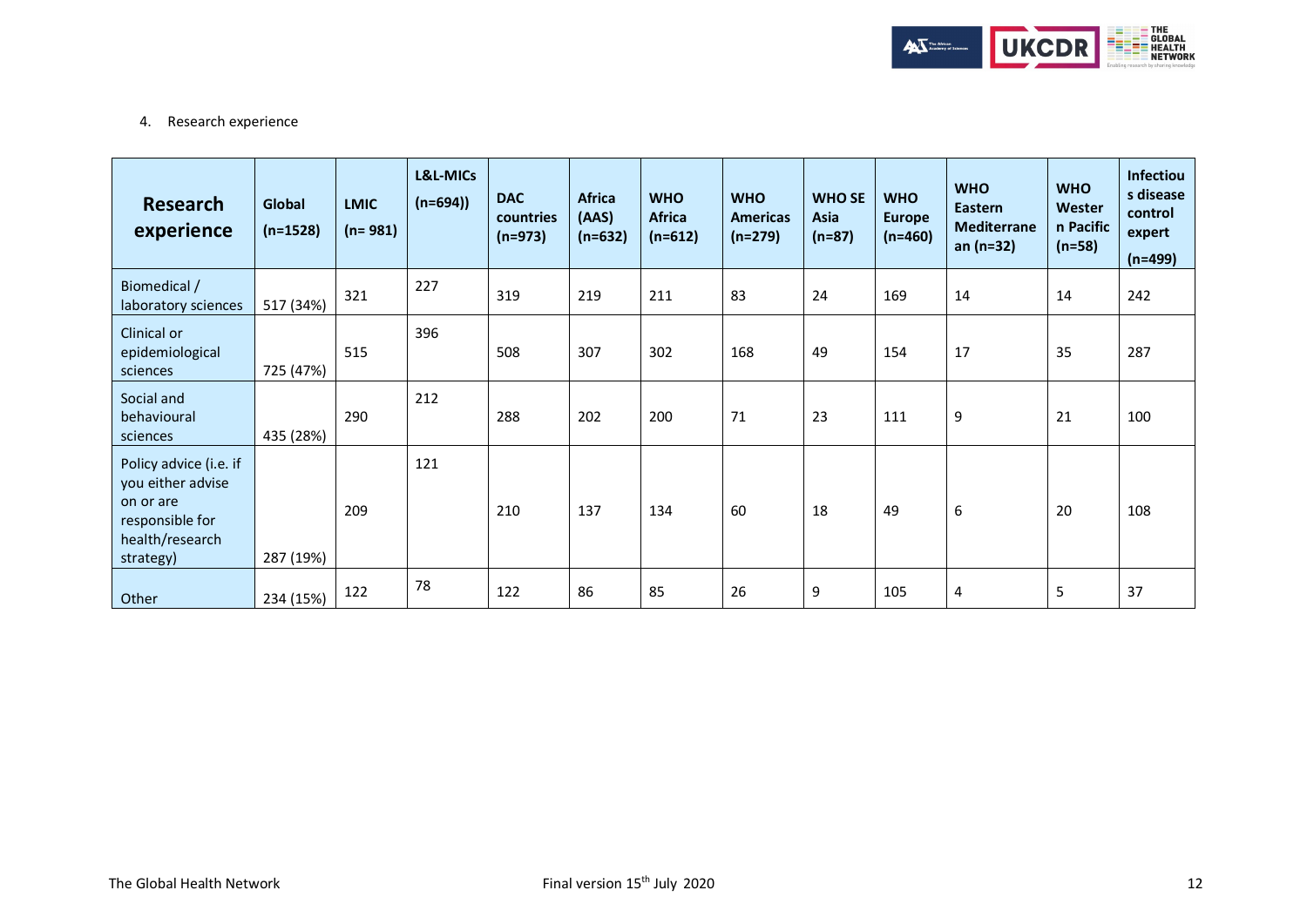

5. Expertise in disease control

| <b>Expertise in</b><br>disease<br>control | Global<br>$(n=15)$<br>28) | <b>LMIC</b><br>$(n = 981)$ | L&L-MICs<br>$(n=694)$ | <b>DAC</b><br>countries<br>$(n=973)$ | <b>Africa</b><br>(AAS)<br>$(n=632)$ | <b>WHO</b><br><b>Africa</b><br>$(n=612)$ | <b>WHO</b><br><b>Americas</b><br>$(n=279)$ | <b>WHO SE</b><br>Asia<br>$(n=87)$ | <b>WHO</b><br><b>Europe</b><br>$(n=460)$ | <b>WHO</b><br>Eastern<br><b>Mediterrane</b><br>$an(n=32)$ | <b>WHO</b><br>Wester<br>n Pacific<br>$(n=58)$ | <b>Experien</b><br>ce in<br>policy<br>advice<br>$(n=287)$ |
|-------------------------------------------|---------------------------|----------------------------|-----------------------|--------------------------------------|-------------------------------------|------------------------------------------|--------------------------------------------|-----------------------------------|------------------------------------------|-----------------------------------------------------------|-----------------------------------------------|-----------------------------------------------------------|
| Having an expert<br>professional interest | 499<br>(33%)              | 565                        | 264                   | 559                                  | 358                                 | 353                                      | 169                                        | 41                                | 253                                      | 19                                                        | 41                                            | 157                                                       |
| Having a general<br>professional interest | 876<br>(57%)              | 359                        | 393                   | 359                                  | 225                                 | 219                                      | 99                                         | 43                                | 115                                      | 12                                                        | 11                                            | 108                                                       |
| Neither of the above                      | 153<br>(10%)              | 57                         | 37                    | 55                                   | 40                                  | 40                                       | 11                                         | 3                                 | 92                                       | 1                                                         | 6                                             | 22                                                        |

6. Organization or healthcare work setting

|                                        | Global<br>$(n=1528)$ | <b>LMIC</b><br>$(n=981)$ | L&L<br><b>MICs</b><br>$(n=694)$ | <b>DAC</b><br>countries<br>$(n=973)$ | <b>Africa</b><br>(AAS)<br>$(n=632)$ | <b>WHO</b><br><b>Africa</b><br>$(n=612)$ | <b>WHO</b><br><b>Americas</b><br>$(n=279)$ | <b>WHO</b><br><b>SE</b><br>Asia<br>$(n=87)$ | <b>WHO</b><br><b>Europe</b><br>$(n=460)$ | <b>WHO Eastern</b><br>Mediterranean<br>$(n=32)$ | <b>WHO</b><br>Western<br><b>Pacific</b><br>$(n=58)$ | <b>Infectious</b><br>disease<br>control<br>expert<br>$(n=499)$ | <b>Experience</b><br>in policy<br>advice<br>$(n=287)$ |
|----------------------------------------|----------------------|--------------------------|---------------------------------|--------------------------------------|-------------------------------------|------------------------------------------|--------------------------------------------|---------------------------------------------|------------------------------------------|-------------------------------------------------|-----------------------------------------------------|----------------------------------------------------------------|-------------------------------------------------------|
| Academia<br>(university,<br>college,)  | 769<br>(50%)         | 400                      | 263                             | 399                                  | 261                                 | 257                                      | 101                                        | 37                                          | 332                                      | 17                                              | 25                                                  | 254                                                            | 118                                                   |
| Commercial<br>Research<br>Organisation | 22 (1%)              | 14                       | q                               | 13                                   | 8                                   | 8                                        |                                            | J.                                          | -                                        |                                                 |                                                     |                                                                | 4                                                     |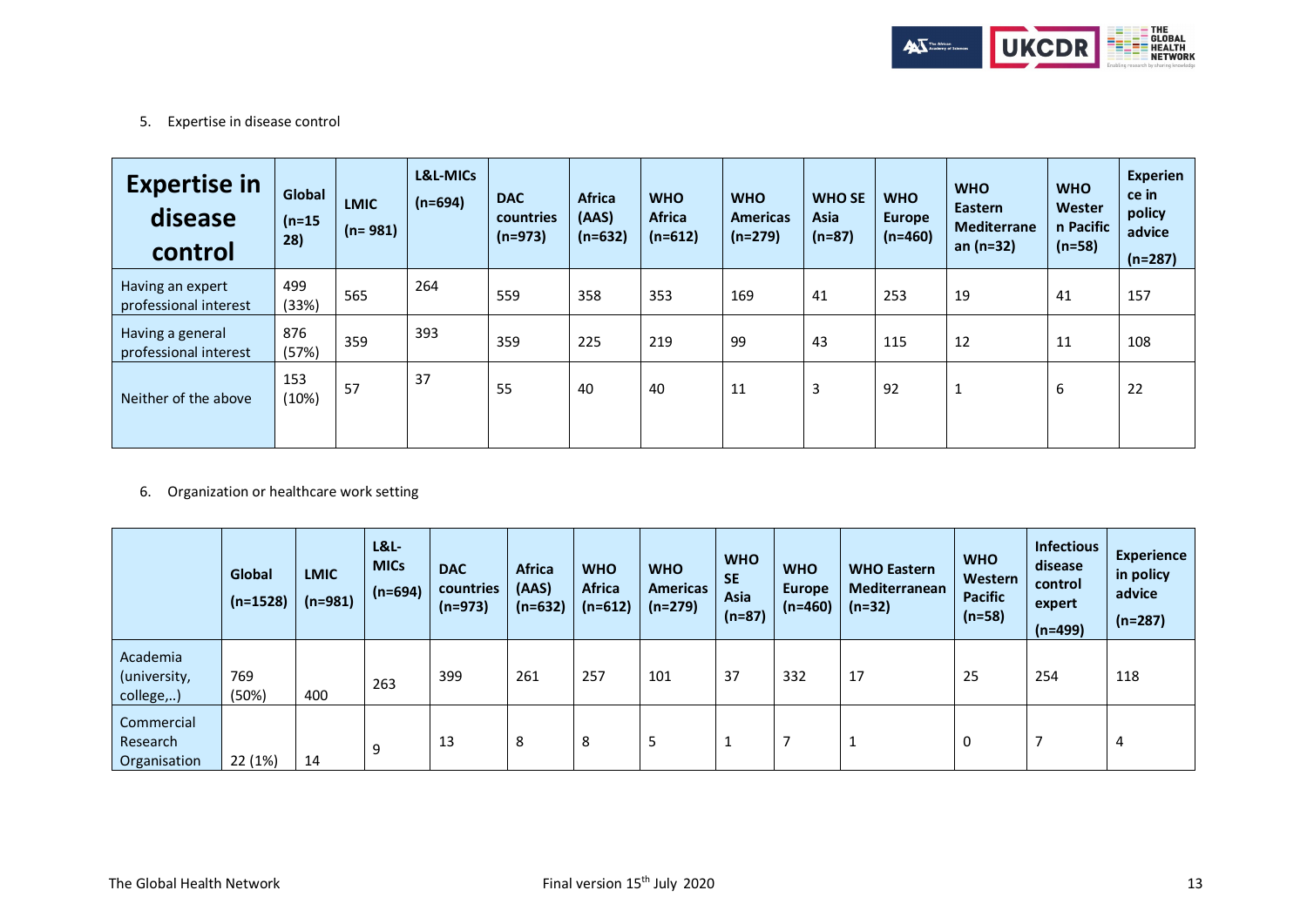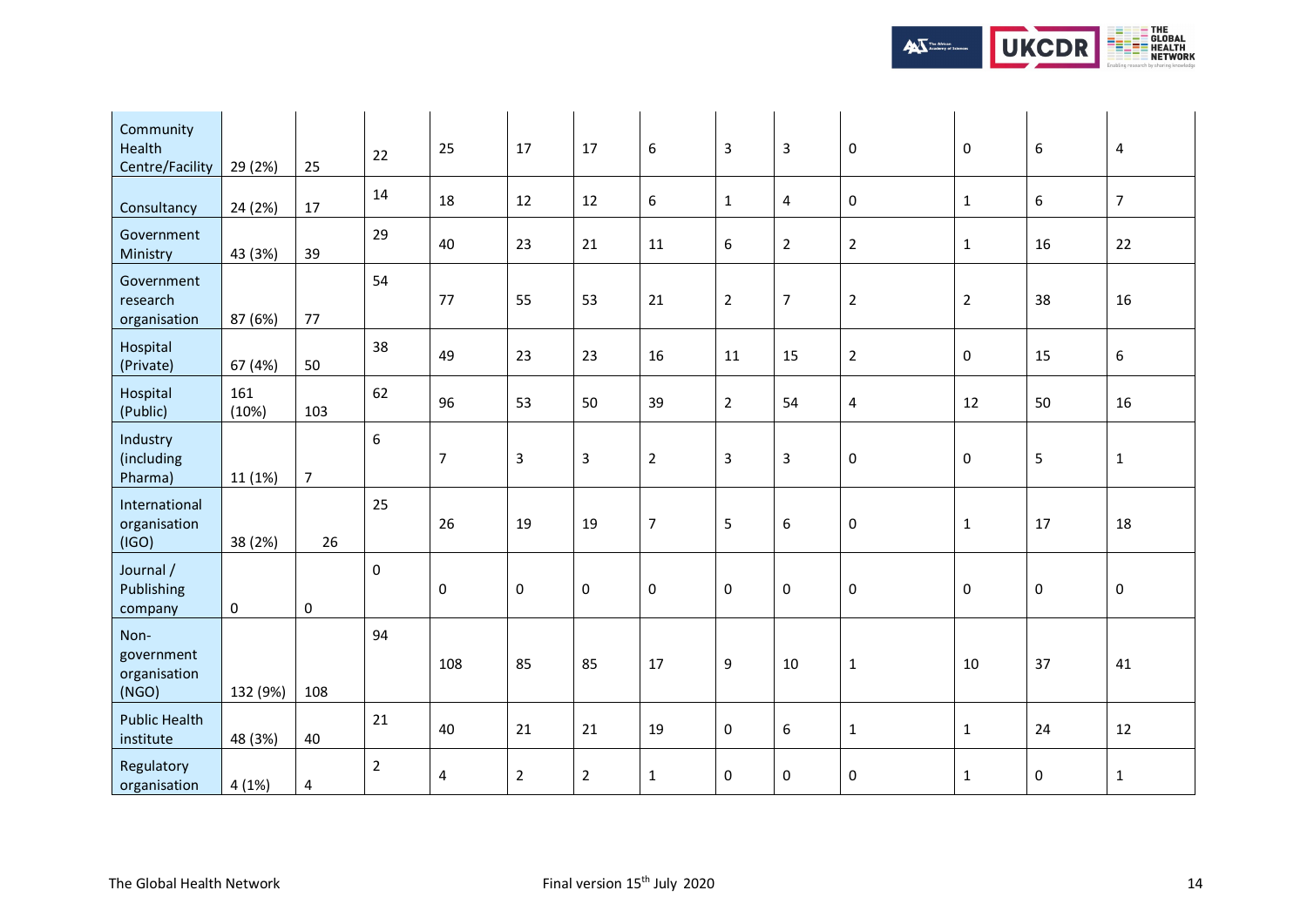

| Other<br>research<br>organisation | 38 (2%) | 33  | 25 | 33 | 21 | 21 | 10 |  | 0 | 11 | 11 |
|-----------------------------------|---------|-----|----|----|----|----|----|--|---|----|----|
| Self-employed                     | 11 (1%) | - 6 |    | ь  | 4  | 4  |    |  | 0 | 4  |    |
| Unemployed                        | 17 (1%) | 14  | 12 | 14 | 9  | 9  |    |  |   |    |    |
| Other                             | 27 (2%) | 18  | 12 | 18 |    |    | 11 |  |   | ь  |    |

## 7. Country of work

| Country                                | <b>Total</b>   |
|----------------------------------------|----------------|
| AE - United Arab Emirates              | $\mathbf{1}$   |
| AR - Argentina                         | 19             |
| AT - Austria                           | $\overline{2}$ |
| AU - Australia                         | 18             |
| BD - Bangladesh                        | 12             |
| BE - Belgium                           | 5              |
| <b>BF</b> - Burkina Faso               | 6              |
| BG - Bulgaria                          | 5              |
| <b>BJ</b> - Benin                      | 4              |
| <b>BM</b> - Bermuda                    | 1              |
| <b>BO</b> - Bolivia                    | 2              |
| <b>BR</b> - Brazil                     | 75             |
| <b>BW</b> - Botswana                   | 7              |
| CA - Canada                            | 16             |
| CD - Congo, Democratic Republic of the | 9              |
| CG - Congo, Republic of the            | 1              |
| CH - Switzerland                       | 7              |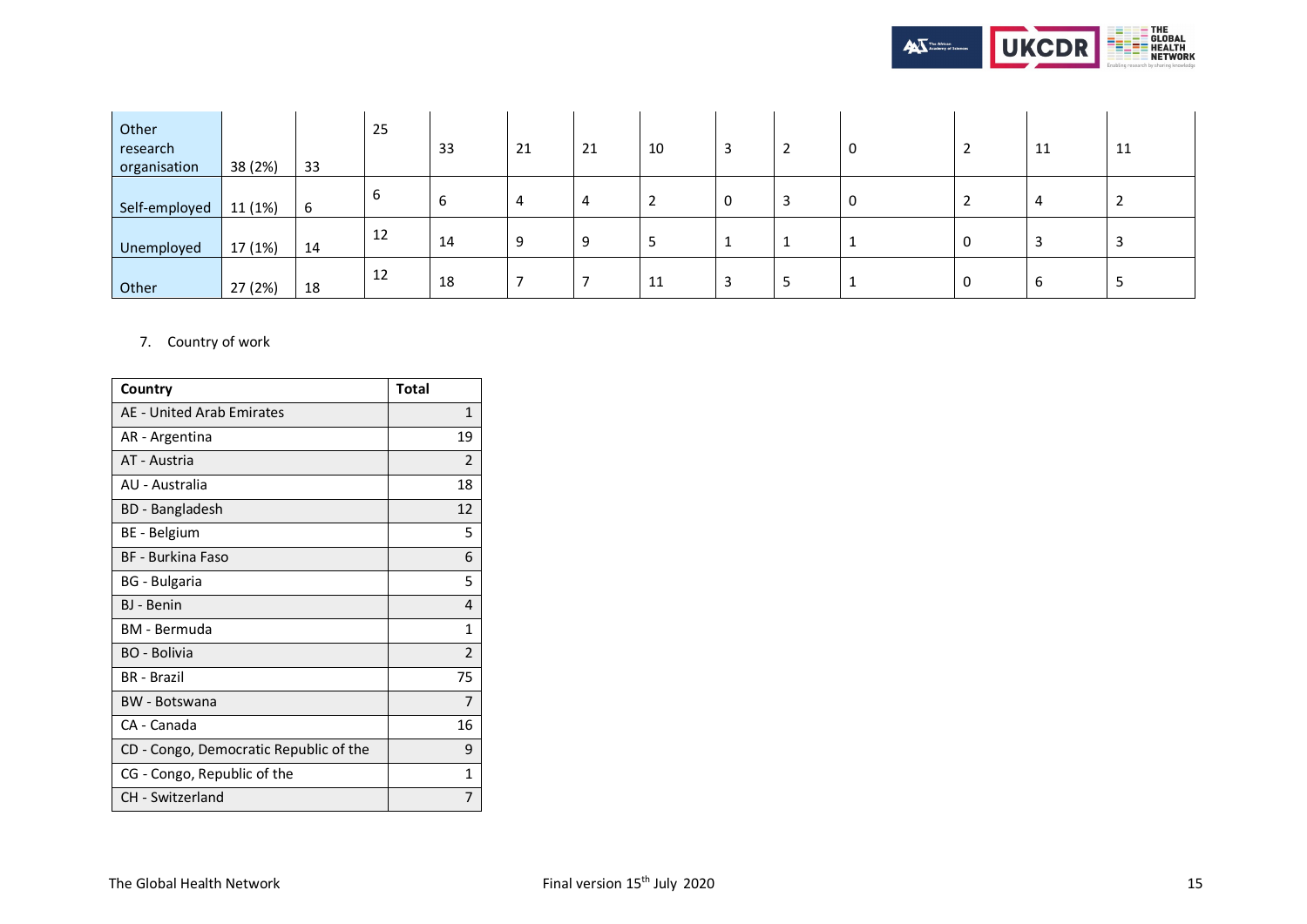

| CL - Chile<br>7<br>CM - Cameroon<br>27<br>CN - China<br>3<br>CO - Colombia<br>19<br>CR - Costa Rica<br>1<br>CU - Cuba<br>1<br>CZ - Czech Republic<br>$\overline{2}$<br>DE - Germany<br>6<br>DK - Denmark<br>$\overline{1}$<br>DO - Dominican Republic<br>7<br>DZ - Algeria<br>3<br>EC - Ecuador<br>4<br>3<br>EG - Egypt<br>ES - Spain<br>27<br>ET - Ethiopia<br>39<br>FR - France<br>12<br>FX - France, Metropolitan<br>1<br>GA - Gabon<br>2<br>GB - United Kingdom<br>102<br>GE - Georgia<br>1<br>GH - Ghana<br>24<br>GM - Gambia, The<br>5<br><b>GN</b> - Guinea<br>$\mathbf{1}$<br>GR - Greece<br>6<br>GT - Guatemala<br>7<br>GY - Guyana<br>1<br>HN - Honduras<br>25 | CI - Cote d'Ivoire | 9 |
|--------------------------------------------------------------------------------------------------------------------------------------------------------------------------------------------------------------------------------------------------------------------------------------------------------------------------------------------------------------------------------------------------------------------------------------------------------------------------------------------------------------------------------------------------------------------------------------------------------------------------------------------------------------------------|--------------------|---|
|                                                                                                                                                                                                                                                                                                                                                                                                                                                                                                                                                                                                                                                                          |                    |   |
|                                                                                                                                                                                                                                                                                                                                                                                                                                                                                                                                                                                                                                                                          |                    |   |
|                                                                                                                                                                                                                                                                                                                                                                                                                                                                                                                                                                                                                                                                          |                    |   |
|                                                                                                                                                                                                                                                                                                                                                                                                                                                                                                                                                                                                                                                                          |                    |   |
|                                                                                                                                                                                                                                                                                                                                                                                                                                                                                                                                                                                                                                                                          |                    |   |
|                                                                                                                                                                                                                                                                                                                                                                                                                                                                                                                                                                                                                                                                          |                    |   |
|                                                                                                                                                                                                                                                                                                                                                                                                                                                                                                                                                                                                                                                                          |                    |   |
|                                                                                                                                                                                                                                                                                                                                                                                                                                                                                                                                                                                                                                                                          |                    |   |
|                                                                                                                                                                                                                                                                                                                                                                                                                                                                                                                                                                                                                                                                          |                    |   |
|                                                                                                                                                                                                                                                                                                                                                                                                                                                                                                                                                                                                                                                                          |                    |   |
|                                                                                                                                                                                                                                                                                                                                                                                                                                                                                                                                                                                                                                                                          |                    |   |
|                                                                                                                                                                                                                                                                                                                                                                                                                                                                                                                                                                                                                                                                          |                    |   |
|                                                                                                                                                                                                                                                                                                                                                                                                                                                                                                                                                                                                                                                                          |                    |   |
|                                                                                                                                                                                                                                                                                                                                                                                                                                                                                                                                                                                                                                                                          |                    |   |
|                                                                                                                                                                                                                                                                                                                                                                                                                                                                                                                                                                                                                                                                          |                    |   |
|                                                                                                                                                                                                                                                                                                                                                                                                                                                                                                                                                                                                                                                                          |                    |   |
|                                                                                                                                                                                                                                                                                                                                                                                                                                                                                                                                                                                                                                                                          |                    |   |
|                                                                                                                                                                                                                                                                                                                                                                                                                                                                                                                                                                                                                                                                          |                    |   |
|                                                                                                                                                                                                                                                                                                                                                                                                                                                                                                                                                                                                                                                                          |                    |   |
|                                                                                                                                                                                                                                                                                                                                                                                                                                                                                                                                                                                                                                                                          |                    |   |
|                                                                                                                                                                                                                                                                                                                                                                                                                                                                                                                                                                                                                                                                          |                    |   |
|                                                                                                                                                                                                                                                                                                                                                                                                                                                                                                                                                                                                                                                                          |                    |   |
|                                                                                                                                                                                                                                                                                                                                                                                                                                                                                                                                                                                                                                                                          |                    |   |
|                                                                                                                                                                                                                                                                                                                                                                                                                                                                                                                                                                                                                                                                          |                    |   |
|                                                                                                                                                                                                                                                                                                                                                                                                                                                                                                                                                                                                                                                                          |                    |   |
|                                                                                                                                                                                                                                                                                                                                                                                                                                                                                                                                                                                                                                                                          |                    |   |
|                                                                                                                                                                                                                                                                                                                                                                                                                                                                                                                                                                                                                                                                          |                    |   |
|                                                                                                                                                                                                                                                                                                                                                                                                                                                                                                                                                                                                                                                                          | HT - Haiti         | 1 |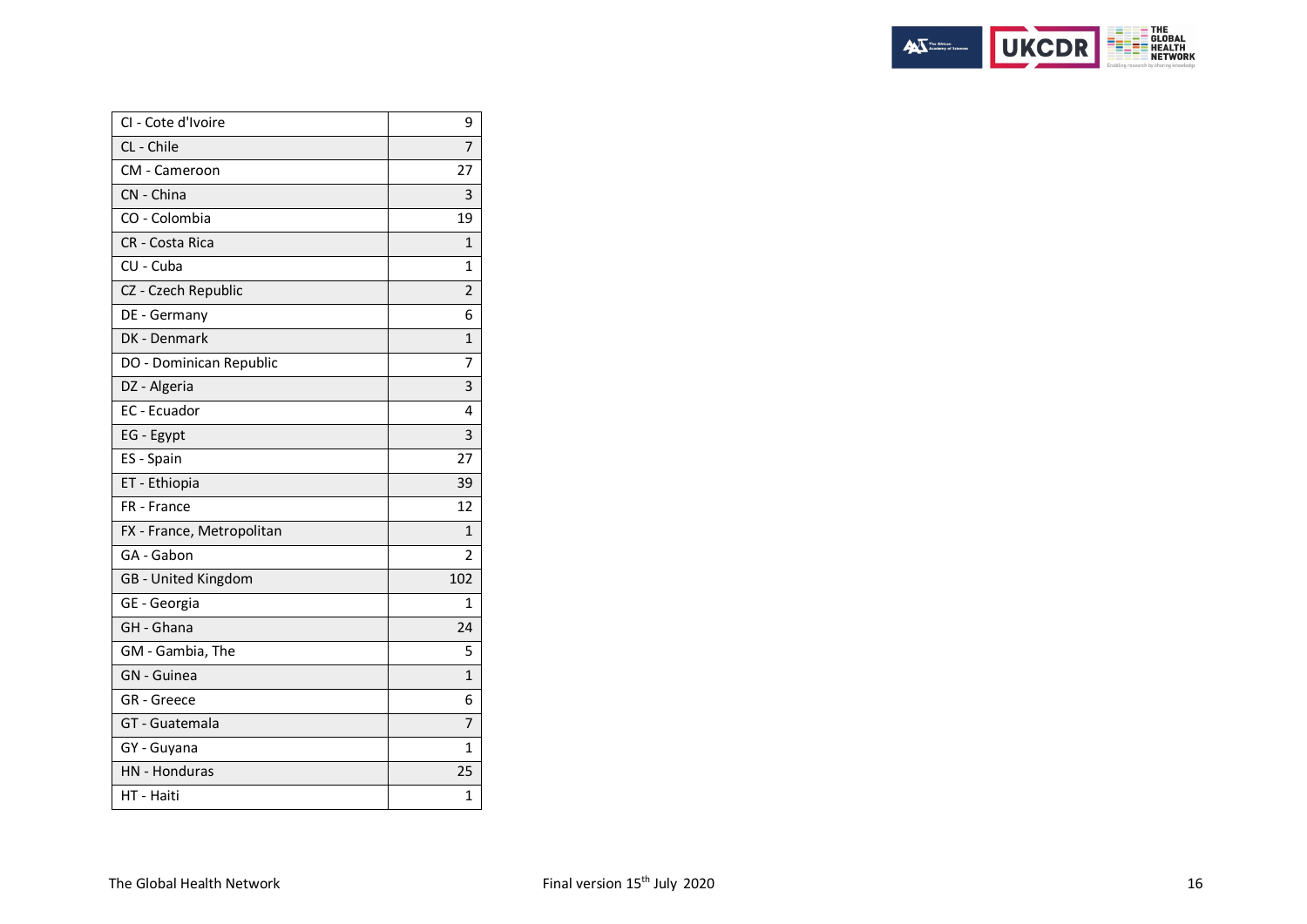

| ID - Indonesia    | 4              |
|-------------------|----------------|
| IE - Ireland      | 1              |
| IL - Israel       | $\overline{2}$ |
| IN - India        | 54             |
| IQ - Iraq         | 1              |
| IR - Iran         | 1              |
| IT - Italy        | 240            |
| JE - Jersey       | 1              |
| JM - Jamaica      | 3              |
| JO - Jordan       | $\mathbf 1$    |
| JP - Japan        | 1              |
| KE - Kenya        | 144            |
| KG - Kyrgyzstan   | $\overline{1}$ |
| KR - Korea, South | 2              |
| LB - Lebanon      | $\overline{2}$ |
| LK - Sri Lanka    | 3              |
| LR - Liberia      | 6              |
| LS - Lesotho      | 1              |
| LU - Luxembourg   | $\mathbf{1}$   |
| ME - Montenegro   | 1              |
| MG - Madagascar   | $\mathbf{1}$   |
| MK - Macedonia    | 1              |
| ML - Mali         | $\overline{2}$ |
| MM - Burma        | 3              |
| MW - Malawi       | 18             |
| MX - Mexico       | 13             |
| MY - Malaysia     | 8              |
| MZ - Mozambique   | 6              |
| NG - Nigeria      | 93             |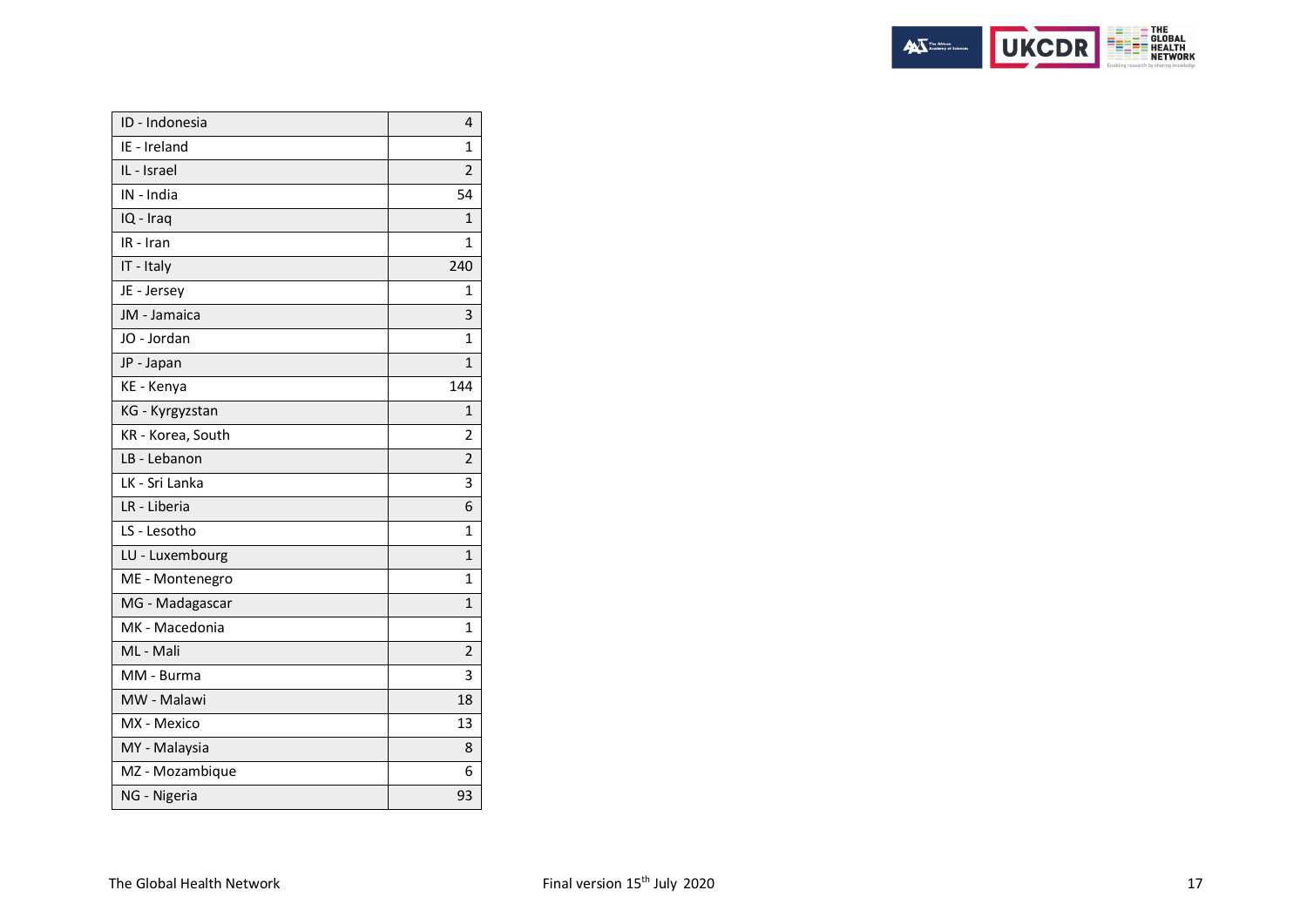

| NI - Nicaragua          | 1              |
|-------------------------|----------------|
| NL - Netherlands        | 3              |
| NO - Norway             | $\mathbf{1}$   |
| NP - Nepal              | 8              |
| NZ - New Zealand        | 1              |
| PA - Panama             | 3              |
| PE - Peru               | 15             |
| PG - Papua New Guinea   | 2              |
| PH - Philippines        | 20             |
| PK - Pakistan           | 9              |
| PL - Poland             | 5              |
| <b>PR</b> - Puerto Rico | $\mathbf{1}$   |
| PS - West Bank          | $\mathbf{1}$   |
| PT - Portugal           | 12             |
| PY - Paraguay           | 2              |
| RO - Romania            | 3              |
| RS - Serbia             | 1              |
| <b>RU - Russia</b>      | 3              |
| RW - Rwanda             | 8              |
| SA - Saudi Arabia       | $\overline{2}$ |
| SD - Sudan              | 3              |
| SE - Sweden             | $\overline{2}$ |
| SG - Singapore          | $\mathbf{1}$   |
| SL - Sierra Leone       | 6              |
| SM - San Marino         | 1              |
| SN - Senegal            | 4              |
| SO - Somalia            | 3              |
| SS - South Sudan        | $\overline{2}$ |
| SV - El Salvador        | $\overline{2}$ |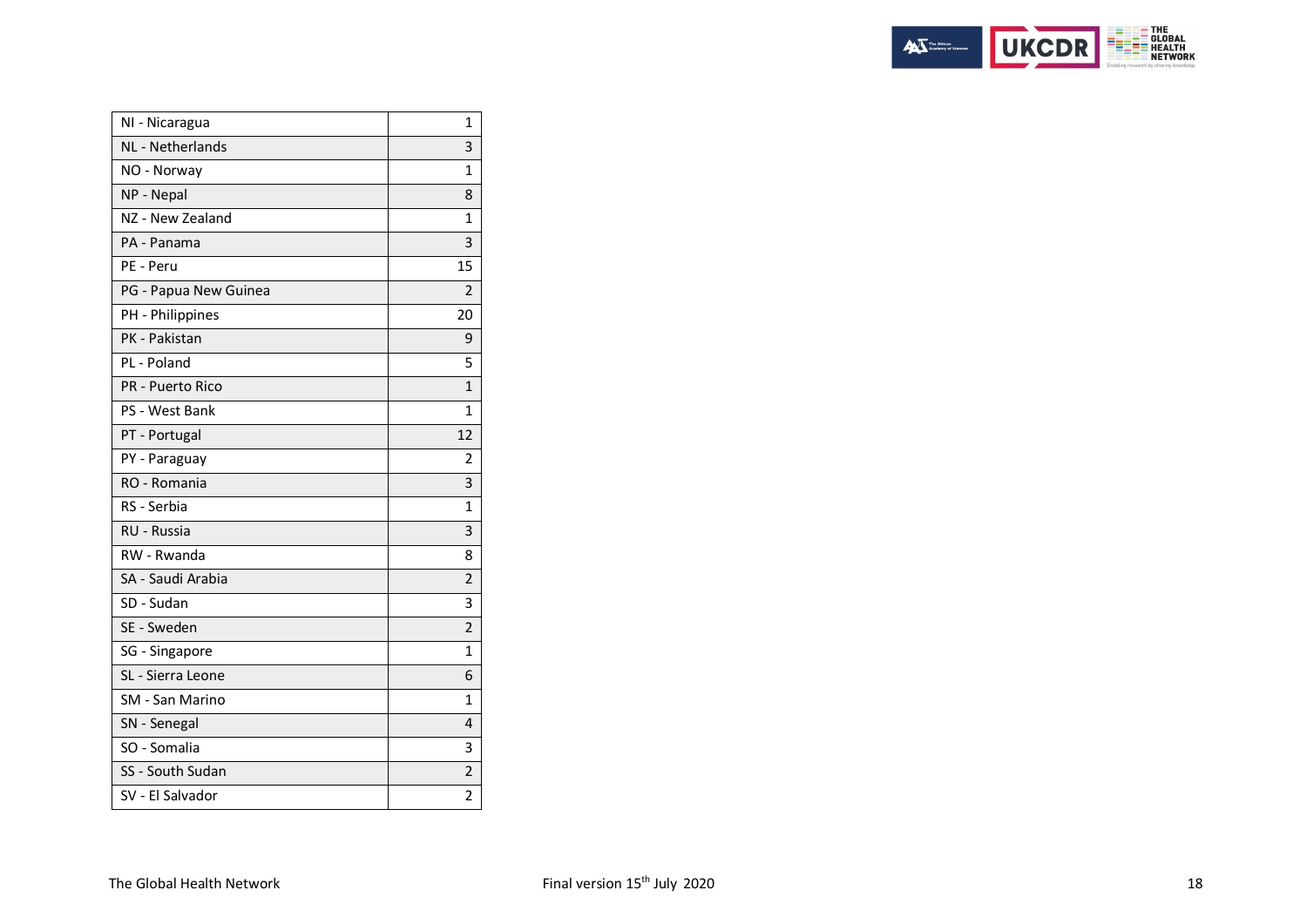

<span id="page-18-0"></span>

| SZ - Swaziland            | 3            |
|---------------------------|--------------|
| TH - Thailand             | 1            |
| TN - Tunisia              | 2            |
| TT - Trinidad and Tobago  | $\mathbf{1}$ |
| TZ - Tanzania             | 24           |
| UA - Ukraine              | 6            |
| UG - Uganda               | 56           |
| <b>US</b> - United States | 52           |
| VN - Vietnam              | 4            |
| YE - Yemen                | 1            |
| ZA - South Africa         | 73           |
| ZM - Zambia               | 12           |
| ZW - Zimbabwe             | 16           |



**Map - Global distribution of survey responses**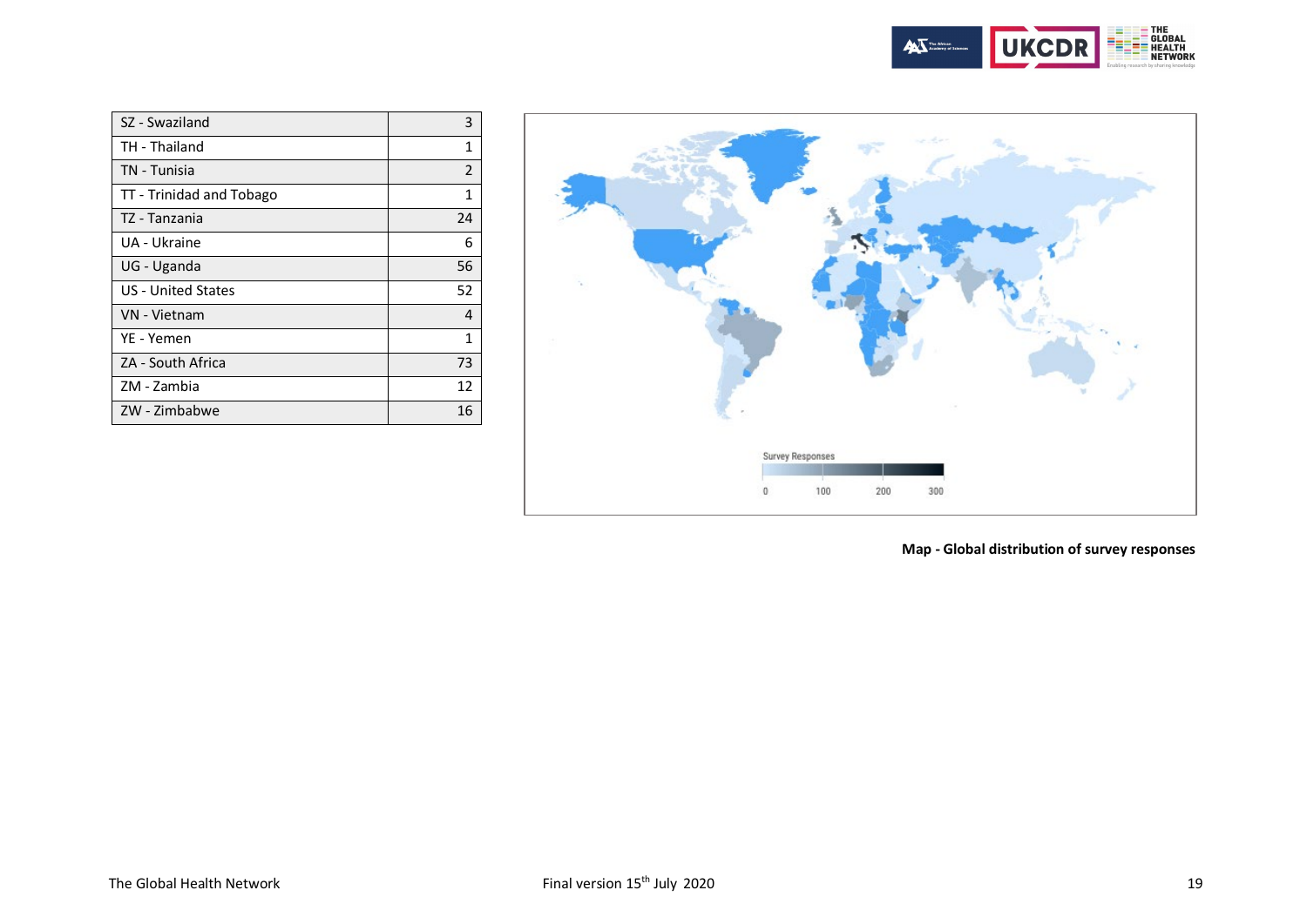

#### IMMEDIATE AND LONGER-TERM RESEARCH PRIORITIES ANALYSIS

Results from the second and third survey section are reported together. In the second survey section participants were asked to consider what are the immediate priorities that can bring immediate impact during the active phase of the pandemic in their country. Within each research topic, they were asked to select up to three of the listed priorities and then rank these with 1 = most important, 2 = second most important and 3 = third most important. Participants could choose less than three items if they felt that the alternatives were not priorities for their country. In the second section, we asked participants to do the same exercise, but this time please considering the longerterm research priorities necessary to build the research capacity in their country to deal with future pandemics of either COVID-19 or other pathogens.

Top priorities have been colour-coded following the table below to ease interpretation.

| <b>Priority 1</b> |
|-------------------|
| <b>Priority 2</b> |
| <b>Priority 3</b> |

Midterm and long-term priorities as listed in pages 15-16 in the **WHO COVID-19 Research roadmap** (1) are marked in **bold**. file:///C:/Users/adlhg/Downloads/coordinatedglobal-research-roadmap%20(1).pdf

<span id="page-19-0"></span>See Appendix 2 for a summary of the top three priorities for global and low resource settings for each theme.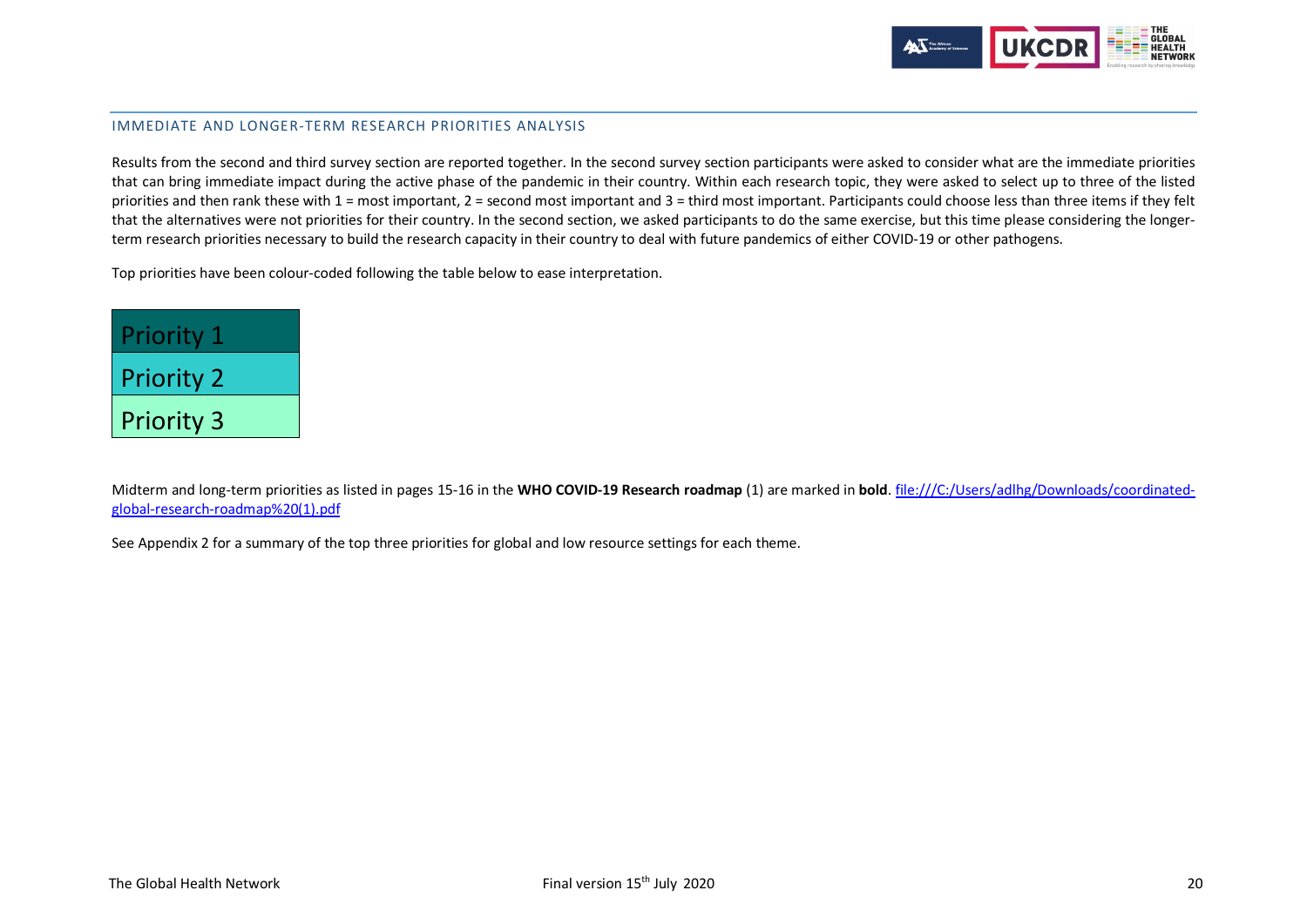

## VIRUS NATURAL HISTORY, TRANSMISSION AND DIAGNOSTICS

| <b>Immediate</b>                                                                                                                             | Global<br>$n = 1528$ | <b>LMIC</b><br>$(n=981)$ | $L&L$ -<br><b>MICs</b><br>$(n=69)$<br>4) | <b>DAC</b><br>countrie<br>S.<br>$(n=973)$ | <b>Africa</b><br>(AAS)<br>$(n=632)$ | <b>WHO</b><br><b>Africa</b><br>$(n=612)$ | <b>WHO</b><br><b>America</b><br>S<br>$(n=279)$ | <b>WHO</b><br><b>SE</b><br>Asia<br>$(n=87)$ | <b>WHO</b><br><b>Europe</b><br>$(n=460)$ | <b>WHO Eastern</b><br><b>Mediterranea</b><br>$n(n=32)$ | <b>WHO</b><br>Wester<br>n<br><b>Pacific</b><br>$(n=58)$ | Infectiou<br>s disease<br>control<br>expert<br>$(n=499)$ | <b>Experienc</b><br>e in policy<br>advice<br>$(n=287)$ |
|----------------------------------------------------------------------------------------------------------------------------------------------|----------------------|--------------------------|------------------------------------------|-------------------------------------------|-------------------------------------|------------------------------------------|------------------------------------------------|---------------------------------------------|------------------------------------------|--------------------------------------------------------|---------------------------------------------------------|----------------------------------------------------------|--------------------------------------------------------|
| 1. Support<br>development of<br>diagnostics products<br>to improve clinical<br>processes.                                                    | 2041                 | 1368                     | 998                                      | 1356                                      | 892                                 | 872                                      | 359                                            | 126                                         | 575                                      | 46                                                     | 63                                                      | 642                                                      | 317                                                    |
| 2. Support work to<br>develop cheaper,<br>faster easier to use in<br>field antigen tests<br>(for virus detection)                            | 2059                 | 1354                     | 963                                      | 1343                                      | 898                                 | 876                                      | 348                                            | 123                                         | 574                                      | 50                                                     | 88                                                      | 638                                                      | 391                                                    |
| 3. Support work to<br>develop cheaper,<br>faster easier to use in<br>field antibody test<br>tests (for<br>determining<br>exposure).          | 1317                 | 838                      | 555                                      | 831                                       | 508                                 | 502                                      | 277                                            | 72                                          | 398                                      | 23                                                     | 45                                                      | 421                                                      | 277                                                    |
| 4. Support work to<br>examine alternative<br>approaches to<br>delivering testing<br>(e.g. centralised<br>versus devolved lab<br>facilities). | 766                  | 590                      | 446                                      | 590                                       | 428                                 | 422                                      | 129                                            | 32                                          | 130                                      | 19                                                     | 34                                                      | 227                                                      | 181                                                    |
| 5. Understand virus<br>compartments,                                                                                                         | 639                  | 375                      | 259                                      | 370                                       | 182                                 | 180                                      | 163                                            | 45                                          | 212                                      | 11                                                     | 28                                                      | 242                                                      | 105                                                    |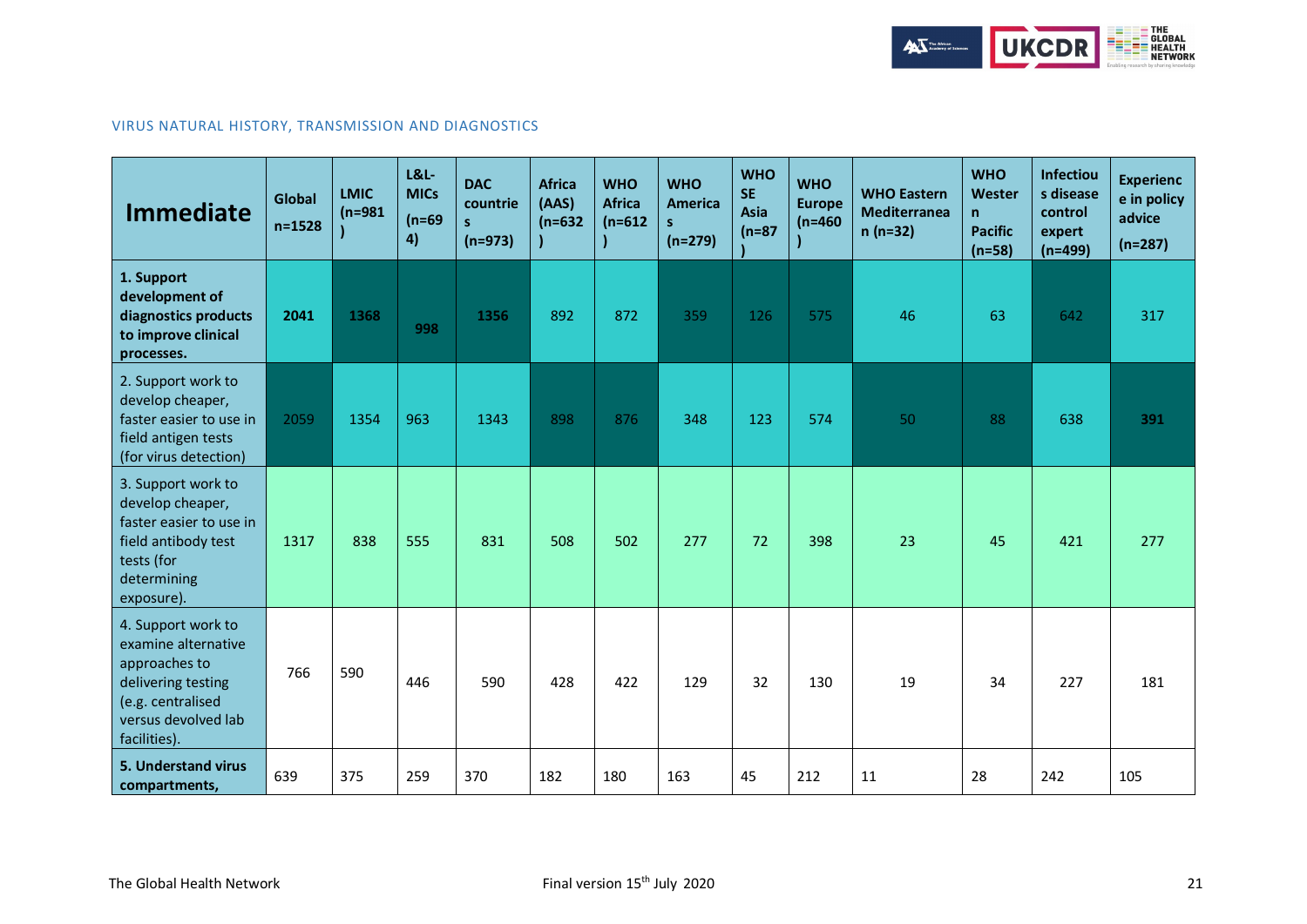

| shedding and natural<br>history of disease.                                                                               |     |     |     |     |     |     |     |    |     |                |    |     |     |
|---------------------------------------------------------------------------------------------------------------------------|-----|-----|-----|-----|-----|-----|-----|----|-----|----------------|----|-----|-----|
| 6. Develop tools and<br>conduct studies to<br>monitor phenotypic<br>change and potential<br>adaptation of the<br>virus.   | 434 | 245 | 183 | 244 | 165 | 163 | 60  | 16 | 167 | 10             | 18 | 138 | 81  |
| 7. Characterize<br>immunity (naturally<br>acquired, population<br>and vaccine-induced,<br>including mucosal<br>immunity). | 490 | 438 | 268 | 434 | 224 | 222 | 182 | 48 | 392 | 11             | 37 | 327 | 168 |
| 8. Develop disease<br>models in animals                                                                                   | 114 | 77  | 50  | 77  | 40  | 40  | 26  | 9  | 29  | $\overline{2}$ | 8  | 51  | 22  |
| 9. Determine Virus<br>stability in the<br>environment.                                                                    | 334 | 205 | 144 | 203 | 123 | 122 | 55  | 18 | 123 | 5              | 11 | 106 | 77  |
| 10. Establish capacity<br>for genotyping virus<br>e.g. to detect new<br>mutations over time                               | 303 | 214 | 154 | 210 | 137 | 137 | 48  | 20 | 78  | 10             | 10 | 112 | 57  |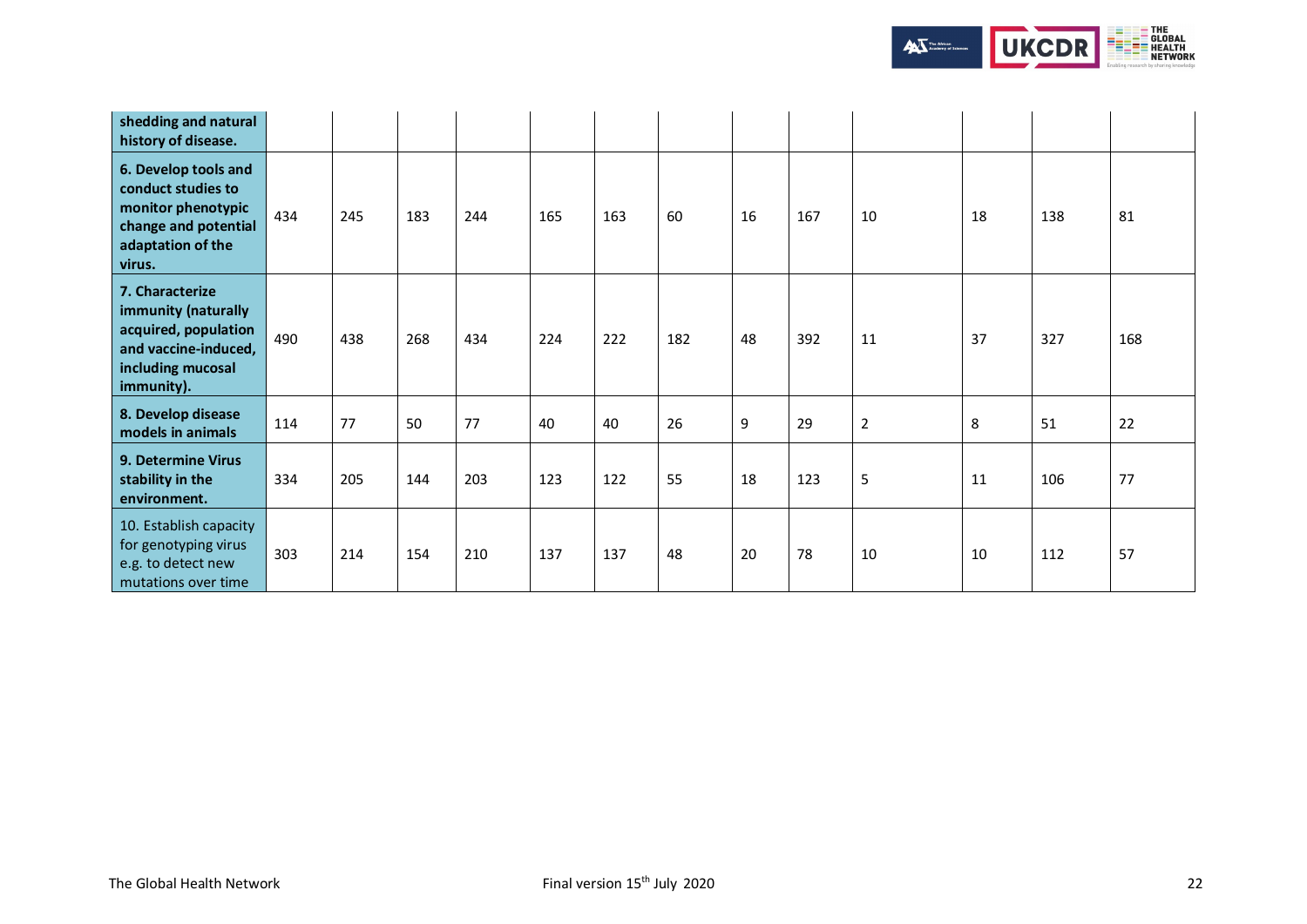

| Longer-term                                                                                                                               | Global<br>$(n=1528)$ | <b>LMI</b><br>$\mathbf{C}$<br>$(n=$<br>981) | <b>L&amp;L-</b><br><b>MICs</b><br>$(n=694)$ | <b>DAC</b><br>countrie<br>$(n=973)$ | <b>Africa</b><br>(AAS)<br>$(n=632)$ | <b>WHO</b><br><b>Africa</b><br>$(n=612)$ | <b>WHO</b><br><b>America</b><br>$(n=279)$ | <b>WHO</b><br><b>SE</b><br><b>Asia</b><br>$\sqrt{(n=87)}$ | <b>WHO</b><br><b>Europ</b><br>e.<br>$(n=460)$ | <b>WHO Eastern</b><br><b>Mediterranea</b><br>$n(n=32)$ | <b>WHO</b><br>Wester<br>n<br><b>Pacific</b><br>$(n=58)$ | <b>Infectiou</b><br>s disease<br>control<br>expert<br>$(n=499)$ | <b>Experienc</b><br>e in policy<br>advice<br>$(n=287)$ |
|-------------------------------------------------------------------------------------------------------------------------------------------|----------------------|---------------------------------------------|---------------------------------------------|-------------------------------------|-------------------------------------|------------------------------------------|-------------------------------------------|-----------------------------------------------------------|-----------------------------------------------|--------------------------------------------------------|---------------------------------------------------------|-----------------------------------------------------------------|--------------------------------------------------------|
| 1. Support development<br>of diagnostics products to<br>improve clinical<br>processes.                                                    | 1457                 | 988                                         | 755                                         | 979                                 | 643                                 | 632                                      | 226                                       | 103                                                       | 413                                           | 37                                                     | 46                                                      | 493                                                             | 250                                                    |
| 2. Support work to<br>develop cheaper, faster<br>easier to use in field<br>antigen tests (for virus<br>detection)                         | 1171                 | 793                                         | 611                                         | 785                                 | 527                                 | 513                                      | 204                                       | 85                                                        | 290                                           | 36                                                     | 43                                                      | 361                                                             | 202                                                    |
| 3. Support work to<br>develop cheaper, faster<br>easier to use in field<br>antibody test tests (for<br>determining exposure).             | 999                  | 663                                         | 470                                         | 655                                 | 412                                 | 411                                      | 174                                       | 59                                                        | 300                                           | 20                                                     | 35                                                      | 323                                                             | 220                                                    |
| 4. Support work to<br>examine alternative<br>approaches to delivering<br>testing (e.g. centralised<br>versus devolved lab<br>facilities). | 809                  | 571                                         | 429                                         | 568                                 | 392                                 | 386                                      | 133                                       | 48                                                        | 189                                           | 19                                                     | 34                                                      | 266                                                             | 184                                                    |
| 5. Understand virus<br>compartments, shedding<br>and natural history of<br>disease.                                                       | 839                  | 507                                         | 341                                         | 504                                 | 317                                 | 309                                      | 187                                       | 37                                                        | 261                                           | 17                                                     | 28                                                      | 285                                                             | 138                                                    |
| 6. D403evelop tools and<br>conduct studies to<br>monitor phenotypic                                                                       | 946                  | 580                                         | 394                                         | 571                                 | 365                                 | 362                                      | 158                                       | 52                                                        | 321                                           | 10                                                     | 43                                                      | 287                                                             | 159                                                    |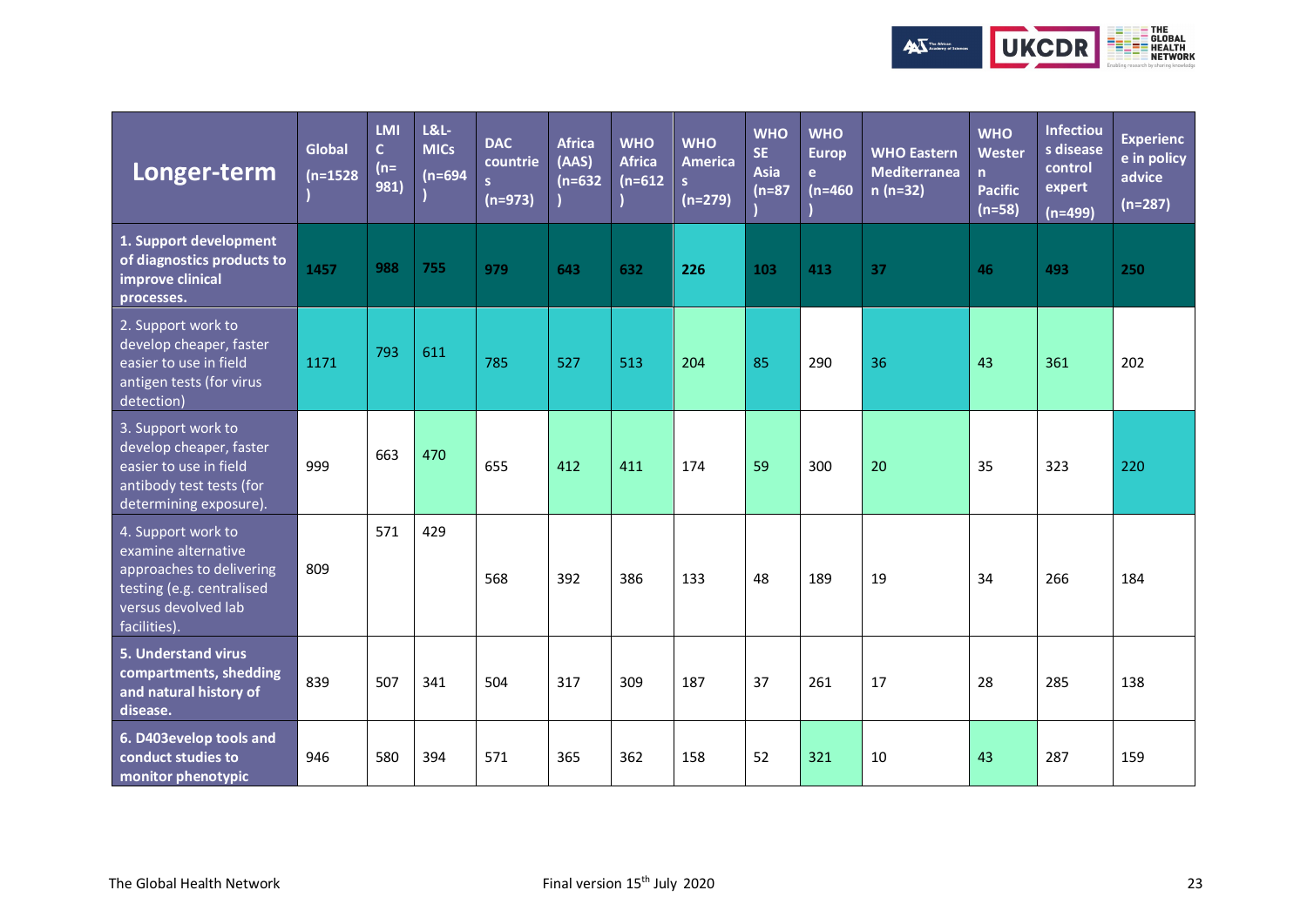

| change and potential<br>adaptation of the virus.                                                                        |      |     |     |     |     |     |     |    |     |    |    |     |     |
|-------------------------------------------------------------------------------------------------------------------------|------|-----|-----|-----|-----|-----|-----|----|-----|----|----|-----|-----|
| 7. Characterize immunity<br>(naturally acquired,<br>population and vaccine-<br>induced, including<br>mucosal immunity). | 1119 | 675 | 403 | 672 | 389 | 379 | 263 | 52 | 360 | 20 | 45 | 394 | 207 |
| 8. Develop disease<br>models in animals                                                                                 | 269  | 161 | 102 | 158 | 95  | 95  | 53  | 12 | 93  | 3  | 13 | 99  | 41  |
| 9. Determine Virus<br>stability in the<br>environment.                                                                  | 497  | 300 | 192 | 297 | 181 | 177 | 93  | 22 | 174 | 15 | 16 | 140 | 121 |
| 10. Establish capacity for<br>genotyping virus e.g. to<br>detect new mutations<br>over time                             | 645  | 401 | 270 | 400 | 250 | 247 | 125 | 33 | 203 | 9  | 28 | 204 | 128 |

## <span id="page-23-0"></span>ANIMAL AND ENVIRONMENTAL RESEARCH ON THE VIRUS ORIGIN, AND MANAGEMENT MEASURES AT THE HUMAN-ANIMAL INTERFACE

| <b>Immediate</b>                                                                                                                        | Global<br>$(n=1528)$ | <b>LMIC</b><br>$(n=$<br>981) | L&L-<br><b>MICs</b><br>$(n=69)$<br>$\left( 4\right)$ | <b>DAC</b><br>countrie<br>$(n=973)$ | <b>Africa</b><br>(AAS)<br>$(n=632)$ | <b>WHO</b><br><b>Africa</b><br>$(n=612)$ | <b>WHO</b><br>America<br>$(n=279)$ | <b>WHO</b><br><b>SE</b><br>Asia<br>$(n=87)$ | <b>WHO</b><br><b>Europ</b><br>e<br>$(n=460)$ | <b>WHO Eastern</b><br><b>Mediterranea</b><br>$n(n=32)$ | <b>WHO</b><br>Wester<br>n.<br><b>Pacific</b><br>$(n=58)$ | <b>Infectiou</b><br>s disease<br>control<br>expert<br>$(n=499)$ | <b>Experienc</b><br>e in policy<br>advice<br>$(n=287)$ |
|-----------------------------------------------------------------------------------------------------------------------------------------|----------------------|------------------------------|------------------------------------------------------|-------------------------------------|-------------------------------------|------------------------------------------|------------------------------------|---------------------------------------------|----------------------------------------------|--------------------------------------------------------|----------------------------------------------------------|-----------------------------------------------------------------|--------------------------------------------------------|
| 1. Identify animal source<br>and route of transmission<br>(hosts, any evidence of<br>continued spill-over to<br>humans and transmission | 2305                 | 1415                         | 1042                                                 | 1401                                | 939                                 | 920                                      | 367                                | 121                                         | 770                                          | 41                                                     | -86                                                      | 739                                                             | 362                                                    |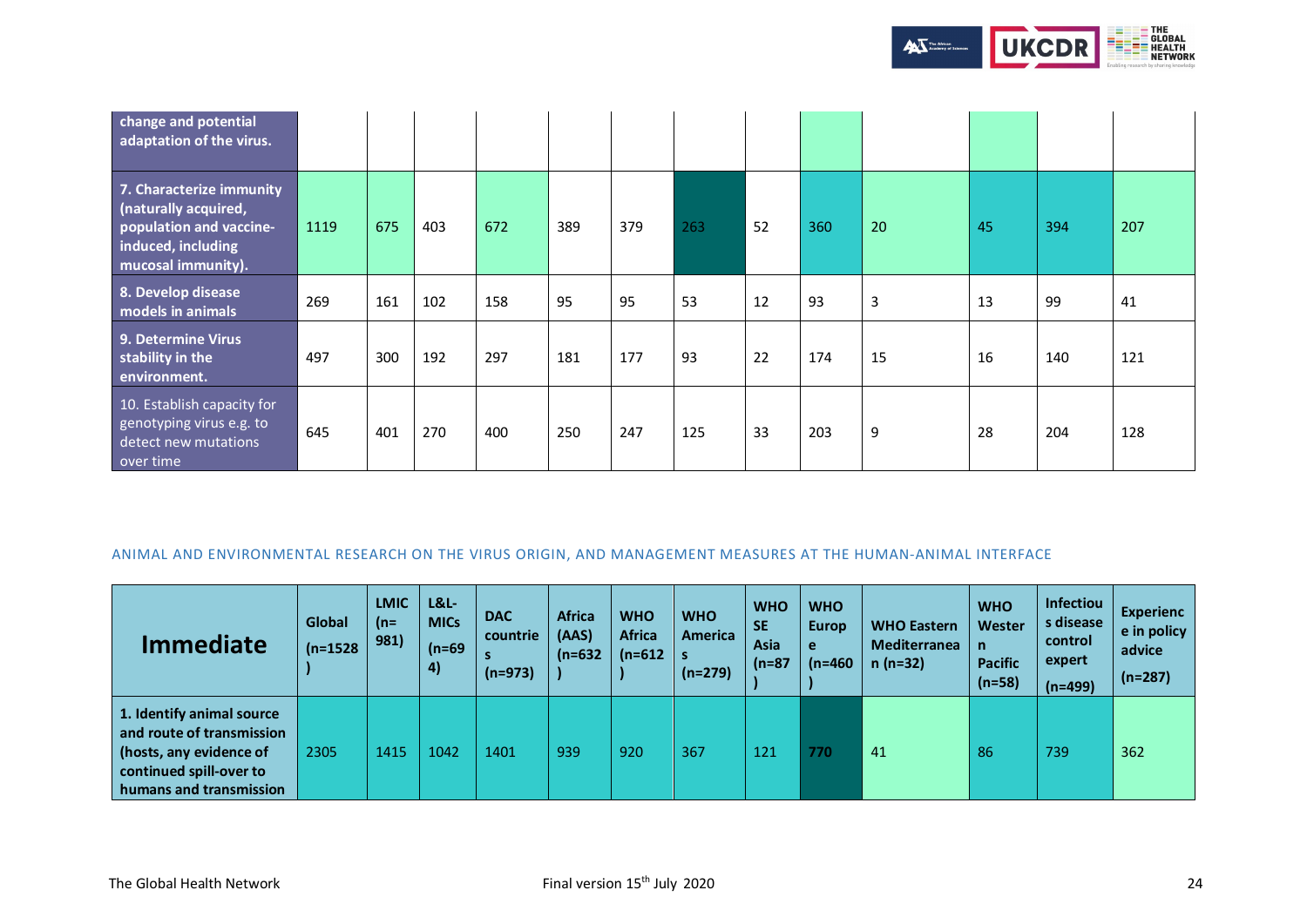

| between animals and<br>humans).                                                                              |      |      |      |      |      |      |     |     |     |    |     |     |     |
|--------------------------------------------------------------------------------------------------------------|------|------|------|------|------|------|-----|-----|-----|----|-----|-----|-----|
| 2. Improve understanding<br>of socioeconomic and<br>behavioural risk factors<br>for                          | 2552 | 1699 | 1182 | 1690 | 1053 | 1037 | 503 | 147 | 699 | 57 | 109 | 812 | 510 |
| spill-over and<br>transmission between<br>animals and humans                                                 |      |      |      |      |      |      |     |     |     |    |     |     |     |
| 3. Environmental studies<br>of SARS-Cov-2 including<br>waste and sewage<br>management practices              | 1716 | 1174 | 823  | 1162 | 714  | 698  | 343 | 118 | 445 | 47 | 65  | 588 | 347 |
| 4. Design and test<br>suitable risk reduction<br>strategies at the human-<br>animal-environment<br>interface | 1991 | 1220 | 869  | 1207 | 775  | 763  | 354 | 115 | 648 | 37 | 74  | 641 | 391 |

| Longer-<br>term                                                                                                                                   | Global<br>$(n=1528)$ | <b>LMI</b><br>$\mathsf{C}$<br>(n=<br>981) | L&LMIC<br>s<br>$(n=694)$ | <b>DAC</b><br>countrie<br>$(n=973)$ | <b>Africa</b><br>(AAS)<br>$(n=632)$ | <b>WHO</b><br><b>Africa</b><br>$(n=612)$ | <b>WHO</b><br><b>America</b><br>$(n=279)$ | <b>WHO</b><br><b>SE</b><br>Asia<br>$(n=87)$ | <b>WHO</b><br><b>Europe</b><br>$(n=460)$ | <b>WHO Eastern</b><br><b>Mediterranea</b><br>$n(n=32)$ | <b>WHO</b><br>Wester<br>n Pacific<br>$(n=58)$ | <b>Infectiou</b><br>s disease<br>control<br>expert<br>$(n=499)$ | <b>Experienc</b><br>e in policy<br>advice<br>$(n=287)$ |
|---------------------------------------------------------------------------------------------------------------------------------------------------|----------------------|-------------------------------------------|--------------------------|-------------------------------------|-------------------------------------|------------------------------------------|-------------------------------------------|---------------------------------------------|------------------------------------------|--------------------------------------------------------|-----------------------------------------------|-----------------------------------------------------------------|--------------------------------------------------------|
| 1. Identify animal<br>source and route of<br>transmission<br>(hosts, any<br>evidence of<br>continued spill-<br>over to humans<br>and transmission | 2432                 | 1533                                      | 1142                     | 1520                                | 1008                                | 993                                      | 386                                       | 158                                         | 766                                      | 47                                                     | 82                                            | 799                                                             | 438                                                    |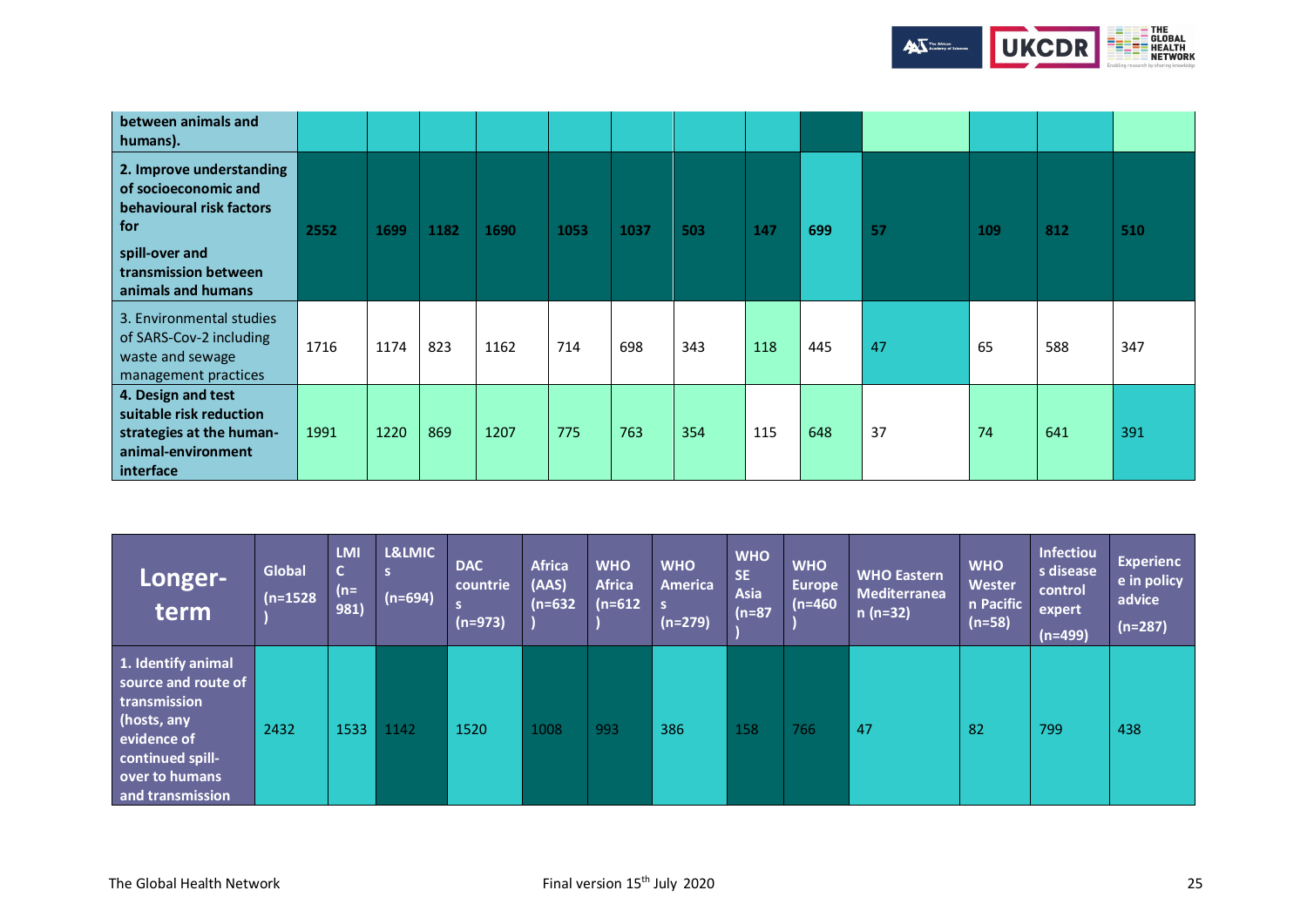

<span id="page-25-0"></span>

| between animals<br>and humans).                                                                                    |      |      |      |      |     |     |     |     |     |    |    |     |     |
|--------------------------------------------------------------------------------------------------------------------|------|------|------|------|-----|-----|-----|-----|-----|----|----|-----|-----|
| 2. Improve<br>understanding of<br>socioeconomic and<br>behavioural risk<br>factors for                             | 2454 | 1574 | 1071 | 1564 | 992 | 977 | 473 | 132 | 725 | 52 | 95 | 801 | 499 |
| 3. Environmental<br>studies of SARS-<br>Cov-2 including<br>waste and sewage<br>management<br>practices             | 1647 | 1148 | 805  | 1132 | 710 | 695 | 328 | 101 | 418 | 44 | 61 | 552 | 315 |
| 4. Design and test<br>suitable risk<br>reduction<br>strategies at the<br>human-animal-<br>environment<br>interface | 1860 | 1185 | 813  | 1175 | 737 | 723 | 355 | 109 | 558 | 36 | 79 | 588 | 338 |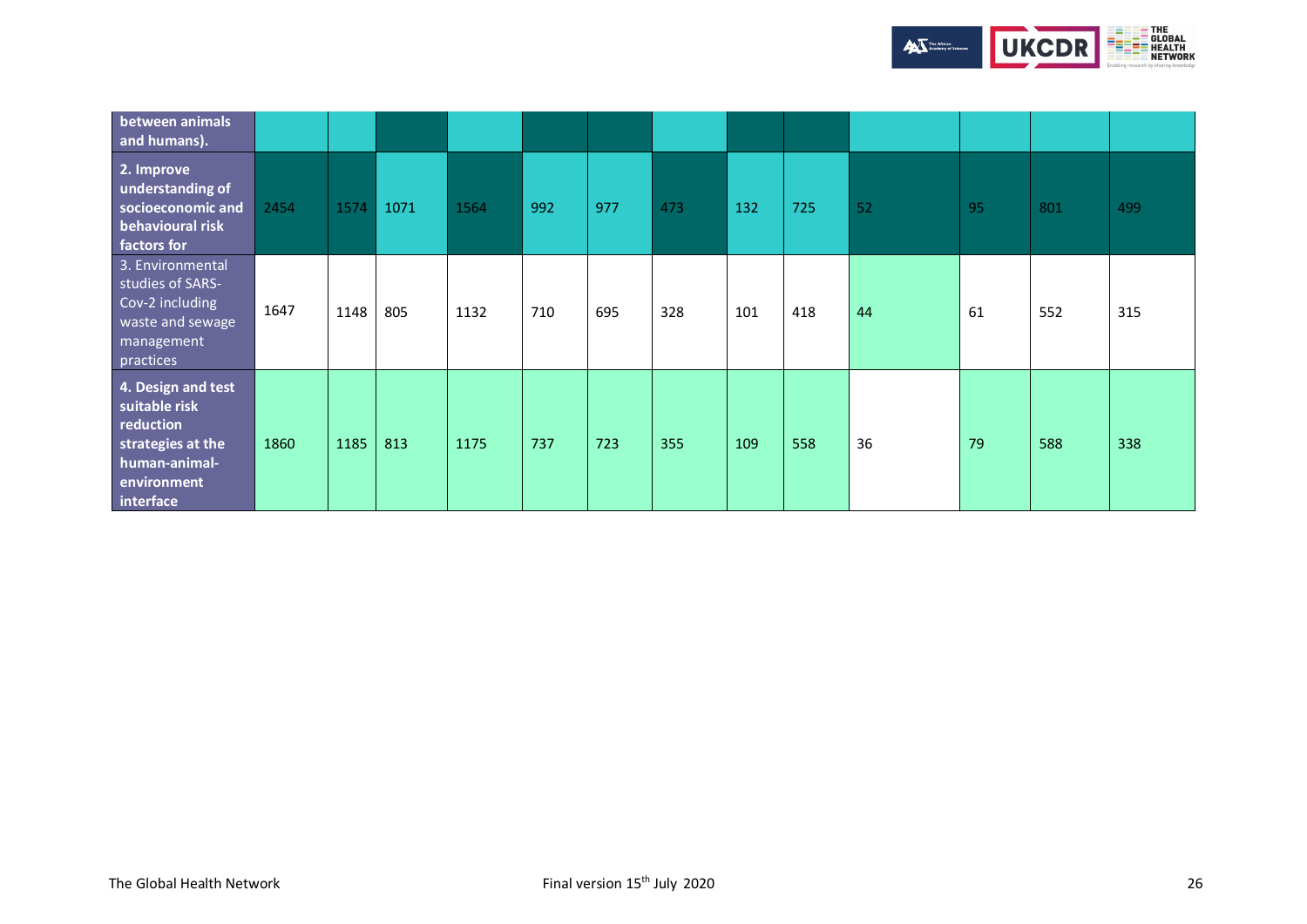

## EPIDEMIOLOGICAL STUDIES

| <b>Immediate</b>                                                                                                                                   | Global<br>$(n=1528)$ | <b>LMIC</b><br>$(n=$<br>981) | <b>L&amp;L</b><br>$\blacksquare$<br><b>MIC</b><br>s.<br>$(n=6)$<br>94) | <b>DAC</b><br>countrie<br>S<br>$(n=973)$ | <b>Africa</b><br>(AAS)<br>$(n=632)$ | <b>WHO</b><br><b>Africa</b><br>$(n=612)$ | <b>WHO</b><br>America<br>$(n=279)$ | <b>WHO</b><br><b>SE</b><br>Asia<br>$(n=87)$ | <b>WHO</b><br><b>Europ</b><br>e<br>$(n=460)$ | <b>WHO Eastern</b><br><b>Mediterranea</b><br>$n(n=32)$ | <b>WHO</b><br>Wester<br>$\mathsf{n}$<br><b>Pacific</b><br>$(n=58)$ | <b>Infectiou</b><br>s disease<br>control<br>expert<br>$(n=499)$ | <b>Experienc</b><br>e in policy<br>advice<br>$(n=287)$ |
|----------------------------------------------------------------------------------------------------------------------------------------------------|----------------------|------------------------------|------------------------------------------------------------------------|------------------------------------------|-------------------------------------|------------------------------------------|------------------------------------|---------------------------------------------|----------------------------------------------|--------------------------------------------------------|--------------------------------------------------------------------|-----------------------------------------------------------------|--------------------------------------------------------|
| 1. Describe transmission<br>dynamics of COVID-19<br>and understand spread of<br>disease nationally,<br>regionally and globally.                    | 2188                 | 1379                         | 998                                                                    | 1370                                     | 859                                 | 847                                      | 381                                | 139                                         | 686                                          | 54                                                     | 81                                                                 | 702                                                             | 353                                                    |
| 2. Establish suitable<br>cohorts and prospectively<br>collect longitudinal<br>laboratory and outcome<br>data.                                      | 879                  | 575                          | 401                                                                    | 569                                      | 337                                 | 320                                      | 179                                | 55                                          | 262                                          | 26                                                     | 36                                                                 | 323                                                             | 180                                                    |
| 3. Perform rapid<br>population cross sectional<br>surveys to establish extent<br>of virus transmission using<br>standardised sampling<br>framework | 1137                 | 774                          | 604                                                                    | 764                                      | 534                                 | 524                                      | 172                                | 66                                          | 311                                          | 26                                                     | 38                                                                 | 353                                                             | 218                                                    |
| 4. Use m-Health<br>technology and GIS<br>mapping to characterise<br>disease spread patterns                                                        | 677                  | 490                          | 344                                                                    | 488                                      | 284                                 | 283                                      | 164                                | 53                                          | 150                                          | 11                                                     | 16                                                                 | 227                                                             | 164                                                    |
| 5. Describe disease<br>severity and susceptibility<br>to facilitate effective<br>clinical and public health<br>response to COVID-19 -              | 1581                 | 992                          | 682                                                                    | 980                                      | 635                                 | 619                                      | 269                                | 91                                          | 501                                          | 35                                                     | 66                                                                 | 513                                                             | 256                                                    |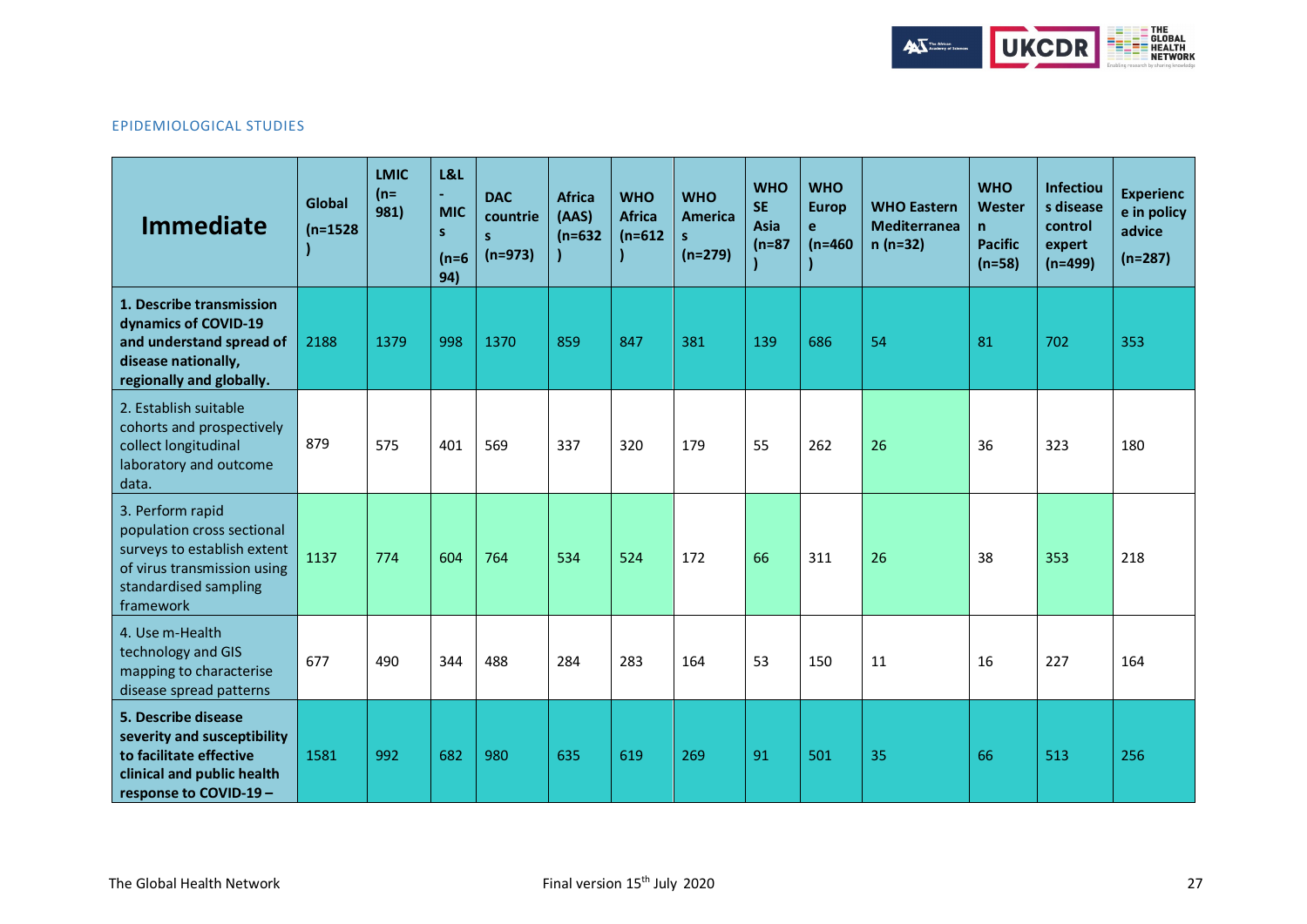

| identify groups at high<br>risk of severe infection                                                                                                                                          |      |     |     |     |     |     |     |    |     |    |    |     |     |
|----------------------------------------------------------------------------------------------------------------------------------------------------------------------------------------------|------|-----|-----|-----|-----|-----|-----|----|-----|----|----|-----|-----|
| 6. Have a special focus on<br>potentially at risk groups<br>including malnourished<br>individuals and people<br>with HIV, TB Sickle Cell                                                     | 672  | 533 | 374 | 532 | 390 | 389 | 91  | 44 | 107 | 13 | 28 | 229 | 136 |
| 7. Evaluate impact of<br>control and mitigation<br>measures e.g. modelling<br>to estimate the effects of<br>social distancing<br>measures and other non-<br>pharmaceutical<br>interventions. | 1001 | 562 | 356 | 558 | 326 | 321 | 250 | 32 | 332 | 14 | 52 | 320 | 236 |
| 8. Identify resilient<br>populations and better<br>understand the protective<br>determinants                                                                                                 | 735  | 390 | 251 | 386 | 232 | 231 | 131 | 29 | 310 | 10 | 24 | 231 | 132 |

| Longer-<br>term                                                                             | Global<br>$(n=1528)$ | <b>LMIC</b><br>$(n=$<br>981) | <b>L&amp;L-</b><br><b>MICs</b><br>$(n=69)$<br>4) | <b>DAC</b><br>countrie<br>$(n=973)$ | <b>Africa</b><br>(AAS)<br>$(n=632)$ | <b>WHO</b><br><b>Africa</b><br>$(n=612)$ | <b>WHO</b><br>Ameri<br>cas<br>$(n=279)$ | <b>WHO</b><br><b>SE Asia</b><br>$(n=87)$ | <b>WHO</b><br><b>Europe</b><br>$(n=460)$ | <b>WHO Eastern</b><br><b>Mediterranea</b><br>$n(n=32)$ | <b>WHO</b><br>Wester<br>n<br><b>Pacific</b><br>$(n=58)$ | <b>Infectiou</b><br>s disease<br>control<br>expert<br>$(n=499)$ | <b>Experienc</b><br>e in policy<br>advice<br>$(n=287)$ |
|---------------------------------------------------------------------------------------------|----------------------|------------------------------|--------------------------------------------------|-------------------------------------|-------------------------------------|------------------------------------------|-----------------------------------------|------------------------------------------|------------------------------------------|--------------------------------------------------------|---------------------------------------------------------|-----------------------------------------------------------------|--------------------------------------------------------|
| 1. Describe<br>transmission<br>dynamics of COVID-<br>19 and understand<br>spread of disease | 1965                 | 1271                         | 930                                              | 1261                                | 827                                 | 813                                      | 328                                     | 110                                      | 597                                      | 48                                                     | -69                                                     | 657                                                             | 381                                                    |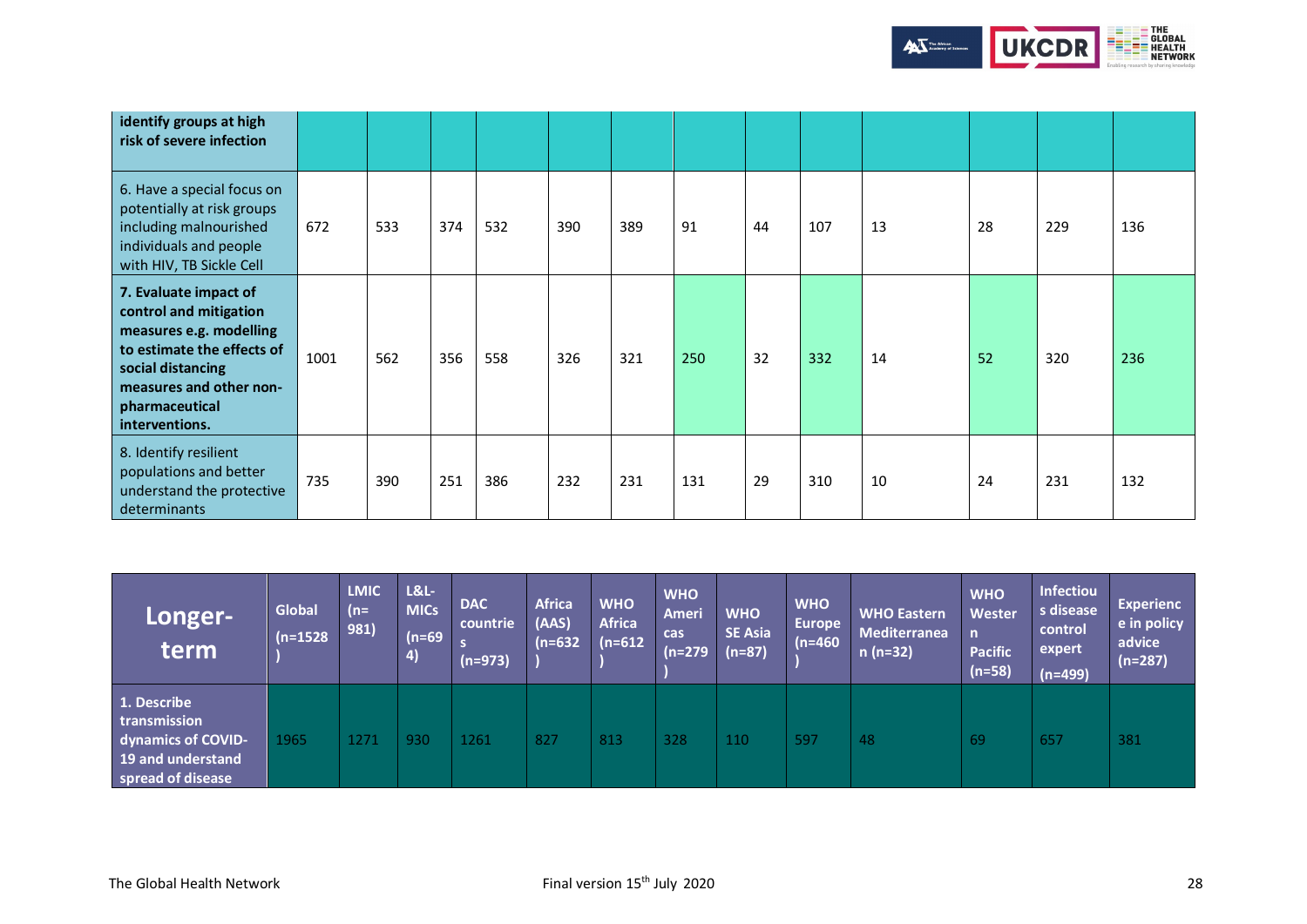

| nationally, regionally<br>and globally.                                                                                                                                                            |      |     |     |     |     |     |     |    |     |    |    |     |     |
|----------------------------------------------------------------------------------------------------------------------------------------------------------------------------------------------------|------|-----|-----|-----|-----|-----|-----|----|-----|----|----|-----|-----|
| 2. Establish suitable<br>cohorts and<br>prospectively collect<br>longitudinal<br>laboratory and<br>outcome data.                                                                                   | 1329 | 909 | 627 | 894 | 539 | 524 | 284 | 87 | 350 | 28 | 56 | 479 | 255 |
| 3. Perform rapid<br>population cross<br>sectional surveys to<br>establish extent of<br>virus transmission<br>using standardised<br>sampling framework                                              | 938  | 645 | 500 | 640 | 410 | 400 | 134 | 72 | 266 | 31 | 35 | 254 | 183 |
| 4. Use m-Health<br>technology and GIS<br>mapping to<br>characterise disease<br>spread patterns                                                                                                     | 916  | 627 | 454 | 627 | 405 | 401 | 174 | 48 | 236 | 13 | 44 | 319 | 190 |
| 5. Describe disease<br>severity and<br>susceptibility to<br>facilitate effective<br>clinical and public<br>health response to<br>COVID-19 - identify<br>groups at high risk of<br>severe infection | 1106 | 709 | 489 | 699 | 432 | 425 | 239 | 65 | 314 | 25 | 38 | 362 | 198 |
| 6. Have a special<br>focus on potentially<br>at risk groups<br>including<br>malnourished                                                                                                           | 730  | 519 | 346 | 516 | 357 | 356 | 114 | 44 | 180 | 8  | 28 | 228 | 123 |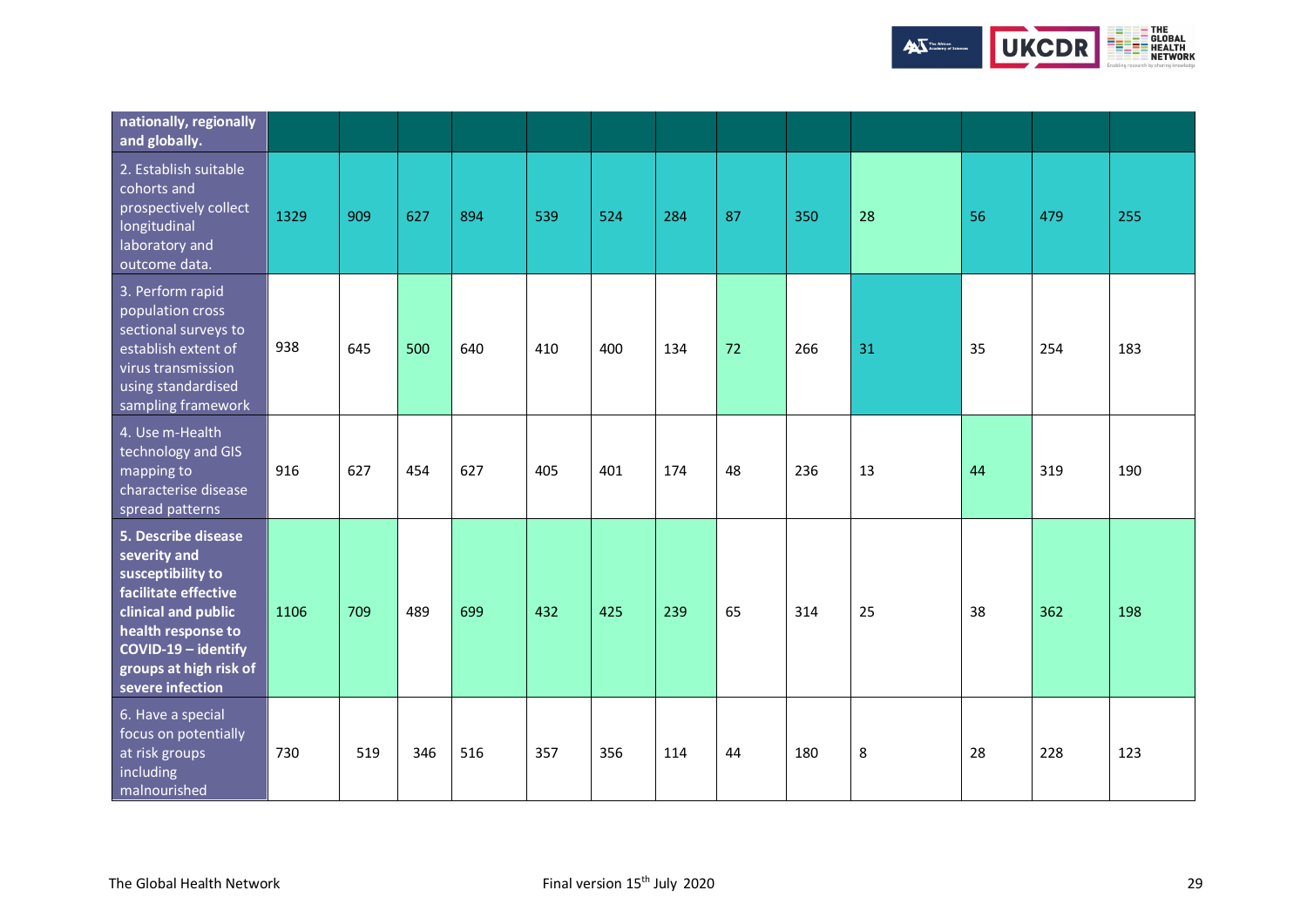

| individuals and<br>people with HIV, TB<br>Sickle Cell                                                                                                                                          |     |     |     |     |     |     |     |    |     |    |    |     |     |
|------------------------------------------------------------------------------------------------------------------------------------------------------------------------------------------------|-----|-----|-----|-----|-----|-----|-----|----|-----|----|----|-----|-----|
| 7. Evaluate impact of<br>control and<br>mitigation measures<br>e.g. modelling to<br>estimate the effects<br>of social distancing<br>measures and other<br>non-pharmaceutical<br>interventions. | 899 | 496 | 318 | 488 | 282 | 277 | 194 | 45 | 323 | 16 | 44 | 280 | 177 |
| 8. Identify resilient<br>populations and<br>better understand<br>the protective<br>determinants                                                                                                | 790 | 433 | 289 | 431 | 291 | 288 | 129 | 33 | 303 | 13 | 24 | 259 | 143 |

## <span id="page-29-0"></span>CLINICAL MANAGEMENT

| <b>Immediate</b>                                                                                                                        | <b>Global</b><br>$(n=1528)$ | <b>LMI</b><br>C<br>$(n=$<br>981) | <b>L&amp;L-</b><br><b>MICs</b><br>$(n=694)$ | <b>DAC</b><br>countrie<br>s<br>$(n=973)$ | <b>Africa</b><br>(AAS)<br>$(n=632)$ | <b>WHO</b><br><b>Africa</b><br>$(n=612)$ | <b>WHO</b><br><b>America</b><br>$(n=279)$ | <b>WHO</b><br><b>SE</b><br>Asia<br>$(n=87)$ | <b>WHO</b><br><b>Europe</b><br>$(n=460)$ | <b>WHO Eastern</b><br>Mediterranea<br>$n(n=32)$ | <b>WHO</b><br>Wester<br>n Pacific<br>$(n=58)$ | <b>Infectiou</b><br>s disease<br>control<br>expert<br>$(n=499)$ | <b>Experienc</b><br>e in policy<br>advice<br>$(n=287)$ |
|-----------------------------------------------------------------------------------------------------------------------------------------|-----------------------------|----------------------------------|---------------------------------------------|------------------------------------------|-------------------------------------|------------------------------------------|-------------------------------------------|---------------------------------------------|------------------------------------------|-------------------------------------------------|-----------------------------------------------|-----------------------------------------------------------------|--------------------------------------------------------|
| 1. Define the<br>natural history of<br><b>COVID-19 infection</b><br>though careful<br>standardised and<br>comprehensive<br>clinical and | 1063                        | 726                              | 569                                         | 718                                      | 478                                 | 471                                      | 156                                       | 81                                          | 294                                      | 26                                              | 35                                            | 362                                                             | 185                                                    |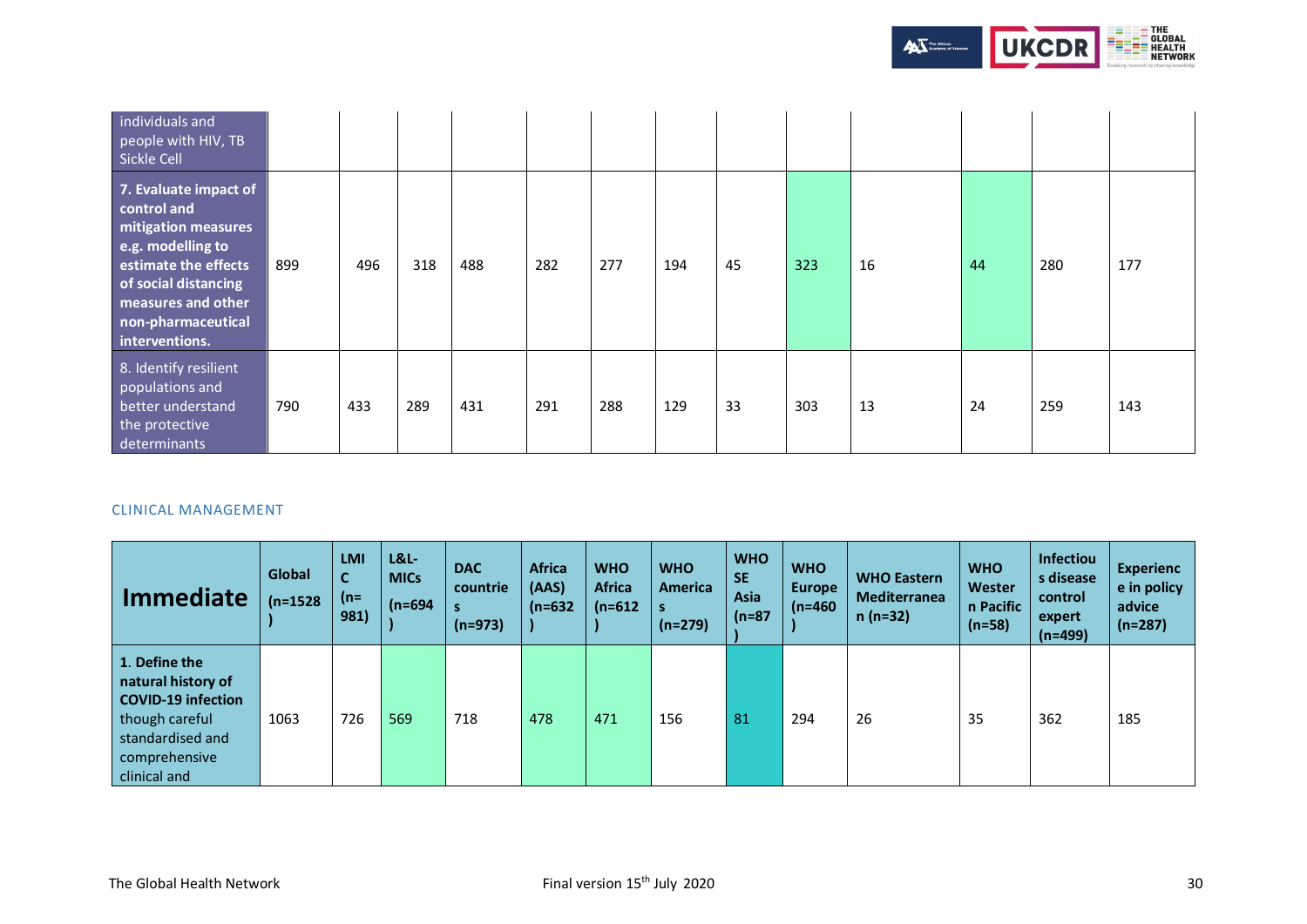

**HEARED THE**<br>**FALL TO BALL BEALTH**<br>THEALTH NETWORK

**UKCDR** 

The African<br>Academy of Sciences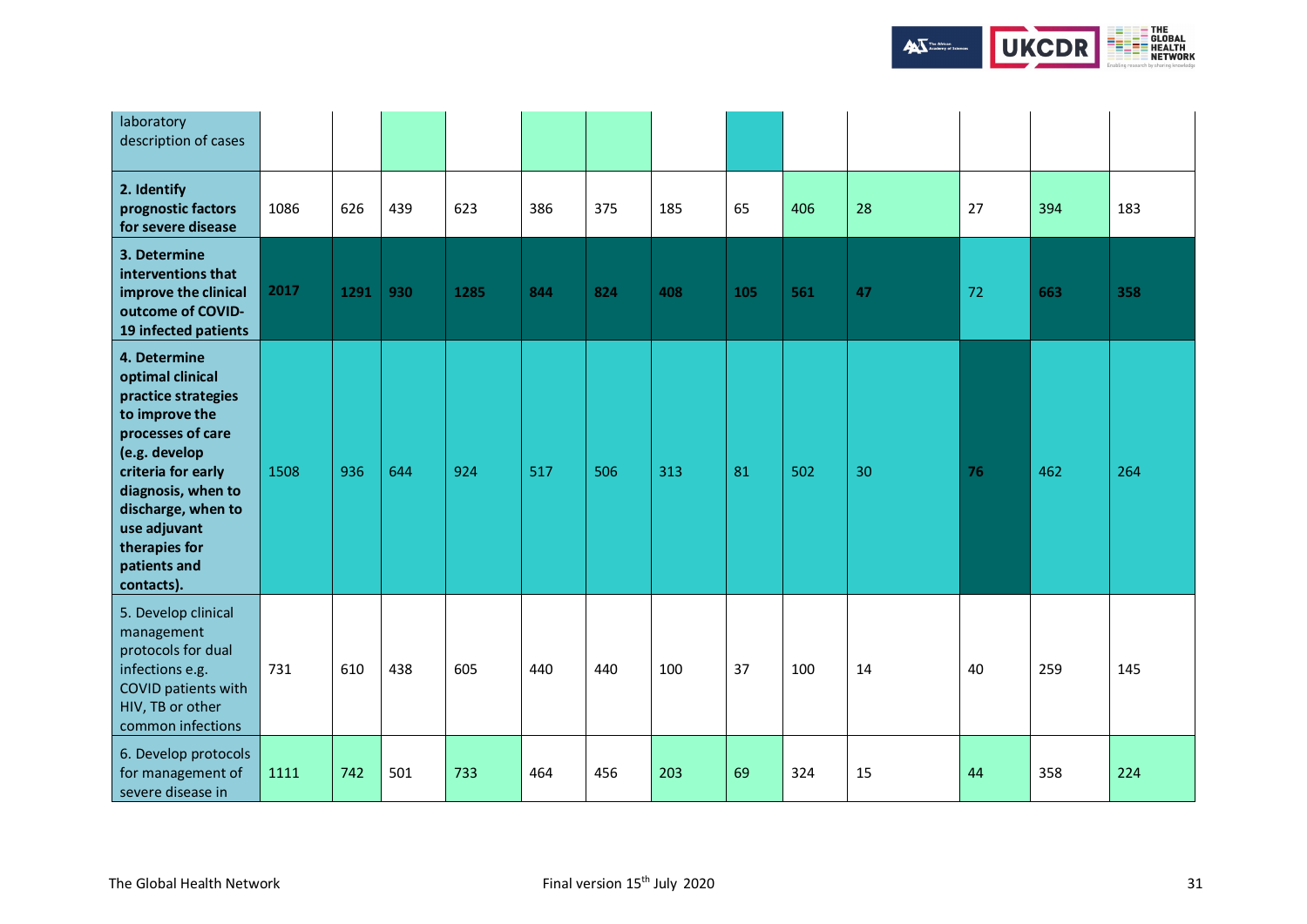

| the absence of<br>intensive care<br>facilities.                                                                                               |     |     |     |     |     |     |     |    |     |    |    |     |     |
|-----------------------------------------------------------------------------------------------------------------------------------------------|-----|-----|-----|-----|-----|-----|-----|----|-----|----|----|-----|-----|
| 7. Develop<br>innovative<br>approaches for<br>respiratory support<br>as alternatives to<br>ventilation                                        | 530 | 324 | 203 | 315 | 183 | 181 | 102 | 41 | 169 | 13 | 24 | 162 | 109 |
| 8. Determine how<br>best to link key<br>research questions<br>with researchers in<br>affected regions<br>who are able to<br>recruit patients. | 237 | 158 | 116 | 158 | 118 | 117 | 39  | 9  | 61  | 5  | 6  | 58  | 63  |
| 9. Develop<br>platform(s) to<br>maximize<br>commonality of<br>data collection<br>across trials, and<br>collaborations<br>between trials.      | 539 | 253 | 153 | 255 | 141 | 138 | 123 | 23 | 225 | 11 | 19 | 164 | 118 |

| Longer-term                                  | Global<br>$(n=1528)$ | <b>LMI</b><br>$\sqrt{ }$<br>$\ln(n=1)$<br>981) | L8L<br><b>MICs</b><br>$(n=694 \, \text{ s})$ | <b>DAC</b><br>countrie (AAS)<br>$(n=973)$ | <b>Africa</b><br>(n=632 | <b>WHO</b><br><b>Africa</b><br>$(n=612 \mid s)$ | <b>WHO</b><br>America<br>$(n=279)$ | <b>WHO</b><br><b>SE</b><br><b>Asia</b><br>$(n=87)$ | <b>WHO</b><br><b>Europ</b><br>e<br>$(n=460)$ | <b>WHO Eastern</b><br><b>Mediterranea</b><br>$n (n=32)$ | <b>WHO</b><br>Wester<br><b>Pacific</b><br>$(n=58)$ | <b>Infectiou</b><br>s disease<br>control<br>expert<br>$(n=499)$ | Experienc<br>e in policy<br>advice<br>$(n=287)$ |
|----------------------------------------------|----------------------|------------------------------------------------|----------------------------------------------|-------------------------------------------|-------------------------|-------------------------------------------------|------------------------------------|----------------------------------------------------|----------------------------------------------|---------------------------------------------------------|----------------------------------------------------|-----------------------------------------------------------------|-------------------------------------------------|
| 1. Define the natural<br>history of COVID-19 | 1476                 | 928                                            | 699                                          | 921                                       | 578                     | 568                                             | 251                                | -93                                                | -477                                         | 40                                                      | 47                                                 | 491                                                             | 277                                             |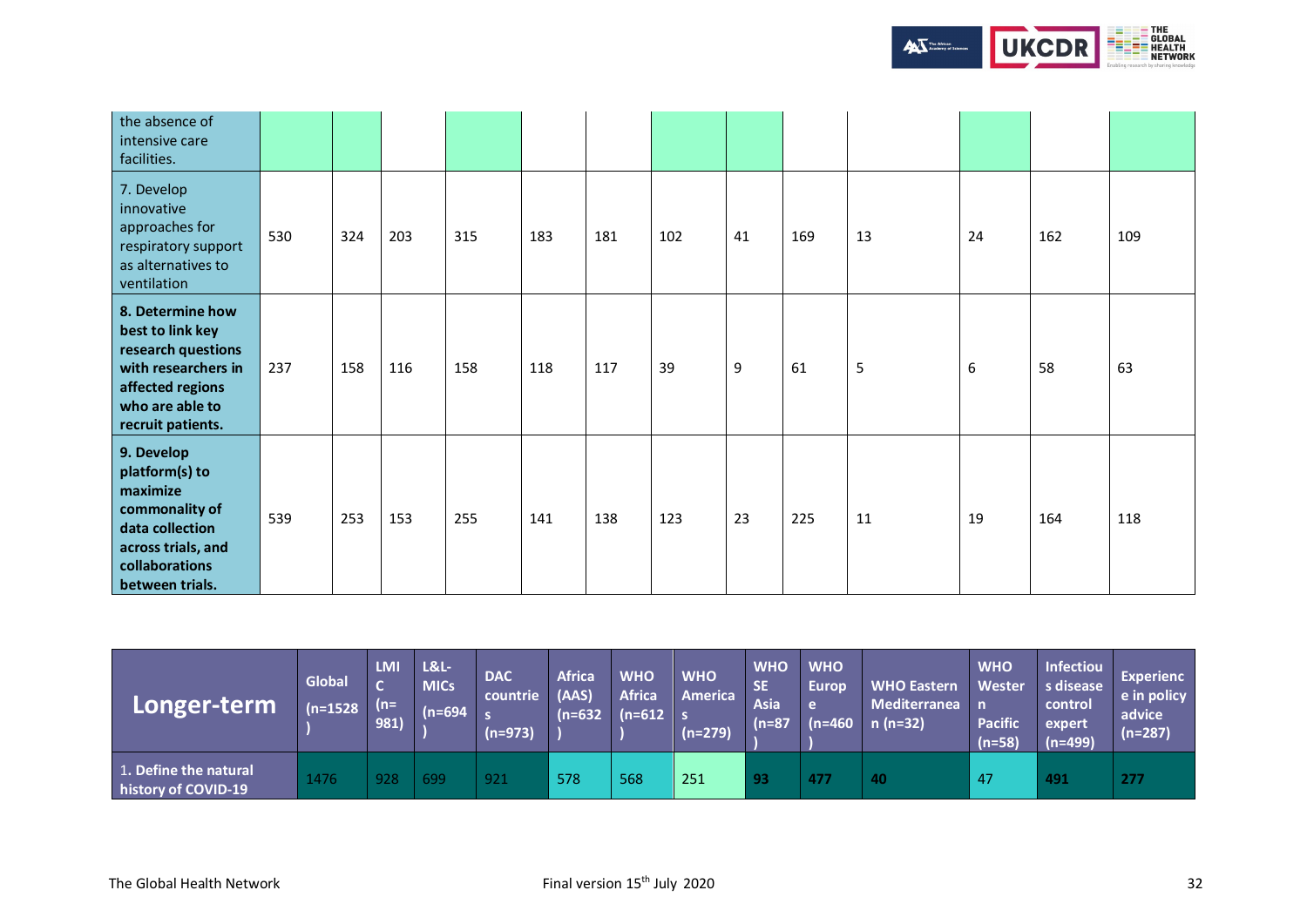

| infection though careful<br>standardised and<br>comprehensive clinical<br>and laboratory description<br>of cases                                                                                                                     |      |     |     |     |     |     |     |    |     |    |    |     |     |
|--------------------------------------------------------------------------------------------------------------------------------------------------------------------------------------------------------------------------------------|------|-----|-----|-----|-----|-----|-----|----|-----|----|----|-----|-----|
| 2. Identify prognostic<br>factors for severe disease                                                                                                                                                                                 | 1184 | 752 | 533 | 750 | 465 | 456 | 216 | 65 | 380 | 27 | 40 | 407 | 186 |
| 3. Determine<br>interventions that<br>improve the clinical<br>outcome of COVID-19<br>infected patients                                                                                                                               | 1357 | 903 | 641 | 893 | 586 | 582 | 257 | 81 | 370 | 12 | 55 | 411 | 260 |
| 4. Determine optimal<br>clinical practice strategies<br>to improve the processes<br>of care (e.g. develop<br>criteria for early<br>diagnosis, when to<br>discharge, when to use<br>adjuvant therapies for<br>patients and contacts). | 1313 | 811 | 573 | 801 | 505 | 497 | 272 | 67 | 413 | 22 | 42 | 387 | 255 |
| 5. Develop clinical<br>management protocols for<br>dual infections e.g. COVID<br>patients with HIV, TB or<br>other common infections                                                                                                 | 888  | 681 | 510 | 678 | 436 | 427 | 166 | 72 | 174 | 28 | 21 | 336 | 173 |
| 6. Develop protocols for<br>management of severe<br>disease in the absence of<br>intensive care facilities.                                                                                                                          | 794  | 516 | 343 | 510 | 327 | 319 | 134 | 45 | 234 | 21 | 41 | 251 | 162 |
| 7. Develop innovative<br>approaches for respiratory                                                                                                                                                                                  | 593  | 389 | 259 | 379 | 236 | 233 | 106 | 50 | 162 | 10 | 32 | 174 | 127 |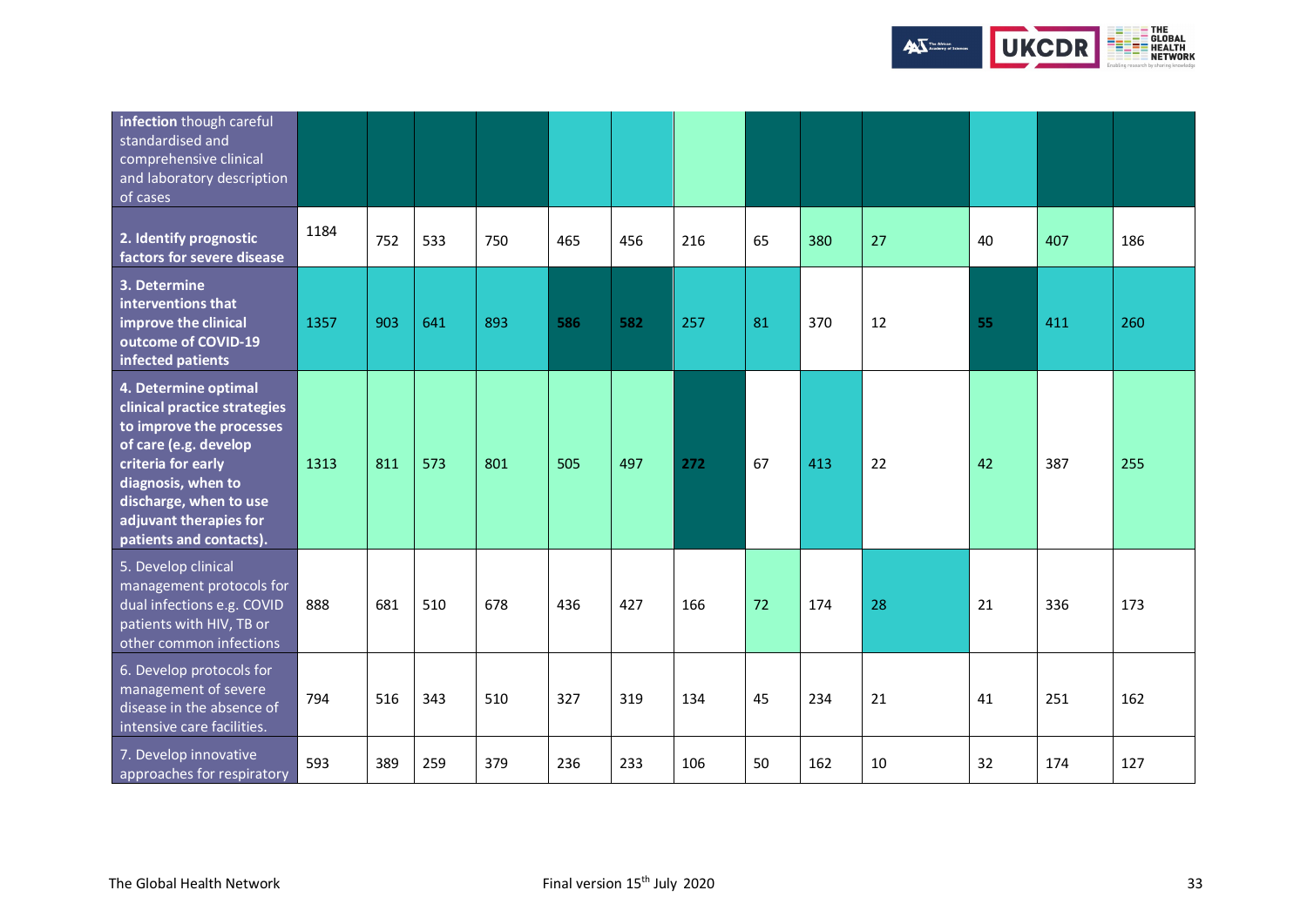

| support as alternatives to<br>ventilation                                                                                                  |     |     |     |     |     |     |     |    |     |    |     |     |     |
|--------------------------------------------------------------------------------------------------------------------------------------------|-----|-----|-----|-----|-----|-----|-----|----|-----|----|-----|-----|-----|
| 8. Determine how best to<br>link key research<br>questions with<br>researchers in affected<br>regions who are able to<br>recruit patients. | 438 | 288 | 190 | 284 | 191 | 185 | 88  | 13 | 122 | 14 | 16  | 168 | 97  |
| 9. Develop platform(s) to<br>maximize commonality of<br>data collection across<br>trials, and collaborations<br>between trials.            | 671 | 379 | 231 | 377 | 241 | 239 | 118 | 26 | 240 | 9  | -39 | 226 | 112 |

# <span id="page-33-0"></span>INFECTION PREVENTION AND CONTROL, INCLUDING HEALTH CARE WORKERS' PROTECTION.

| <b>Immediate</b>                                                                                                                                            | <b>Global</b><br>$(n=1528)$ | <b>LMIC</b><br>$(n=$<br>981) | $L&L$ -<br><b>MICs</b><br>$(n=6)$<br>94) | <b>DAC</b><br>countrie<br>(n=973) | <b>Africa</b><br>(AAS)<br>$(n=632)$ | <b>WHO</b><br><b>Africa</b><br>(n=612 | <b>WHO</b><br><b>America</b><br>$(n=279)$ | <b>WHO</b><br><b>SE</b><br>Asia<br>$(n=87)$ | <b>WHO</b><br><b>Europe</b><br>$(n=460)$ | <b>WHO Eastern</b><br><b>Mediterranea</b><br>$n(n=32)$ | <b>WHO</b><br>Wester<br>$\mathsf{n}$<br><b>Pacific</b><br>$(n=58)$ | <b>Infectiou</b><br>s disease<br>control<br>expert<br>$(n=499)$ | <b>Experienc</b><br>e in policy<br>advice<br>$(n=287)$ |
|-------------------------------------------------------------------------------------------------------------------------------------------------------------|-----------------------------|------------------------------|------------------------------------------|-----------------------------------|-------------------------------------|---------------------------------------|-------------------------------------------|---------------------------------------------|------------------------------------------|--------------------------------------------------------|--------------------------------------------------------------------|-----------------------------------------------------------------|--------------------------------------------------------|
| 1. Understand the<br>effectiveness of<br>movement control<br>strategies to prevent<br>secondary<br>transmission in health<br>care and community<br>settings | 1817                        | 1110                         | 831                                      | 1101                              | 727                                 | 715                                   | 278                                       | 110                                         | 606                                      | 36                                                     | 72                                                                 | 586                                                             | 280                                                    |
| 2. Optimize the<br>effectiveness of PPE<br>and its use in reducing<br>the risk of                                                                           | 1680                        | 1033                         | 729                                      | 1024                              | 638                                 | 625                                   | 329                                       | 88                                          | 538                                      | 40                                                     | 60                                                                 | 548                                                             | 271                                                    |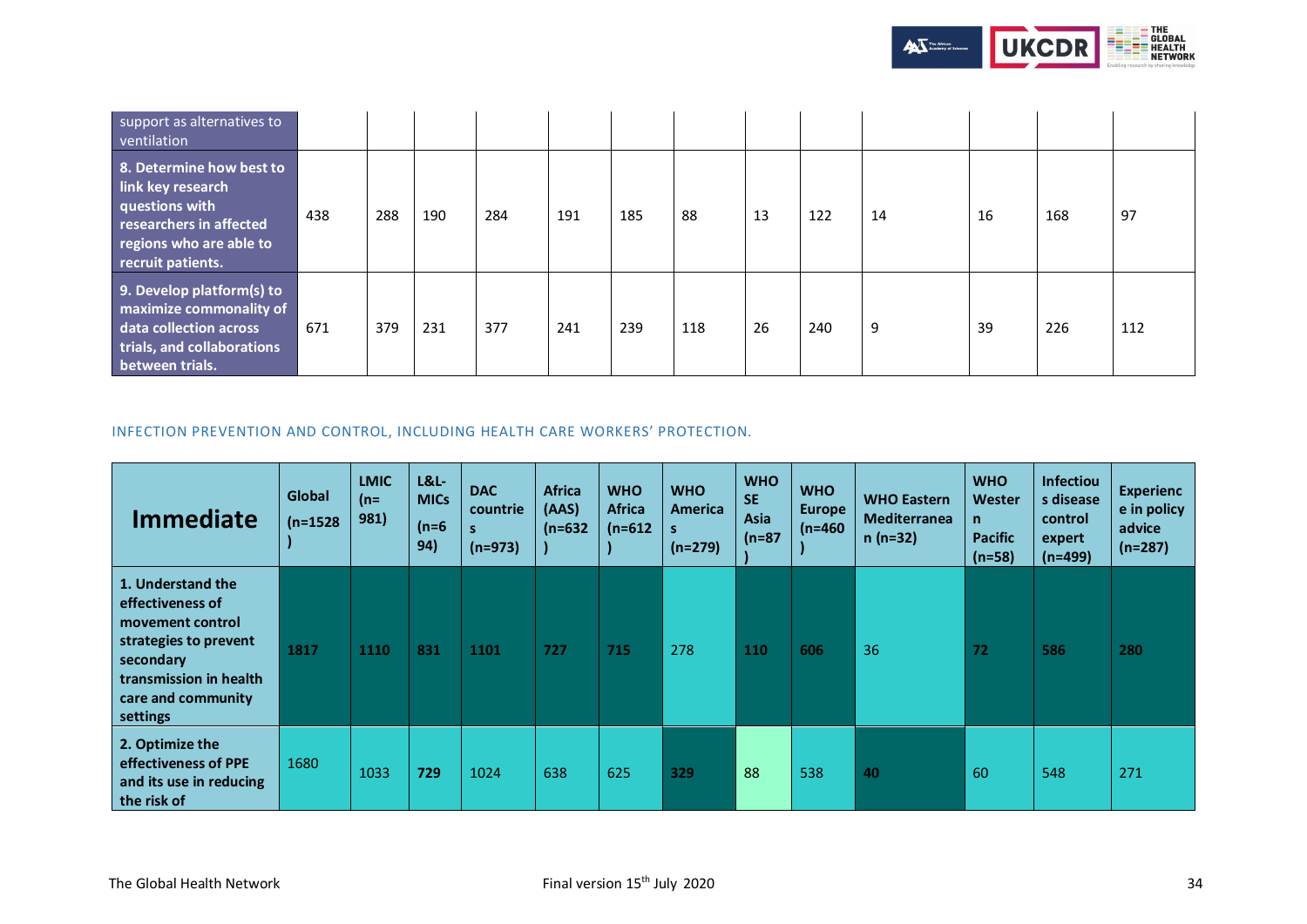

| transmission in health<br>care and community<br>settings.                                                                                                                           |      |     |     |     |     |     |     |    |     |    |    |     |     |
|-------------------------------------------------------------------------------------------------------------------------------------------------------------------------------------|------|-----|-----|-----|-----|-----|-----|----|-----|----|----|-----|-----|
| 3. Develop new PPE<br>approaches using local<br>materials and<br>manufacturing<br>processes                                                                                         | 1366 | 942 | 677 | 938 | 601 | 596 | 267 | 98 | 329 | 21 | 55 | 458 | 263 |
| 4. Understand<br>behavioural and<br>cultural factors<br>influencing compliance<br>with evidence-based<br><b>IPC measures.</b>                                                       | 1017 | 711 | 495 | 707 | 482 | 471 | 188 | 40 | 256 | 34 | 28 | 332 | 218 |
| 5. Research into water<br>sanitation and hygiene<br>practices in<br>communities during<br>the outbreak                                                                              | 551  | 396 | 296 | 397 | 274 | 271 | 81  | 37 | 131 | 11 | 20 | 197 | 136 |
| 6. Research to support<br>health systems<br>strengthening and<br>building of resilience<br>post the outbreak                                                                        | 1060 | 687 | 457 | 678 | 434 | 424 | 219 | 44 | 305 | 28 | 40 | 368 | 257 |
| 7. Develop<br>architectural designs<br>for isolation and<br>quarantine facilities<br>that can be constructed<br>using local materials<br>and expertise within<br>short time periods | 510  | 285 | 195 | 274 | 153 | 150 | 85  | 41 | 202 | 8  | 24 | 161 | 93  |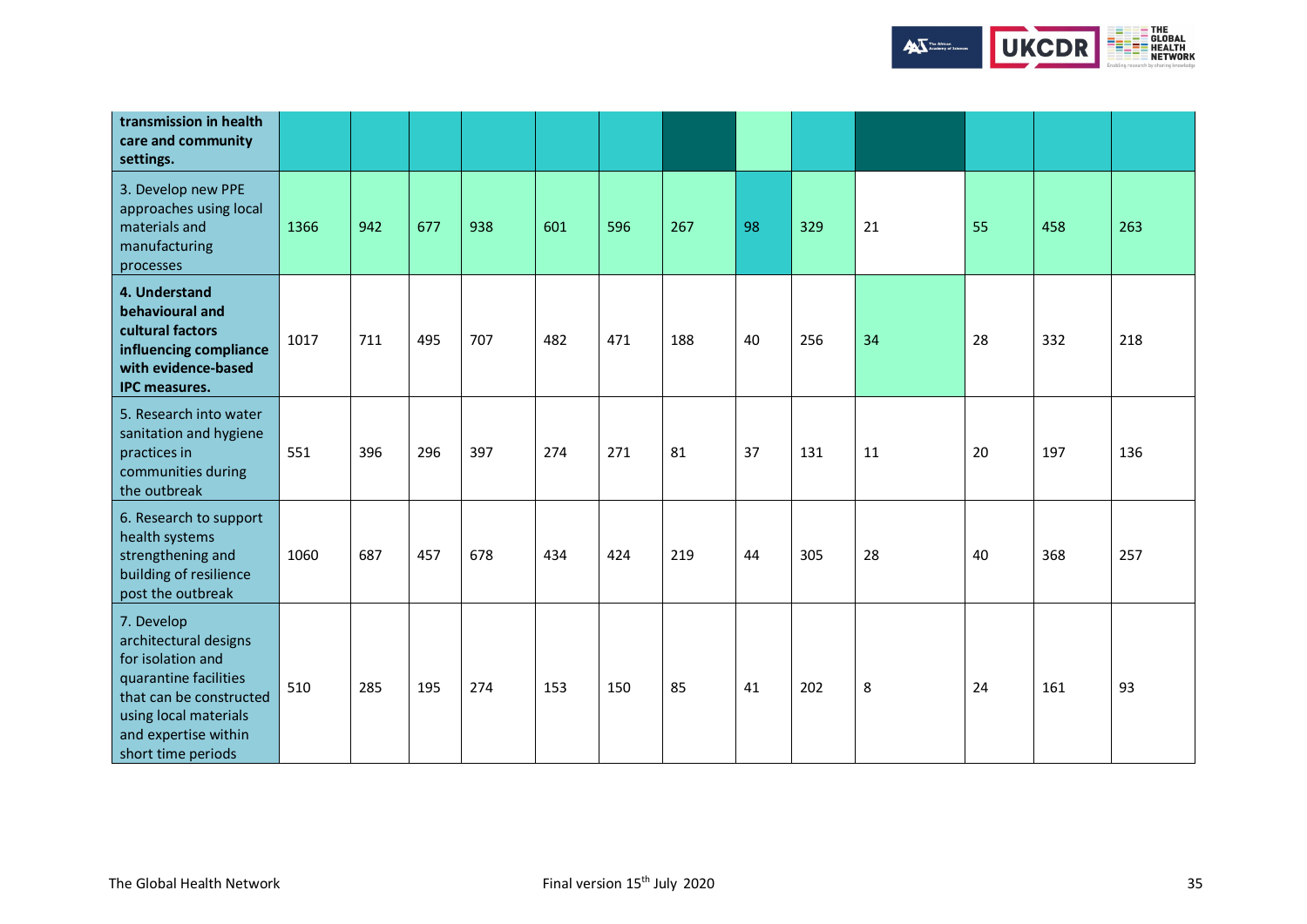

| Longer-term                                                                                                                                              | Globa<br>$(n=15)$<br>28) | <b>LMIC</b><br>$(n=$<br>981) | <b>L&amp;L-</b><br><b>MICs</b><br>$(n=69)$<br>4) | <b>DAC</b><br>count<br>ries<br>$(n=97)$<br>3) | <b>Africa</b><br>(AAS)<br>$(n=632)$ | <b>WHO</b><br><b>Africa</b><br>$(n=612)$ | <b>WHO</b><br><b>America</b><br>s.<br>$(n=279)$ | <b>WHO</b><br><b>SE</b><br><b>Asia</b><br>$(n=87)$ | <b>WHO</b><br><b>Europe</b><br>$(n=460)$ | <b>WHO Eastern</b><br><b>Mediterranea</b><br>$n(n=32)$ | <b>WHO</b><br>Wester<br>n Pacific<br>$(n=58)$ | <b>Infectiou</b><br>s disease<br>control<br>expert<br>$(n=499)$ | <b>Experienc</b><br>e in policy<br>advice<br>$(n=287)$ |
|----------------------------------------------------------------------------------------------------------------------------------------------------------|--------------------------|------------------------------|--------------------------------------------------|-----------------------------------------------|-------------------------------------|------------------------------------------|-------------------------------------------------|----------------------------------------------------|------------------------------------------|--------------------------------------------------------|-----------------------------------------------|-----------------------------------------------------------------|--------------------------------------------------------|
| 1. Understand the<br>effectiveness of<br>movement control<br>strategies to prevent<br>secondary transmission<br>in health care and<br>community settings | 1879                     | 1199                         | 874                                              | 1182                                          | 791                                 | 777                                      | 306                                             | 97                                                 | 591                                      | 44                                                     | 64                                            | 582                                                             | 321                                                    |
| 2. Optimize the<br>effectiveness of PPE and<br>its use in reducing the<br>risk of transmission in<br>health care and<br>community settings.              | 1277                     | 869                          | 617                                              | 855                                           | 534                                 | 530                                      | 239                                             | 89                                                 | 337                                      | 20                                                     | 62                                            | 421                                                             | 219                                                    |
| 3. Develop new PPE<br>approaches using local<br>materials and<br>manufacturing processes                                                                 | 1145                     | 810                          | 583                                              | 808                                           | 498                                 | 491                                      | 239                                             | 87                                                 | 263                                      | 23                                                     | 42                                            | 415                                                             | 230                                                    |
| 4. Understand<br>behavioural and cultural<br>factors influencing<br>compliance with<br>evidence-based IPC<br>measures.                                   | 1150                     | 745                          | 533                                              | 733                                           | 494                                 | 481                                      | 204                                             | 57                                                 | 341                                      | 29                                                     | 38                                            | 354                                                             | 227                                                    |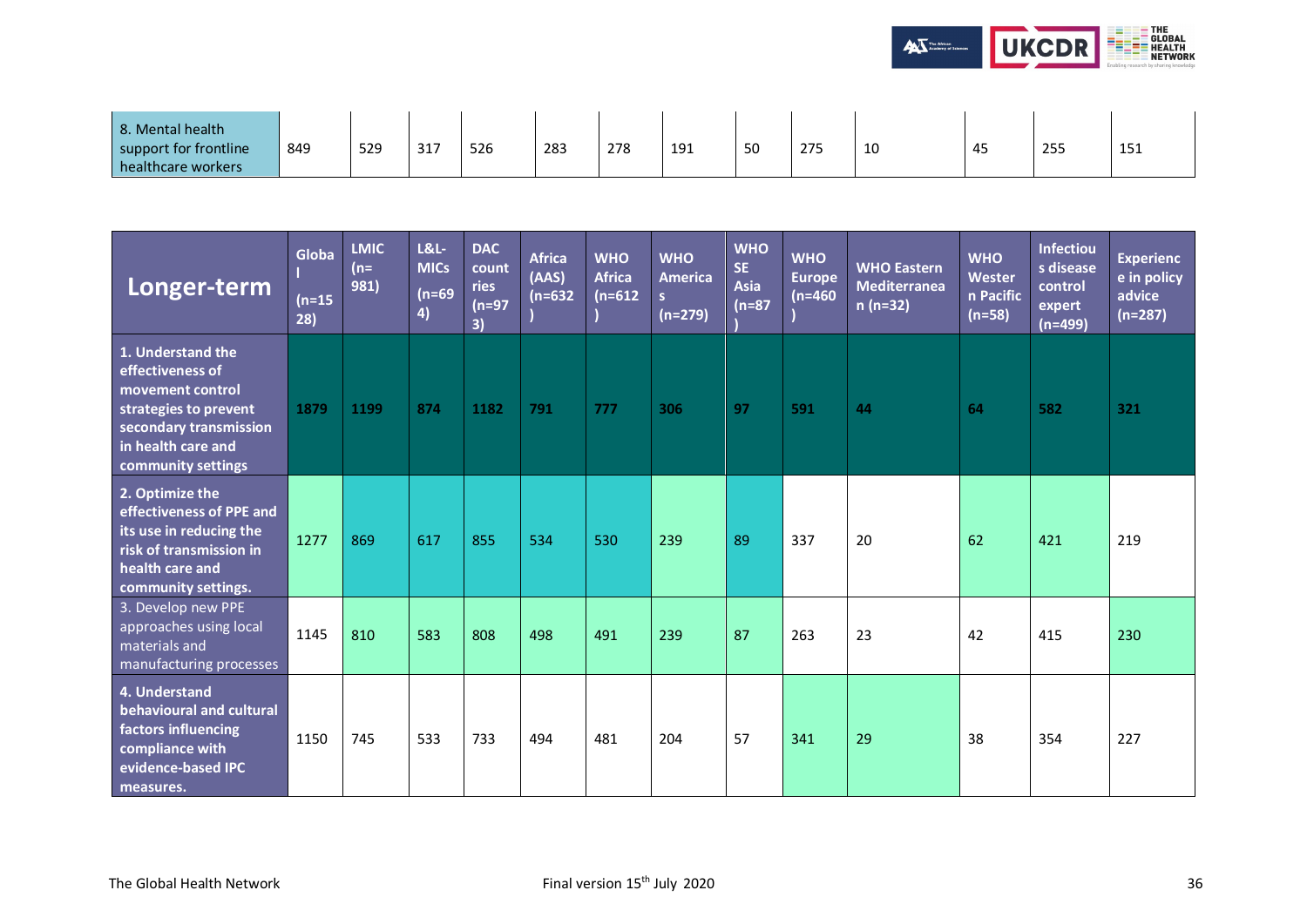

| 5. Research into water<br>sanitation and hygiene<br>practices in communities<br>during the outbreak                                                                              | 635  | 422 | 299 | 421 | 270 | 267 | 131 | 40 | 164 | 12 | 21 | 231 | 141 |
|----------------------------------------------------------------------------------------------------------------------------------------------------------------------------------|------|-----|-----|-----|-----|-----|-----|----|-----|----|----|-----|-----|
| 6. Research to support<br>health systems<br>strengthening and<br>building of resilience<br>post the outbreak                                                                     | 1308 | 791 | 532 | 794 | 484 | 471 | 257 | 60 | 425 | 32 | 63 | 443 | 249 |
| 7. Develop architectural<br>designs for isolation and<br>quarantine facilities that<br>can be constructed using<br>local materials and<br>expertise within short<br>time periods | 616  | 387 | 278 | 380 | 245 | 242 | 95  | 47 | 202 | 11 | 19 | 220 | 136 |
| 8. Mental health support<br>for frontline healthcare<br>workers                                                                                                                  | 673  | 393 | 236 | 392 | 231 | 229 | 135 | 34 | 235 | 12 | 28 | 175 | 122 |

## <span id="page-36-0"></span>CANDIDATE THERAPEUTICS RESEARCH & DEVELOPMENT

| <b>Immediate</b>                                                                                                          | Global<br>$(n=1528)$ | <b>LMIC</b><br>$(n=$<br>981) | L&L-<br><b>MICs</b><br>$(n=69)$<br>4) | <b>DAC</b><br>countrie<br>$(n=973)$ | <b>Africa</b><br>(AAS)<br>$(n=632)$ | <b>WHO</b><br><b>Africa</b><br>$(n=612)$ | <b>WHO</b><br><b>America</b><br>-S<br>$(n=279)$ | <b>WHO</b><br><b>SE</b><br>Asia<br>$(n=87)$ | <b>WHO</b><br><b>Europ</b><br>e<br>$(n=460)$ | <b>WHO Eastern</b><br><b>Mediterranea</b><br>$n(n=32)$ | <b>WHO</b><br>Wester<br>n<br><b>Pacific</b><br>$(n=58)$ | <b>Infectiou</b><br>s disease<br>control<br>expert<br>$(n=499)$ | <b>Experienc</b><br>e in policy<br>advice<br>$(n=287)$ |
|---------------------------------------------------------------------------------------------------------------------------|----------------------|------------------------------|---------------------------------------|-------------------------------------|-------------------------------------|------------------------------------------|-------------------------------------------------|---------------------------------------------|----------------------------------------------|--------------------------------------------------------|---------------------------------------------------------|-----------------------------------------------------------------|--------------------------------------------------------|
| 1. Identification of<br>existing candidates for<br>clinical evaluation in<br>addition to the ones<br>already prioritized. | 1766                 | 1117                         | 818                                   | 1104                                | 746                                 | 726                                      | 269                                             | 104                                         | 550                                          | 40                                                     | 77                                                      | 609                                                             | 284                                                    |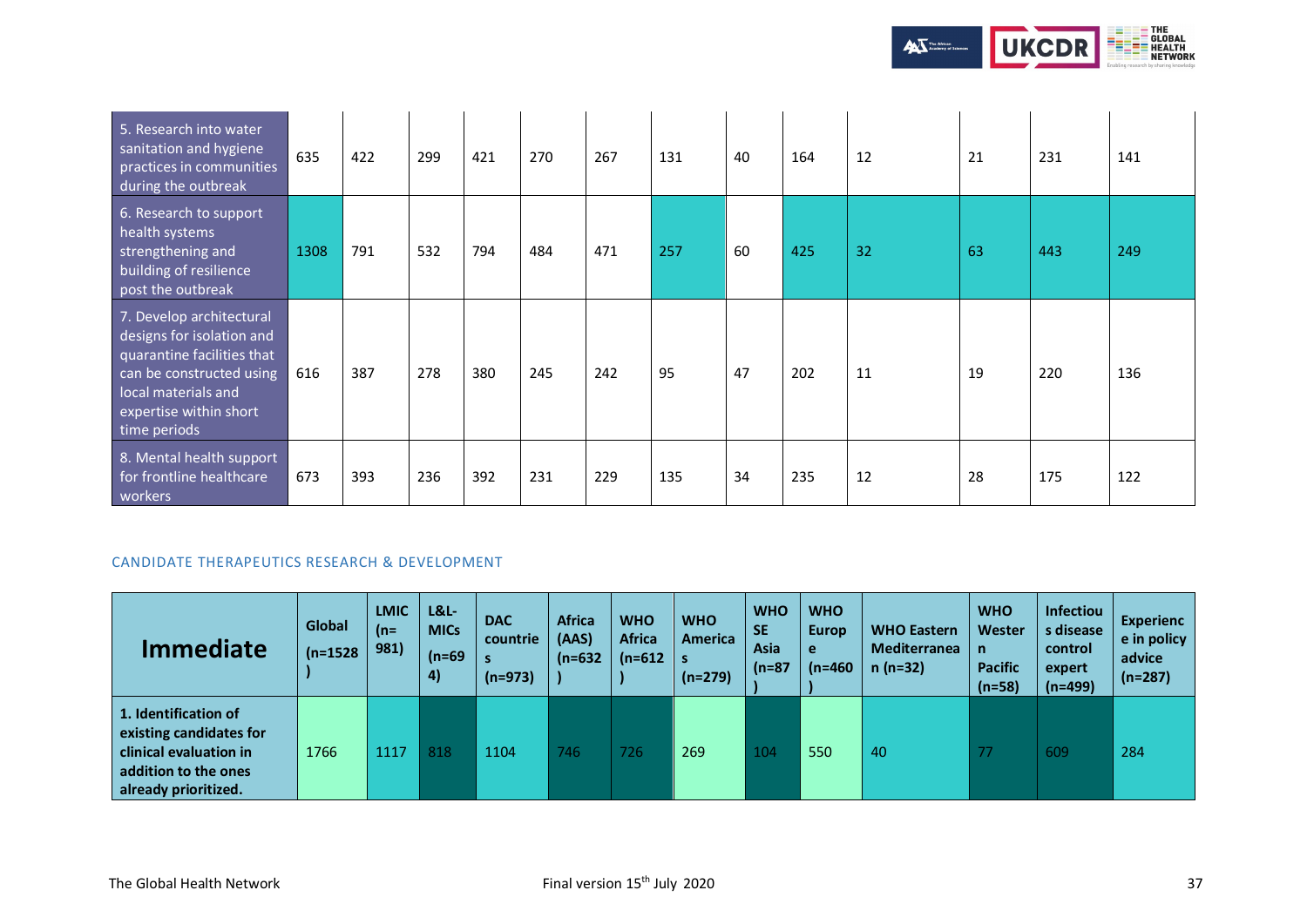

| 2. Support basic science to<br>identify new drug targets                                                                                                     | 1767 | 1109 | 760 | 1086 | 703 | 693 | 299 | 98 | 586 | 43 | 48 | 574 | 279 |
|--------------------------------------------------------------------------------------------------------------------------------------------------------------|------|------|-----|------|-----|-----|-----|----|-----|----|----|-----|-----|
| 3. Identification of<br>candidates from<br>traditional medicine for<br>clinical assessment                                                                   | 1134 | 887  | 722 | 882  | 655 | 643 | 145 | 79 | 202 | 23 | 42 | 412 | 214 |
| 4. Investigations on<br>convalescent anti serum<br>potency as a therapeutic<br>option                                                                        | 956  | 590  | 390 | 587  | 269 | 263 | 229 | 91 | 308 | 13 | 52 | 311 | 198 |
| 5. Develop a Multicentre<br><b>Master Protocol to</b><br>evaluate efficacy and<br>safety.                                                                    | 1193 | 757  | 515 | 754  | 455 | 451 | 237 | 59 | 345 | 24 | 41 | 404 | 269 |
| 6. Develop mechanisms<br>to support coordinated<br>collaboration to<br>implement clinical trials<br>for evaluation of<br>safety/efficacy of<br>therapeutics. | 1825 | 1127 | 737 | 1119 | 690 | 683 | 382 | 77 | 571 | 37 | 75 | 537 | 387 |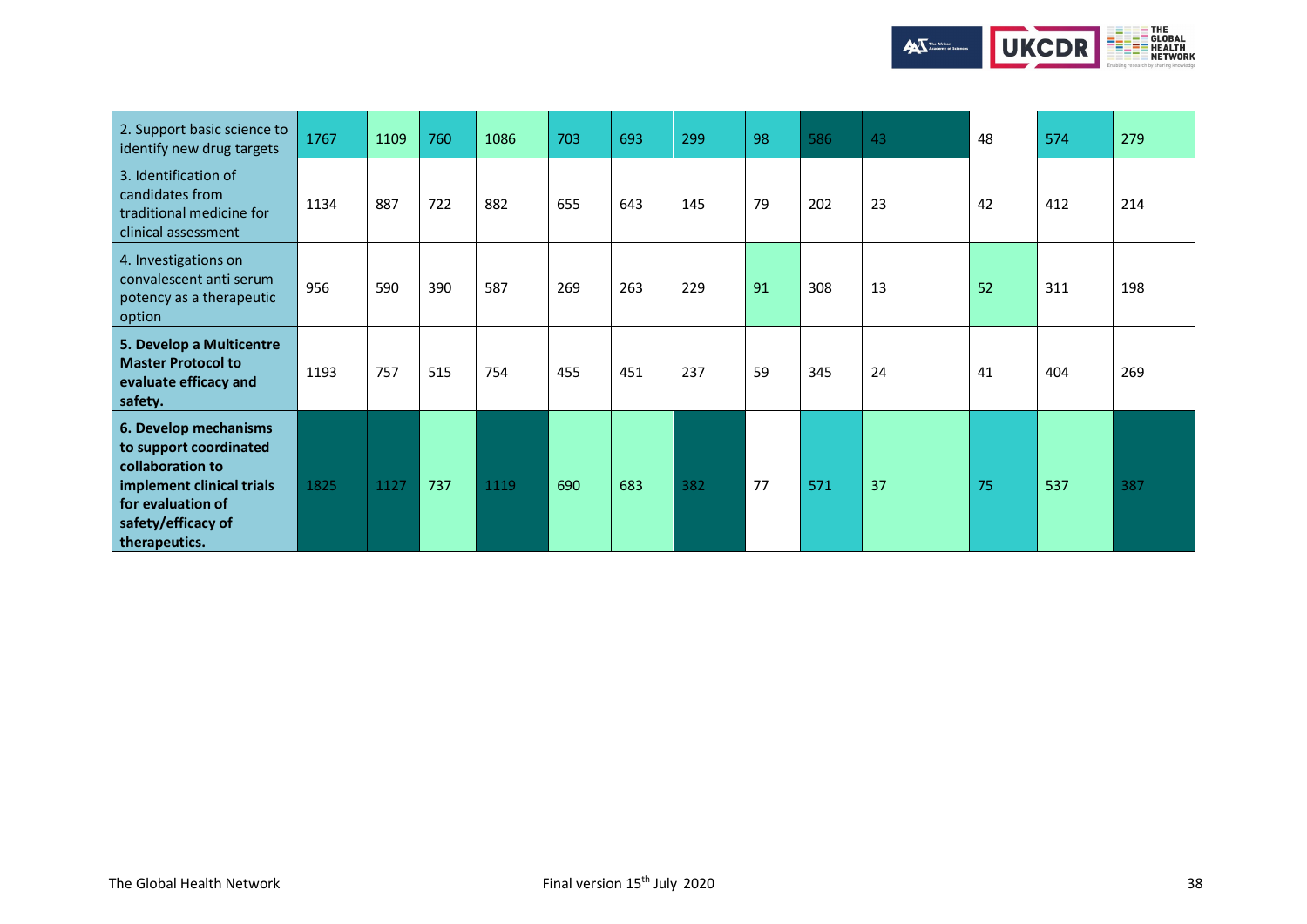

| Longer-<br>term                                                                                                              | <b>Global</b><br>$(n=1528)$ | <b>LMI</b><br>$\mathsf{C}$<br>$(n=$<br>981) | <b>L&amp;L-</b><br><b>MICs</b><br>$(n=694)$ | <b>DAC</b><br>countrie<br>S<br>$(n=973)$ | <b>Africa</b><br>(AAS)<br>$(n=632)$ | <b>WHO</b><br><b>Africa</b><br>$(n=612)$ | <b>WHO</b><br><b>America</b><br>S<br>$(n=279)$ | <b>WHO</b><br><b>SE</b><br>Asia<br>$(n=87)$ | <b>WHO</b><br><b>Europe</b><br>$(n=460)$ | <b>WHO Eastern</b><br><b>Mediterranea</b><br>$n(n=32)$ | <b>WHO</b><br>Wester<br>n Pacific<br>$(n=58)$ | <b>Infectiou</b><br>s disease<br>control<br>expert<br>$(n=499)$ | <b>Experienc</b><br>e in policy<br>advice<br>$(n=287)$ |
|------------------------------------------------------------------------------------------------------------------------------|-----------------------------|---------------------------------------------|---------------------------------------------|------------------------------------------|-------------------------------------|------------------------------------------|------------------------------------------------|---------------------------------------------|------------------------------------------|--------------------------------------------------------|-----------------------------------------------|-----------------------------------------------------------------|--------------------------------------------------------|
| 1. Identification of<br>existing candidates<br>for clinical<br>evaluation in<br>addition to the ones<br>already prioritized. | 1438                        | 959                                         | 723                                         | 948                                      | 640                                 | 630                                      | 210                                            | 95                                          | 423                                      | 31                                                     | 49                                            | 500                                                             | 256                                                    |
| 2. Support basic<br>science to identify<br>new drug targets                                                                  | 2167                        | 1293                                        | 852                                         | 1279                                     | 807                                 | 790                                      | 408                                            | 112                                         | 746                                      | 49                                                     | 62                                            | 705                                                             | 405                                                    |
| 3. Identification of<br>candidates from<br>traditional medicine<br>for clinical<br>assessment                                | 997                         | 740                                         | 571                                         | 734                                      | 500                                 | 496                                      | 161                                            | 84                                          | 211                                      | 17                                                     | 28                                            | 365                                                             | 210                                                    |
| 4. Investigations on<br>convalescent anti<br>serum potency as a<br>therapeutic option                                        | 1008                        | 647                                         | 453                                         | 634                                      | 392                                 | 386                                      | 198                                            | 47                                          | 317                                      | 23                                                     | 37                                            | 312                                                             | 141                                                    |
| 5. Develop a<br><b>Multicentre Master</b><br><b>Protocol to evaluate</b><br>efficacy and safety.                             | 1300                        | 864                                         | 600                                         | 860                                      | 477                                 | 464                                      | 286                                            | 96                                          | 351                                      | 30                                                     | 73                                            | 404                                                             | 285                                                    |
| 6. Develop<br>mechanisms to<br>support coordinated<br>collaboration to                                                       | 1548                        | 992                                         | 672                                         | 986                                      | 644                                 | 636                                      | 297                                            | 72                                          | 437                                      | 28                                                     | 78                                            | 486                                                             | 304                                                    |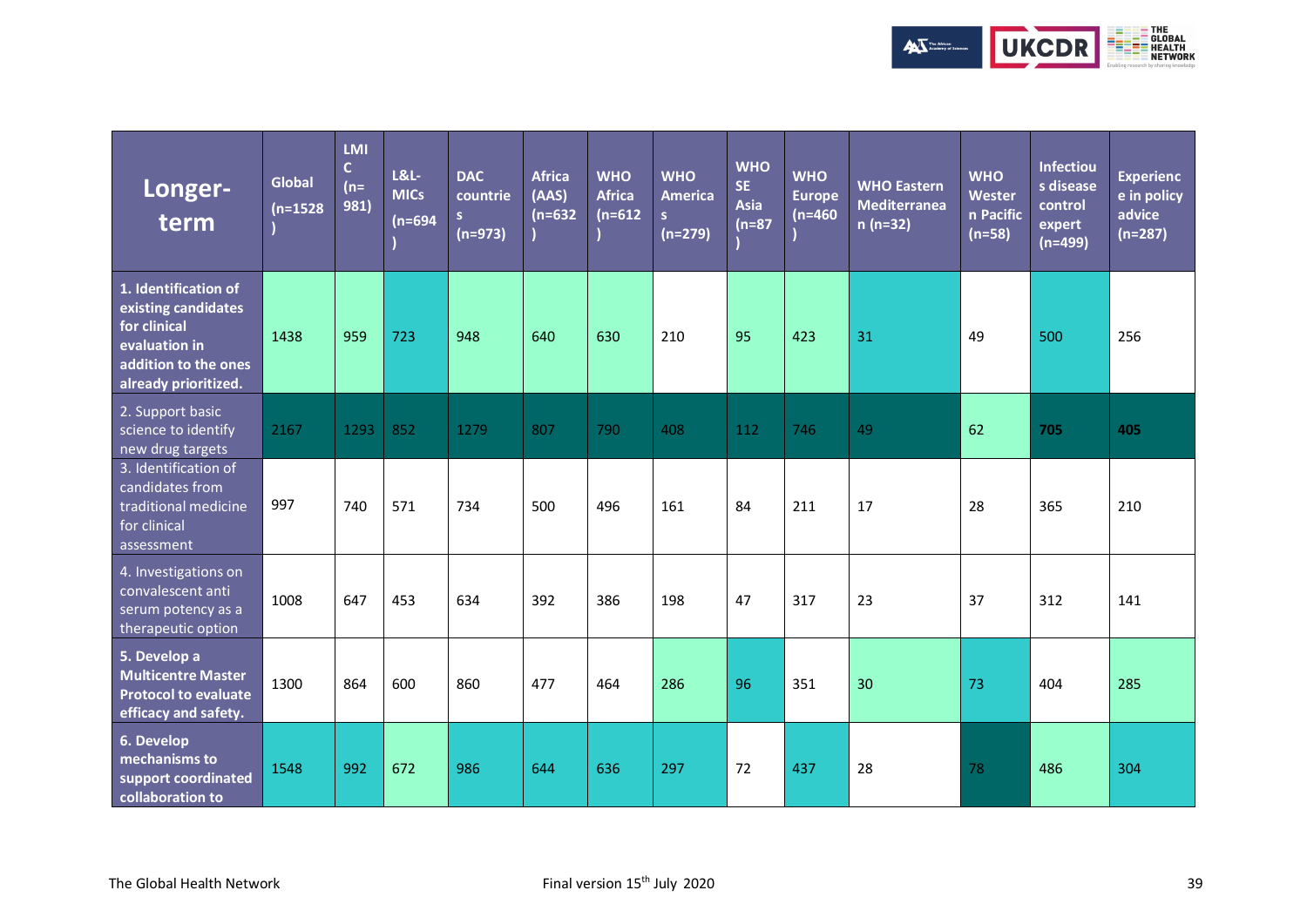

| implement clinical    |  |  |  |  |  |  |  |
|-----------------------|--|--|--|--|--|--|--|
| trials for evaluation |  |  |  |  |  |  |  |
| of safety/efficacy of |  |  |  |  |  |  |  |
| therapeutics.         |  |  |  |  |  |  |  |

## <span id="page-39-0"></span>CANDIDATE VACCINES RESEARCH & DEVELOPMENT

| <b>Immediate</b>                                                                                                                                                                                                     | Global<br>$(n=1528)$ | <b>LMIC</b><br>$(n=$<br>981) | $L&L$ -<br><b>MICs</b><br>$(n=69)$<br>4) | <b>DAC</b><br>countrie<br>s<br>$(n=973)$ | <b>Africa</b><br>(AAS)<br>$(n=632)$ | <b>WHO</b><br><b>Africa</b><br>$(n=612)$ | <b>WHO</b><br><b>America</b><br>s<br>$(n=279)$ | <b>WHO</b><br><b>SE</b><br><b>Asia</b><br>$(n=87)$ | <b>WHO</b><br><b>Europe</b><br>$(n=460)$ | <b>WHO Eastern</b><br><b>Mediterranea</b><br>$n(n=32)$ | <b>WHO</b><br>Wester<br>n<br><b>Pacific</b><br>$(n=58)$ | <b>Infectiou</b><br>s disease<br>control<br>expert<br>$(n=499)$ | <b>Experienc</b><br>e in policy<br>advice<br>$(n=287)$ |
|----------------------------------------------------------------------------------------------------------------------------------------------------------------------------------------------------------------------|----------------------|------------------------------|------------------------------------------|------------------------------------------|-------------------------------------|------------------------------------------|------------------------------------------------|----------------------------------------------------|------------------------------------------|--------------------------------------------------------|---------------------------------------------------------|-----------------------------------------------------------------|--------------------------------------------------------|
| 1. Identification of<br>candidates for clinical<br>evaluation in addition<br>to the ones already<br>prioritized.                                                                                                     | 2181                 | 1393                         | 1022                                     | 1381                                     | 937                                 | 918                                      | 337                                            | 125                                                | 659                                      | 48                                                     | 94                                                      | 730                                                             | 366                                                    |
| 2. Capacity<br>development for basic<br>science and pre-<br>clinical development<br>of new vaccines                                                                                                                  | 2267                 | 1459                         | 1058                                     | 1450                                     | 963                                 | 956                                      | 375                                            | 133                                                | 688                                      | 45                                                     | 70                                                      | 730                                                             | 392                                                    |
| 3. Develop a multi-<br>country Master<br><b>Protocol for Phase</b><br>2b/Phase 3 vaccine<br>evaluation to<br>determine whether<br>candidate vaccines<br>are safe and effective<br>before widespread<br>distribution. | 2623                 | 1601                         | 1048                                     | 1578                                     | 922                                 | 906                                      | 568                                            | 148                                                | 852                                      | 49                                                     | 100                                                     | 852                                                             | 531                                                    |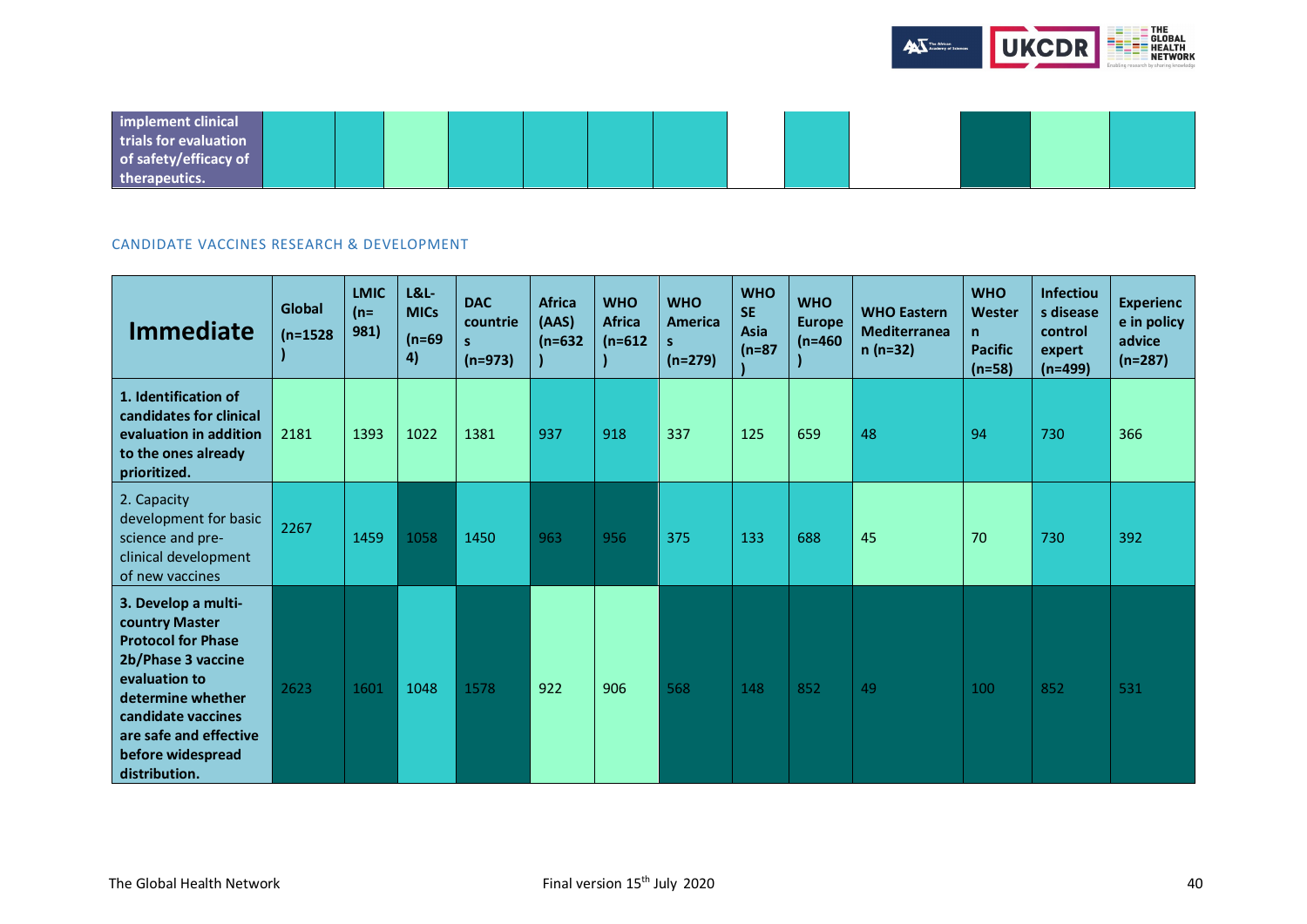

| 4. Identify correlation<br>and protection from<br><b>EPI and other vaccines</b><br>e.g. BCG | 1407 | 1038 | 739 | 1032 | 629 | 615 | 288 | 103 | 302 | 35 | 64 | 462 | 330 |
|---------------------------------------------------------------------------------------------|------|------|-----|------|-----|-----|-----|-----|-----|----|----|-----|-----|
|---------------------------------------------------------------------------------------------|------|------|-----|------|-----|-----|-----|-----|-----|----|----|-----|-----|

| Longer-term                                                                                                                                                                                                   | Global<br>$(n=1528)$ | LMI<br>$\overline{c}$<br>$(n=$<br>981) | <b>L&amp;L-</b><br><b>MICs</b><br>$(n=69)$<br>4) | <b>DAC</b><br>count<br>ries<br>$(n=97)$<br>3) | <b>Africa</b><br>(AAS)<br>$(n=632)$ | <b>WHO</b><br><b>Africa</b><br>$(n=61)$<br>2) | <b>WHO</b><br><b>Amer</b><br><b>icas</b><br>$(n=2)$<br>79) | <b>WHO</b><br>SE.<br><b>Asia</b><br>$(n=87)$ | <b>WHO</b><br><b>Europe</b><br>$(n=460)$ | <b>WHO</b><br><b>Eastern</b><br><b>Mediterra</b><br>nean<br>$(n=32)$ | <b>WHO</b><br><b>Western</b><br><b>Pacific</b><br>$(n=58)$ | <b>Infectiou</b><br>s disease<br>control<br>expert<br>$(n=499)$ | <b>Experienc</b><br>e in policy<br>advice<br>$(n=287)$ |
|---------------------------------------------------------------------------------------------------------------------------------------------------------------------------------------------------------------|----------------------|----------------------------------------|--------------------------------------------------|-----------------------------------------------|-------------------------------------|-----------------------------------------------|------------------------------------------------------------|----------------------------------------------|------------------------------------------|----------------------------------------------------------------------|------------------------------------------------------------|-----------------------------------------------------------------|--------------------------------------------------------|
| 1. Identification of<br>candidates for clinical<br>evaluation in addition to<br>the ones already<br>prioritized.                                                                                              | 1925                 | 1232                                   | 893                                              | 1218                                          | 798                                 | 781                                           | 308                                                        | 103                                          | 607                                      | 55                                                                   | 71                                                         | 663                                                             | 349                                                    |
| 2. Capacity development for<br>basic science and pre-<br>clinical development of new<br>vaccines                                                                                                              | 2703                 | 1682                                   | 1196                                             | 1670                                          | 1092                                | 1076                                          | 477                                                        | 167                                          | 835                                      | 59                                                                   | 89                                                         | 892                                                             | 496                                                    |
| 3. Develop a multi-country<br><b>Master Protocol for Phase</b><br>2b/Phase 3 vaccine<br>evaluation to determine<br>whether candidate<br>vaccines are safe and<br>effective before<br>widespread distribution. | 2191                 | 1431                                   | 964                                              | 1411                                          | 844                                 | 829                                           | 453                                                        | 130                                          | 630                                      | 42                                                                   | 107                                                        | 684                                                             | 424                                                    |
| 4. Identify correlation and<br>protection from EPI and<br>other vaccines e.g. BCG                                                                                                                             | 1398                 | 999                                    | 717                                              | 991                                           | 632                                 | 623                                           | 276                                                        | 90                                           | 330                                      | 20                                                                   | 59                                                         | 433                                                             | 288                                                    |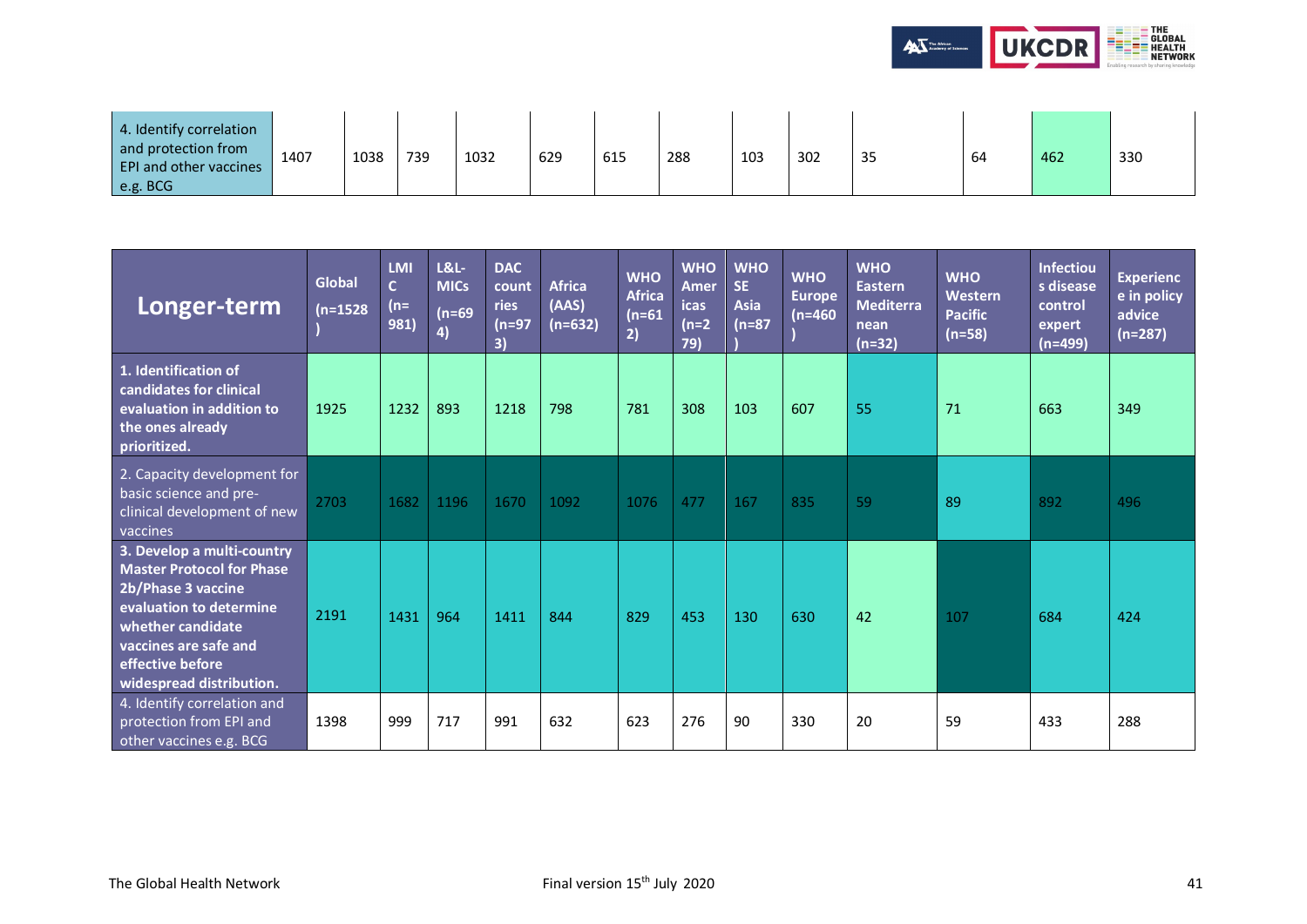

## <span id="page-41-0"></span>ETHICS CONSIDERATIONS FOR RESEARCH

| <b>Immediate</b>                                                                                                                                                                                                                                                               | <b>Global</b><br>$(n=1528)$ | <b>LMIC</b><br>$(n=$<br>981) | <b>L&amp;L-</b><br><b>MICs</b><br>$(n=69)$<br>4) | <b>DAC</b><br>countrie<br>S.<br>$(n=973)$ | <b>Africa</b><br>(AAS)<br>$(n=632)$ | <b>WHO</b><br><b>Africa</b><br>$(n=612)$ | <b>WHO</b><br>America<br>$(n=279)$ | <b>WHO</b><br><b>SE</b><br>Asia<br>$(n=87)$ | <b>WHO</b><br><b>Europ</b><br>e<br>$(n=460)$ | <b>WHO Eastern</b><br><b>Mediterranea</b><br>$n(n=32)$ | <b>WHO</b><br><b>Wester</b><br>n.<br><b>Pacific</b><br>$(n=58)$ | <b>Infectiou</b><br>s disease<br>control<br>expert<br>$(n=499)$ | <b>Experienc</b><br>e in policy<br>advice<br>$(n=287)$ |
|--------------------------------------------------------------------------------------------------------------------------------------------------------------------------------------------------------------------------------------------------------------------------------|-----------------------------|------------------------------|--------------------------------------------------|-------------------------------------------|-------------------------------------|------------------------------------------|------------------------------------|---------------------------------------------|----------------------------------------------|--------------------------------------------------------|-----------------------------------------------------------------|-----------------------------------------------------------------|--------------------------------------------------------|
| 1. Identify key knowledge<br>gaps and research<br>priorities in relation to<br>ethical issues arising out<br>of proposed restrictive<br>public health measures<br>(e.g., quarantine,<br>isolation, cordon<br>sanitaire).                                                       | 2153                        | 1517                         | 1157                                             | 1499                                      | 1044                                | 1032                                     | 321                                | 138                                         | 555                                          | 43                                                     | 64                                                              | 712                                                             | 355                                                    |
| 2. Define a research<br>governance framework<br>that enables effective and<br>ethical collaboration<br>between multiple<br>stakeholders, including<br>WHO, the global research<br>community, subject<br>matter experts, public<br>health officials, funders,<br>and ethicists. | 1950                        | 1241                         | 894                                              | 1239                                      | 771                                 | 756                                      | 372                                | 126                                         | 561                                          | 48                                                     | 87                                                              | 644                                                             | 404                                                    |
| 3. Investigate models for<br>deferred consent during<br>emergency research                                                                                                                                                                                                     | 619                         | 439                          | 299                                              | 436                                       | 244                                 | 236                                      | 145                                | 44                                          | 145                                          | 18                                                     | 31                                                              | 240                                                             | 121                                                    |
| 4. Establish processes for<br>speeding up ethical review                                                                                                                                                                                                                       | 1175                        | 768                          | 561                                              | 765                                       | 475                                 | 468                                      | 230                                | 84                                          | 324                                          | 24                                                     | 45                                                              | 387                                                             | 220                                                    |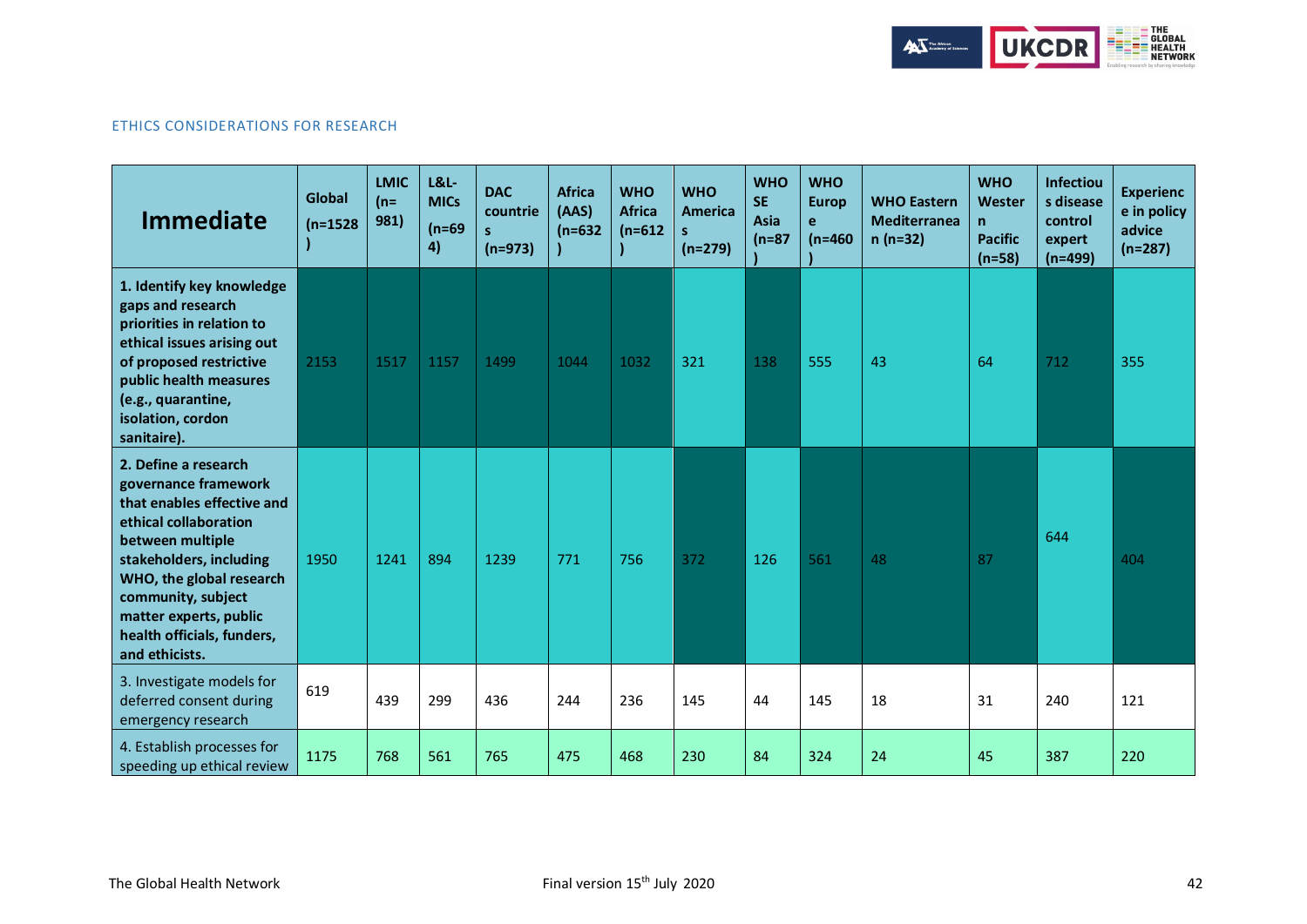

| of COVID-19 related<br>research proposals                                                                                                                                     |     |     |     |     |     |     |     |    |     |    |    |     |     |
|-------------------------------------------------------------------------------------------------------------------------------------------------------------------------------|-----|-----|-----|-----|-----|-----|-----|----|-----|----|----|-----|-----|
| 5. Establish a panel of<br>trans-national ethicists to<br>provide rapid support to<br>local ethical committees<br>assessing COVID-19<br>related research proposals            | 749 | 467 | 304 | 458 | 263 | 260 | 172 | 43 | 227 | 14 | 33 | 234 | 156 |
| 6. Accelerated regulatory<br>support for new<br>intervention candidates                                                                                                       | 526 | 291 | 190 | 289 | 186 | 182 | 104 | 23 | 187 | 10 | 20 | 183 | 120 |
| 7. Sustained education,<br>access, and capacity<br>building to facilitate<br>effective cross-working<br>and collaboration across<br>the research thematic<br>areas.           | 855 | 515 | 321 | 510 | 330 | 321 | 153 | 26 | 303 | 19 | 33 | 263 | 166 |
| 8. Accelerated<br>dissemination of results<br>through pre-print media                                                                                                         | 325 | 159 | 108 | 151 | 101 | 100 | 39  | 13 | 162 | 6  | 5  | 72  | 59  |
| 9. ERCs ensure a<br>continued legacy of cross-<br>disciplinary and<br>collaborative work after<br>this outbreak with<br>capacity building<br>measures built into<br>protocols | 370 | 226 | 128 | 225 | 121 | 121 | 83  | 15 | 128 | 3  | 20 | 118 | 56  |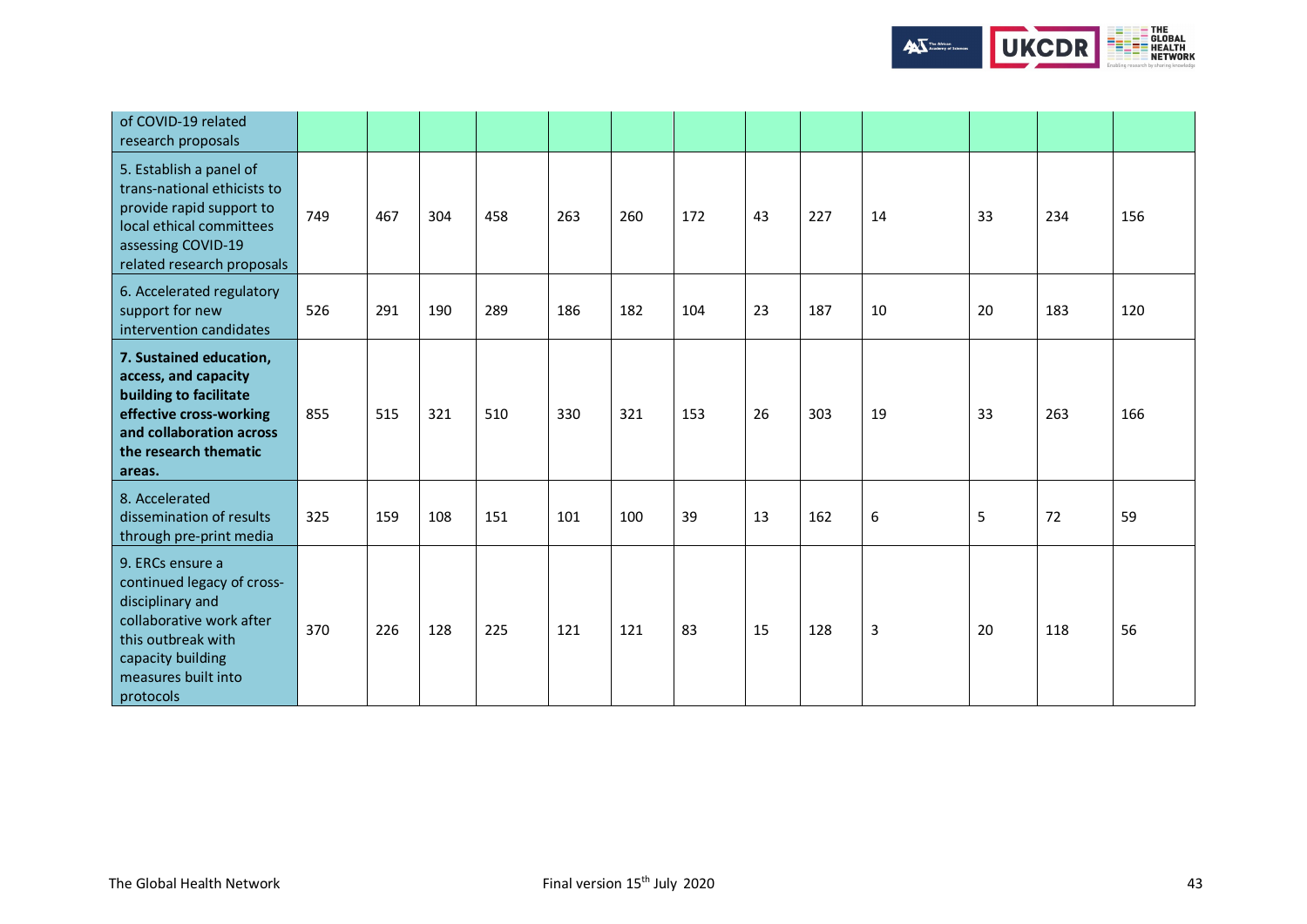

| Longer-term                                                                                                                                                                                                                                                                    | <b>Global</b><br>$(n=1528)$ | <b>LMIC</b><br>$(n=$<br>981) | <b>L&amp;L-</b><br><b>MICs</b><br>$(n=69)$<br>4) | <b>DAC</b><br>countrie<br>$\overline{\mathbf{s}}$<br>$(n=973)$ | <b>Africa</b><br>(AAS)<br>$(n=632)$ | <b>WHO</b><br><b>Africa</b><br>$(n=612)$ | <b>WHO</b><br><b>America</b><br>$(n=279)$ | <b>WHO</b><br><b>SE</b><br><b>Asia</b><br>$(n=87)$ | <b>WHO</b><br><b>Europ</b><br>e.<br>$(n=460)$ | <b>WHO Eastern</b><br><b>Mediterranea</b><br>$n(n=32)$ | <b>WHO</b><br>Wester<br>n.<br><b>Pacific</b><br>$(n=58)$ | <b>Infectiou</b><br>s disease<br>control<br>expert<br>$(n=499)$ | <b>Experienc</b><br>e in policy<br>advice<br>$(n=287)$ |
|--------------------------------------------------------------------------------------------------------------------------------------------------------------------------------------------------------------------------------------------------------------------------------|-----------------------------|------------------------------|--------------------------------------------------|----------------------------------------------------------------|-------------------------------------|------------------------------------------|-------------------------------------------|----------------------------------------------------|-----------------------------------------------|--------------------------------------------------------|----------------------------------------------------------|-----------------------------------------------------------------|--------------------------------------------------------|
| 1. Identify key knowledge<br>gaps and research<br>priorities in relation to<br>ethical issues arising out<br>of proposed restrictive<br>public health measures<br>(e.g., quarantine,<br>isolation, cordon<br>sanitaire).                                                       | 2036                        | 1360                         | 998                                              | 1352                                                           | 897                                 | 880                                      | 370                                       | 109                                                | 564                                           | 48                                                     | 65                                                       | 643                                                             | 399                                                    |
| 2. Define a research<br>governance framework<br>that enables effective and<br>ethical collaboration<br>between multiple<br>stakeholders, including<br>WHO, the global research<br>community, subject<br>matter experts, public<br>health officials, funders,<br>and ethicists. | 1906                        | 1250                         | 898                                              | 1241                                                           | 799                                 | 783                                      | 339                                       | 119                                                | 538                                           | 43                                                     | 84                                                       | 649                                                             | 372                                                    |
| 3. Investigate models for<br>deferred consent during<br>emergency research                                                                                                                                                                                                     | 659                         | 435                          | 329                                              | 429                                                            | 262                                 | 256                                      | 121                                       | 49                                                 | 199                                           | 17                                                     | 17                                                       | 222                                                             | 132                                                    |
| 4. Establish processes for<br>speeding up ethical review<br>of COVID-19 related<br>research proposals                                                                                                                                                                          | 666                         | 470                          | 326                                              | 463                                                            | 270                                 | 265                                      | 151                                       | 53                                                 | 159                                           | 13                                                     | 25                                                       | 248                                                             | 138                                                    |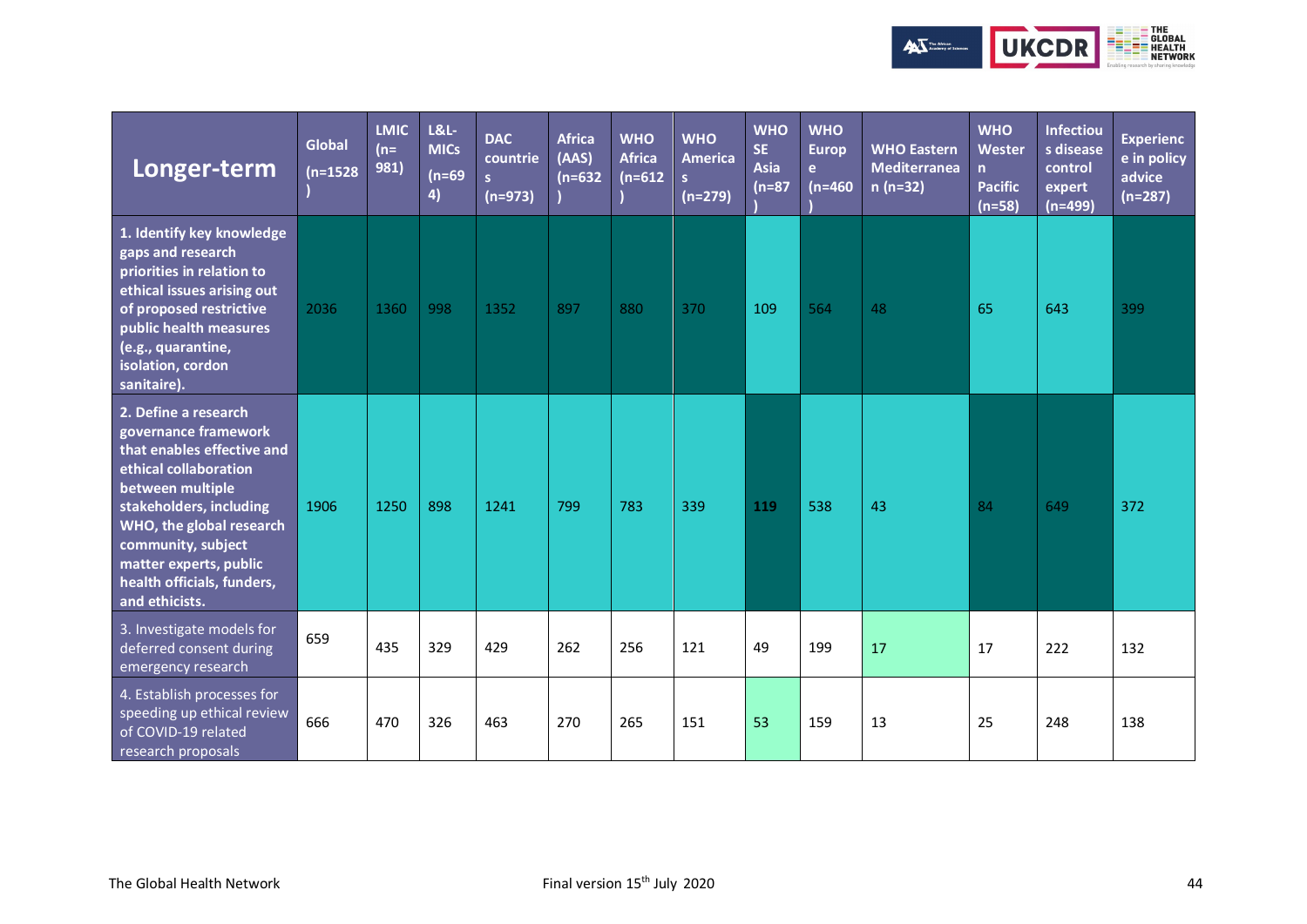

| 5. Establish a panel of<br>trans-national ethicists to<br>provide rapid support to<br>local ethical committees<br>assessing COVID-19<br>related research proposals            | 745  | 480 | 340 | 479 | 312 | 308 | 115 | 49 | 218 | 12             | 43 | 234 | 137 |
|-------------------------------------------------------------------------------------------------------------------------------------------------------------------------------|------|-----|-----|-----|-----|-----|-----|----|-----|----------------|----|-----|-----|
| 6. Accelerated regulatory<br>support for new<br>intervention candidates                                                                                                       | 523  | 346 | 222 | 337 | 204 | 201 | 108 | 46 | 147 | $\overline{7}$ | 14 | 191 | 111 |
| 7. Sustained education,<br>access, and capacity<br>building to facilitate<br>effective cross-working<br>and collaboration across<br>the research thematic<br>areas.           | 1144 | 721 | 468 | 713 | 464 | 464 | 210 | 44 | 358 | 17             | 50 | 355 | 214 |
| 8. Accelerated<br>dissemination of results<br>through pre-print media                                                                                                         | 298  | 175 | 117 | 169 | 97  | 93  | 58  | 15 | 108 | 11             | 13 | 72  | 40  |
| 9. ERCs ensure a<br>continued legacy of cross-<br>disciplinary and<br>collaborative work after<br>this outbreak with<br>capacity building<br>measures built into<br>protocols | 529  | 307 | 201 | 307 | 183 | 181 | 121 | 15 | 177 | 9              | 26 | 168 | 99  |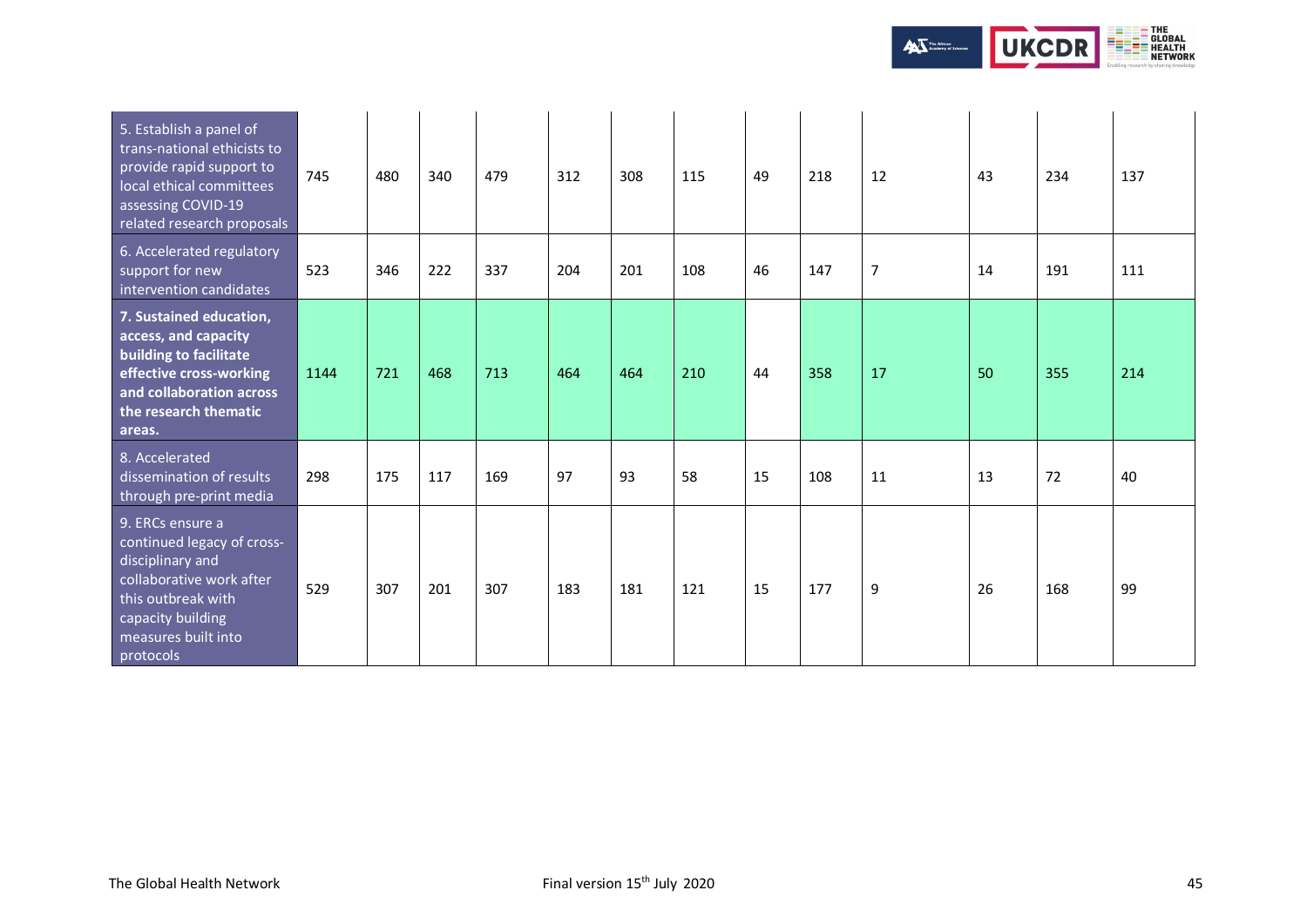

## <span id="page-45-0"></span>SOCIAL SCIENCES IN THE OUTBREAK RESPONSE

| <b>Immediate</b>                                                                                                                              | Global<br>$(n=1528)$ | <b>LMI</b><br>$\mathsf{C}$<br>$(n=$<br>981) | <b>L&amp;L-</b><br><b>MICs</b><br>$(n=694)$ | <b>DAC</b><br>countrie<br>$\mathbf{s}$<br>$(n=973)$ | <b>Africa</b><br>(AAS)<br>$(n=632)$ | <b>WHO</b><br><b>Africa</b><br>$(n=612)$ | <b>WHO</b><br><b>America</b><br>$(n=279)$ | <b>WHO</b><br><b>SE</b><br>Asia<br>$(n=87)$ | <b>WHO</b><br><b>Europ</b><br>e<br>$(n=460)$ | <b>WHO Eastern</b><br><b>Mediterranea</b><br>$n(n=32)$ | <b>WHO</b><br>Wester<br>$\mathsf{n}$<br><b>Pacific</b><br>$(n=58)$ | <b>Infectiou</b><br>s disease<br>control<br>expert<br>$(n=499)$ | <b>Experienc</b><br>e in<br>policy<br>advice<br>$(n=287)$ |
|-----------------------------------------------------------------------------------------------------------------------------------------------|----------------------|---------------------------------------------|---------------------------------------------|-----------------------------------------------------|-------------------------------------|------------------------------------------|-------------------------------------------|---------------------------------------------|----------------------------------------------|--------------------------------------------------------|--------------------------------------------------------------------|-----------------------------------------------------------------|-----------------------------------------------------------|
| 1. Promote the<br>prioritization of<br>knowledge needs<br>according to epidemic<br>dynamics.                                                  | 914                  | 687                                         | 560                                         | 678                                                 | 482                                 | 473                                      | 128                                       | 68                                          | 202                                          | 23                                                     | 20                                                                 | 326                                                             | 115                                                       |
| 2. Ensure that knowledge<br>is produced according to<br>local, national and<br>regional needs.                                                | 1146                 | 891                                         | 662                                         | 885                                                 | 588                                 | 570                                      | 209                                       | 62                                          | 213                                          | 49                                                     | 43                                                                 | 374                                                             | 248                                                       |
| 3. Examine optimal ways of<br>communicating about<br>potential interventions in<br>high density low<br>socioeconomic statu urban<br>settings  | 1029                 | 740                                         | 513                                         | 727                                                 | 488                                 | 479                                      | 195                                       | 70                                          | 219                                          | 22                                                     | 44                                                                 | 339                                                             | 224                                                       |
| 4. Investigate ways of<br>ensuring transparency of<br>information flow and<br>mitigating false<br>information spread by<br>various mechanisms | 1189                 | 661                                         | 458                                         | 661                                                 | 396                                 | 390                                      | 248                                       | 58                                          | 438                                          | 18                                                     | 37                                                                 | 369                                                             | 204                                                       |
| 5. Investigate psychosocial<br>issues around<br>discrimination of persons<br>with COVID-19 and their                                          | 789                  | 575                                         | 442                                         | 574                                                 | 379                                 | 375                                      | 125                                       | 65                                          | 175                                          | 18                                                     | 31                                                                 | 240                                                             | 139                                                       |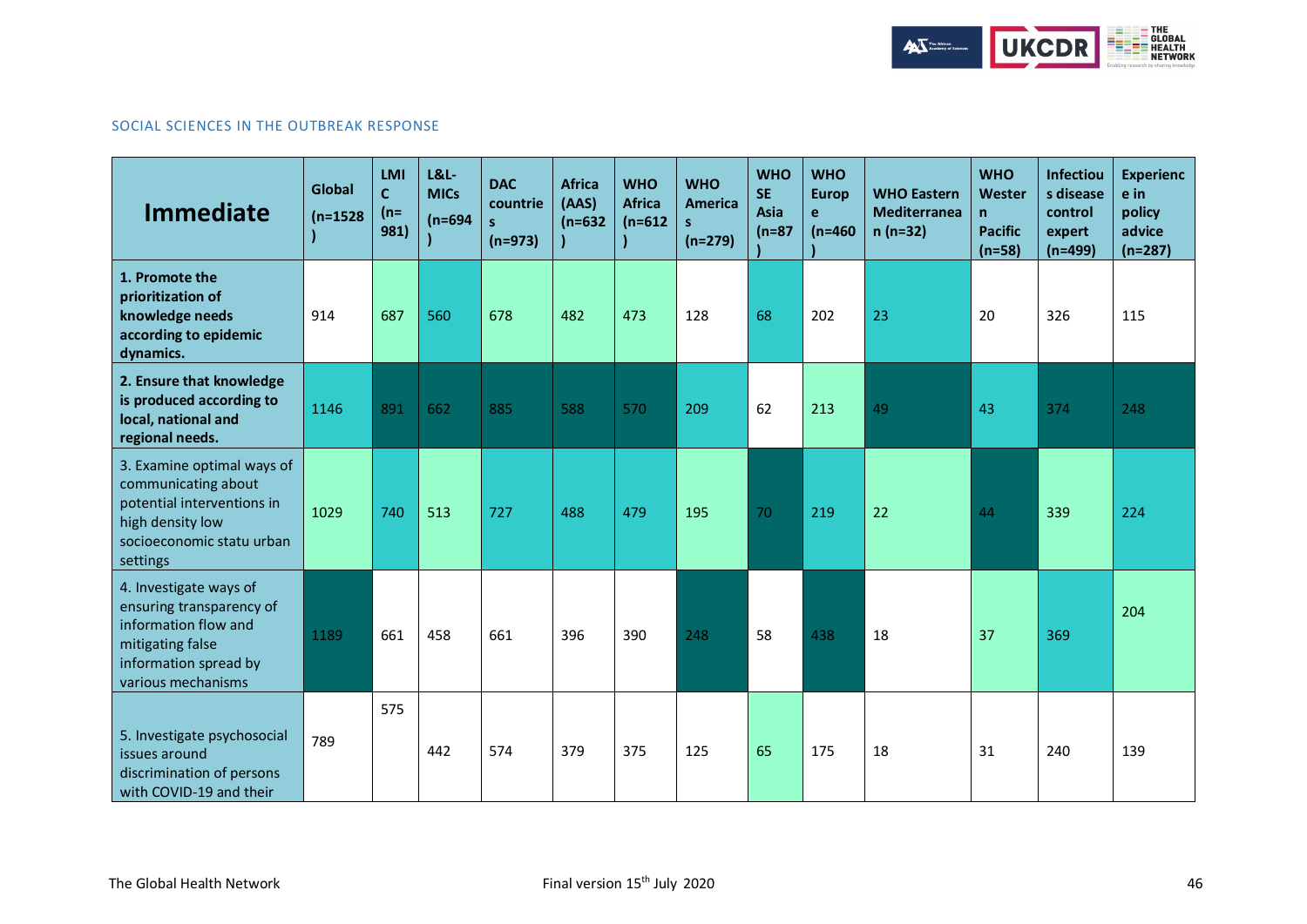

| relatives or contact<br>persons                                                                                                                             |     |     |     |     |     |     |     |    |     |                |    |     |     |
|-------------------------------------------------------------------------------------------------------------------------------------------------------------|-----|-----|-----|-----|-----|-----|-----|----|-----|----------------|----|-----|-----|
| 6. Ensure that that<br>knowledge outputs and<br>methodological limitations<br>are easily understood by<br>non-social scientists.                            | 399 | 193 | 128 | 191 | 115 | 114 | 65  | 17 | 182 | $\overline{2}$ | 19 | 113 | 61  |
| 7. Investigate innovate<br>approaches to short term<br>economic support of<br>vulnerable populations<br>such as cash transfer by<br>mobile money mechanism. | 540 | 356 | 221 | 349 | 216 | 215 | 109 | 40 | 151 | $\overline{7}$ | 18 | 166 | 119 |
| 8. Studies of Leadership<br>and decision strategies in<br>response to the COVID<br>Pandemic.                                                                | 313 | 186 | 123 | 183 | 85  | 83  | 62  | 25 | 107 | 15             | 21 | 112 | 73  |
| 9. Develop and employ<br>strong methodologies and<br>theoretical frameworks to<br>tackle current epidemic<br>challenges.                                    | 243 | 146 | 100 | 143 | 88  | 88  | 49  | 14 | 81  | $\pmb{0}$      | 11 | 69  | 33  |
| 10. Develop innovative<br>interdisciplinary science                                                                                                         | 348 | 152 | 94  | 153 | 97  | 97  | 49  | 13 | 175 | $\overline{2}$ | 12 | 110 | 51  |
| 11. Develop guidelines and<br><b>Standard Operating</b><br>Procedures (SOPs) to<br>operationalize epidemic<br>mitigation mechanisms.                        | 420 | 244 | 177 | 244 | 135 | 135 | 86  | 27 | 143 | $\mathbf 0$    | 29 | 138 | 82  |
| 12. Develop and connect<br>global research networks<br>with response partners.                                                                              | 227 | 130 | 66  | 129 | 55  | 53  | 63  | 11 | 75  | 11             | 14 | 99  | 45  |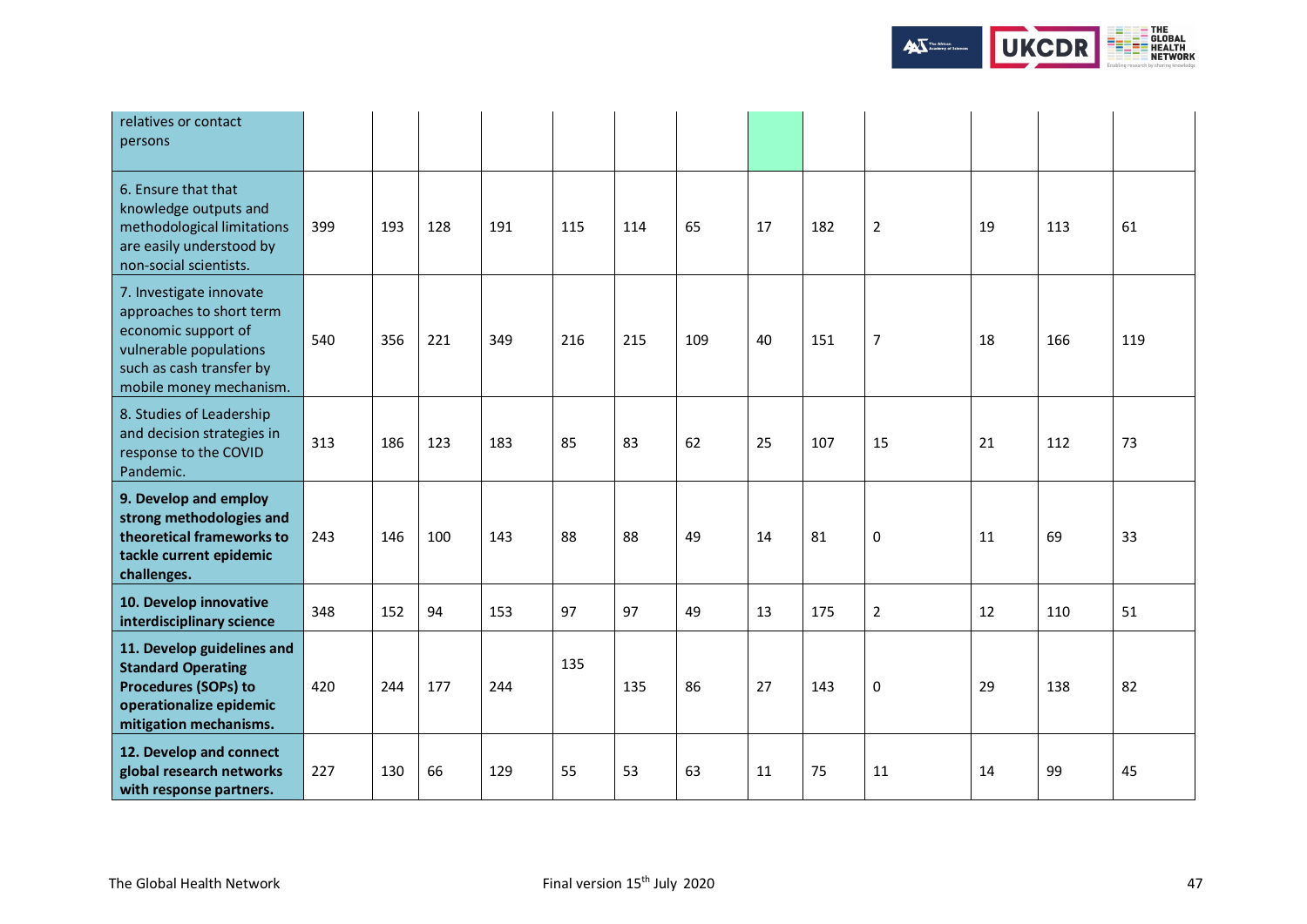

| 13. Engage with<br>communities to bring their<br>voices to decision-making<br>processes           | 369 | 233 | 168 | 233 | 170 | 170 | 59 | 13             | 106 | 3           | 18 | 121 | 108 |
|---------------------------------------------------------------------------------------------------|-----|-----|-----|-----|-----|-----|----|----------------|-----|-------------|----|-----|-----|
| 14. Support work to<br>understand non-intended<br>consequences of epidemic-<br>control decisions. | 225 | 99  | 54  | 95  | 62  | 62  | 49 | 6              | 99  | 4           | 5  | 78  | 56  |
| 15. Support work to<br>understand contextual<br>vulnerability.                                    | 127 | 77  | 48  | 77  | 44  | 44  | 28 | 6              | 43  | $\mathbf 0$ | 6  | 42  | 21  |
| 16. Understand how<br>decisions in the field may<br>inadvertently undermine<br>response goals.    | 84  | 44  | 31  | 43  | 25  | 22  | 14 | $\overline{4}$ | 39  | 5           | 0  | 26  | 19  |
| 17. Understand how social<br>and economic impacts<br>need to be mitigated.                        | 479 | 273 | 154 | 273 | 167 | 163 | 94 | 11             | 188 | 6           | 17 | 170 | 91  |

| Longer-term                                                                                  | Global<br>$(n=1528)$ | <b>LMI</b><br>$\overline{c}$<br>$(n=$<br>981) | <b>L&amp;L-</b><br><b>MICs</b><br>$(n=694)$ | <b>DAC</b><br>countrie<br>$(n=973)$ | <b>Africa</b><br>(AAS)<br>(n=632 | <b>WHO</b><br><b>Africa</b><br>$(n=612)$ | <b>WHO</b><br><b>America</b><br>$(n=279)$ | <b>WHO</b><br><b>SE</b><br><b>Asia</b><br>$(n=87)$ | <b>WHO</b><br><b>Europ</b><br>e<br>(n=460 | <b>WHO Eastern</b><br><b>Mediterranea</b><br>$n(n=32)$ | <b>WHO</b><br>Wester<br>$\mathsf{n}$<br><b>Pacific</b><br>$(n=58)$ | <b>Infectiou</b><br>s disease<br>control<br>expert<br>$(n=499)$ | <b>Experienc</b><br>e in policy<br>advice<br>$(n=287)$ |
|----------------------------------------------------------------------------------------------|----------------------|-----------------------------------------------|---------------------------------------------|-------------------------------------|----------------------------------|------------------------------------------|-------------------------------------------|----------------------------------------------------|-------------------------------------------|--------------------------------------------------------|--------------------------------------------------------------------|-----------------------------------------------------------------|--------------------------------------------------------|
| 1. Promote the<br>prioritization of<br>knowledge needs<br>according to epidemic<br>dynamics. | 1216                 | 823                                           | 620                                         | 805                                 | 525                              | 515                                      | 191                                       | 82                                                 | 360                                       | 27                                                     | 41                                                                 | 445                                                             | 224                                                    |
| 2. Ensure that knowledge<br>is produced according to                                         | 1235                 | 879                                           | 637                                         | 872                                 | 567                              | 559                                      | 267                                       | 57                                                 | 280                                       | 33                                                     | 39                                                                 | 418                                                             | 263                                                    |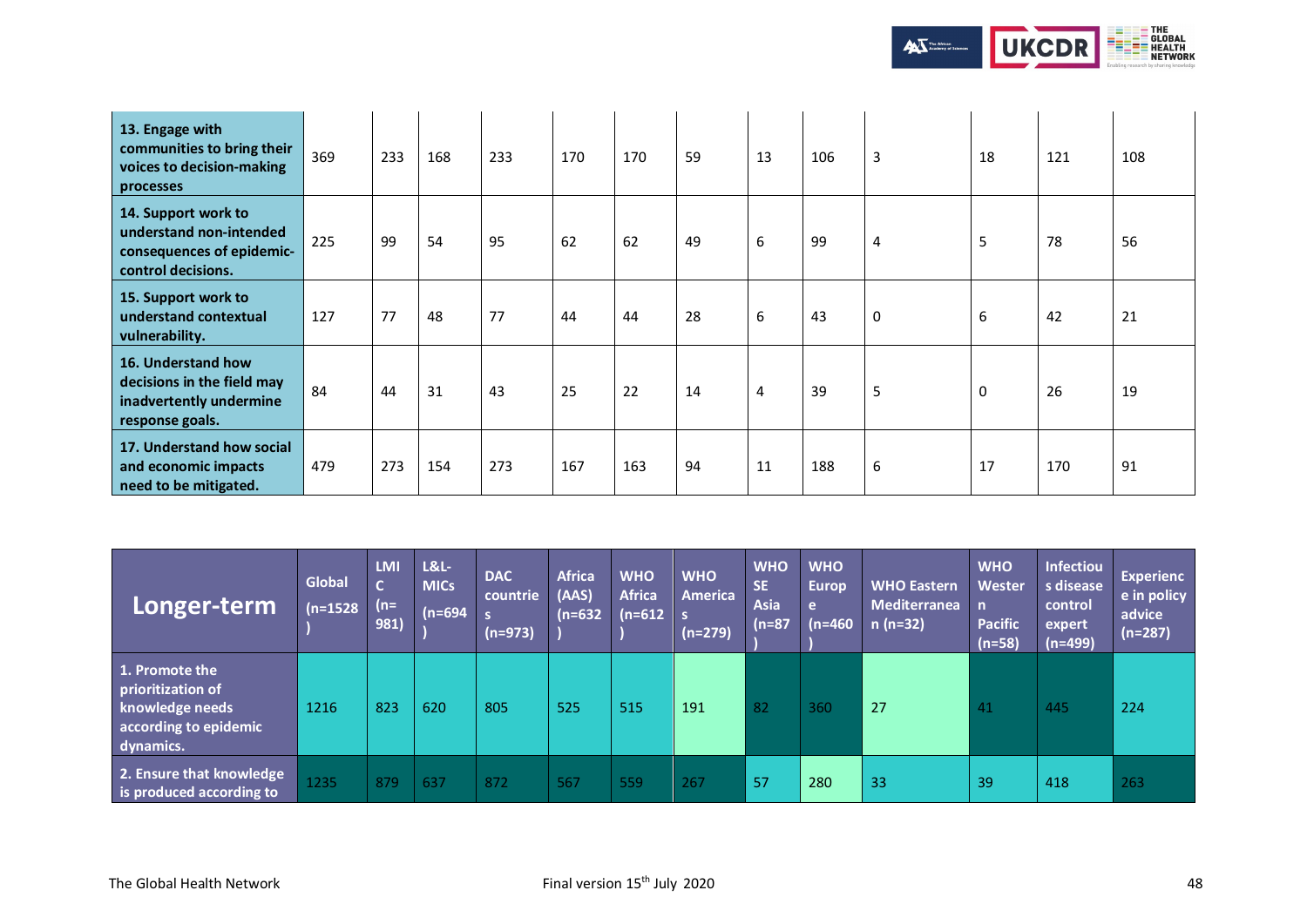

| local, national and<br>regional needs.                                                                                                                         |      |     |     |     |     |     |     |    |     |                |    |     |     |
|----------------------------------------------------------------------------------------------------------------------------------------------------------------|------|-----|-----|-----|-----|-----|-----|----|-----|----------------|----|-----|-----|
| 3. Examine optimal ways<br>of communicating about<br>potential interventions in<br>high density low<br>socioeconomic status<br>urban settings                  | 1009 | 724 | 526 | 721 | 467 | 449 | 197 | 56 | 231 | 42             | 34 | 348 | 193 |
| 4. Investigate ways of<br>ensuring transparency of<br>information flow and<br>mitigating false<br>information spread by<br>various mechanisms                  | 952  | 551 | 408 | 552 | 375 | 367 | 170 | 48 | 322 | 16             | 29 | 322 | 155 |
| 5. Investigate psychosocial<br>issues around<br>discrimination of persons<br>with COVID-19 and their<br>relatives or contact<br>persons                        | 723  | 506 | 386 | 500 | 342 | 338 | 111 | 50 | 193 | 12             | 19 | 223 | 150 |
| 6. Ensure that that<br>knowledge outputs and<br>methodological limitations<br>are easily understood by<br>non-social scientists.                               | 541  | 348 | 220 | 348 | 201 | 197 | 103 | 42 | 165 | 12             | 22 | 158 | 80  |
| 7. Investigate innovate<br>approaches to short term<br>economic support of<br>vulnerable populations<br>such as cash transfer by<br>mobile money<br>mechanism. | 449  | 316 | 223 | 317 | 194 | 194 | 89  | 39 | 104 | 8              | 15 | 161 | 100 |
| 8. Studies of Leadership<br>and decision strategies in                                                                                                         | 464  | 273 | 198 | 270 | 162 | 160 | 85  | 26 | 154 | $\overline{7}$ | 32 | 130 | 98  |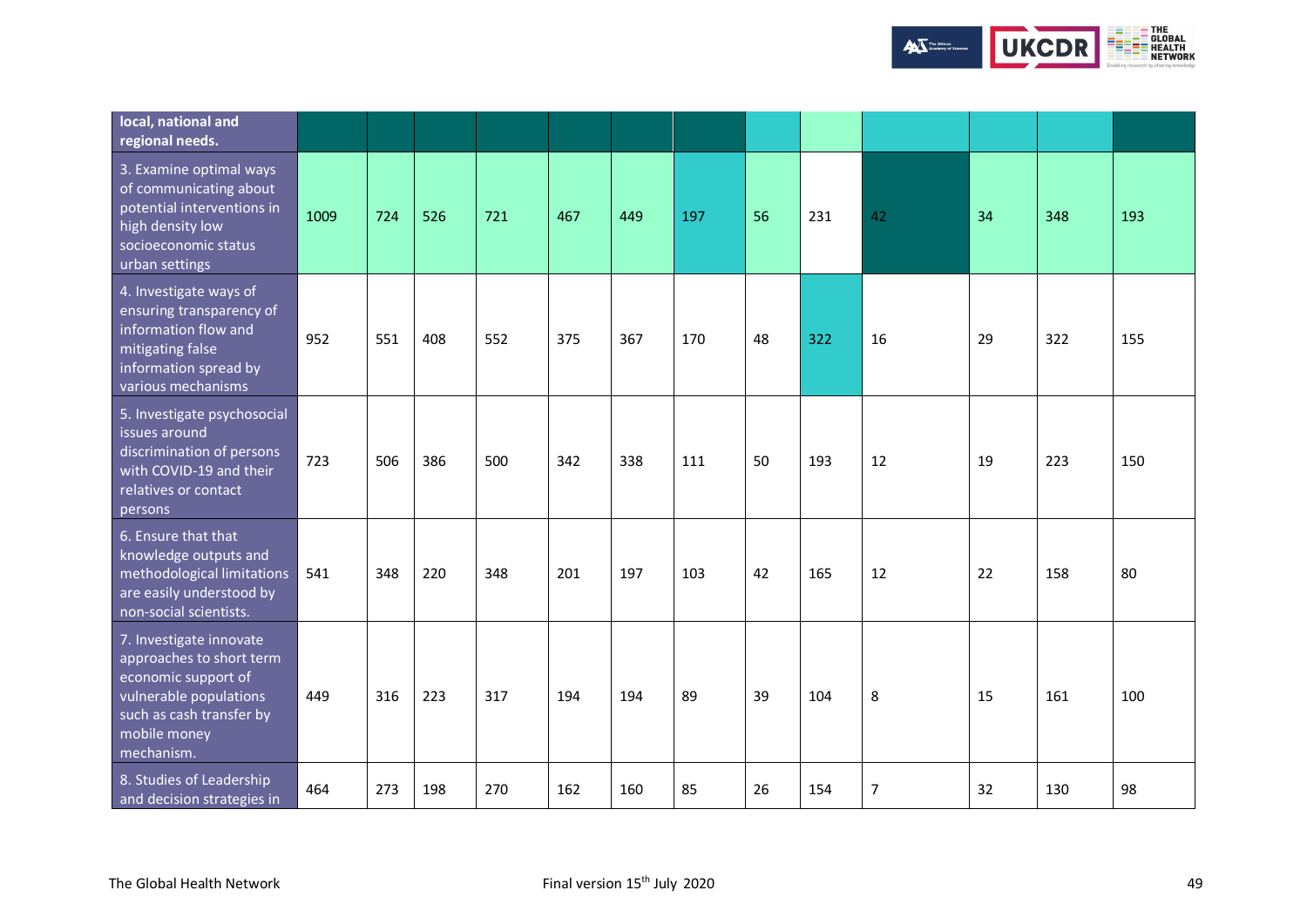

| response to the COVID<br>Pandemic.                                                                                            |     |     |     |     |     |     |    |                |     |             |    |     |    |
|-------------------------------------------------------------------------------------------------------------------------------|-----|-----|-----|-----|-----|-----|----|----------------|-----|-------------|----|-----|----|
| 9. Develop and employ<br>strong methodologies and<br>theoretical frameworks to<br>tackle current epidemic<br>challenges.      | 285 | 185 | 110 | 179 | 107 | 106 | 57 | 11             | 93  | 4           | 14 | 87  | 34 |
| 10. Develop innovative<br>interdisciplinary science                                                                           | 327 | 170 | 94  | 169 | 105 | 105 | 44 | 17             | 148 | $\mathbf 1$ | 12 | 127 | 57 |
| 11. Develop guidelines<br>and Standard Operating<br>Procedures (SOPs) to<br>operationalize epidemic<br>mitigation mechanisms. | 300 | 174 | 120 | 173 | 99  | 99  | 62 | 17             | 108 | 0           | 14 | 71  | 50 |
| 12. Develop and connect<br>global research networks<br>with response partners.                                                | 199 | 109 | 70  | 108 | 57  | 57  | 52 | 11             | 71  | 0           | 8  | 70  | 36 |
| 13. Engage with<br>communities to bring<br>their voices to decision-<br>making processes                                      | 209 | 144 | 97  | 144 | 97  | 96  | 30 | 9              | 53  | 3           | 18 | 66  | 48 |
| 14. Support work to<br>understand non-intended<br>consequences of<br>epidemic-control<br>decisions.                           | 203 | 109 | 62  | 105 | 78  | 78  | 26 | $\overline{7}$ | 77  | 3           | 12 | 54  | 45 |
| 15. Support work to<br>understand contextual<br>vulnerability.                                                                | 143 | 79  | 44  | 74  | 46  | 46  | 20 | 9              | 64  | 0           | 4  | 40  | 28 |
| 16. Understand how<br>decisions in the field may                                                                              | 94  | 48  | 21  | 47  | 27  | 27  | 25 | 5              | 34  | 3           | 0  | 33  | 18 |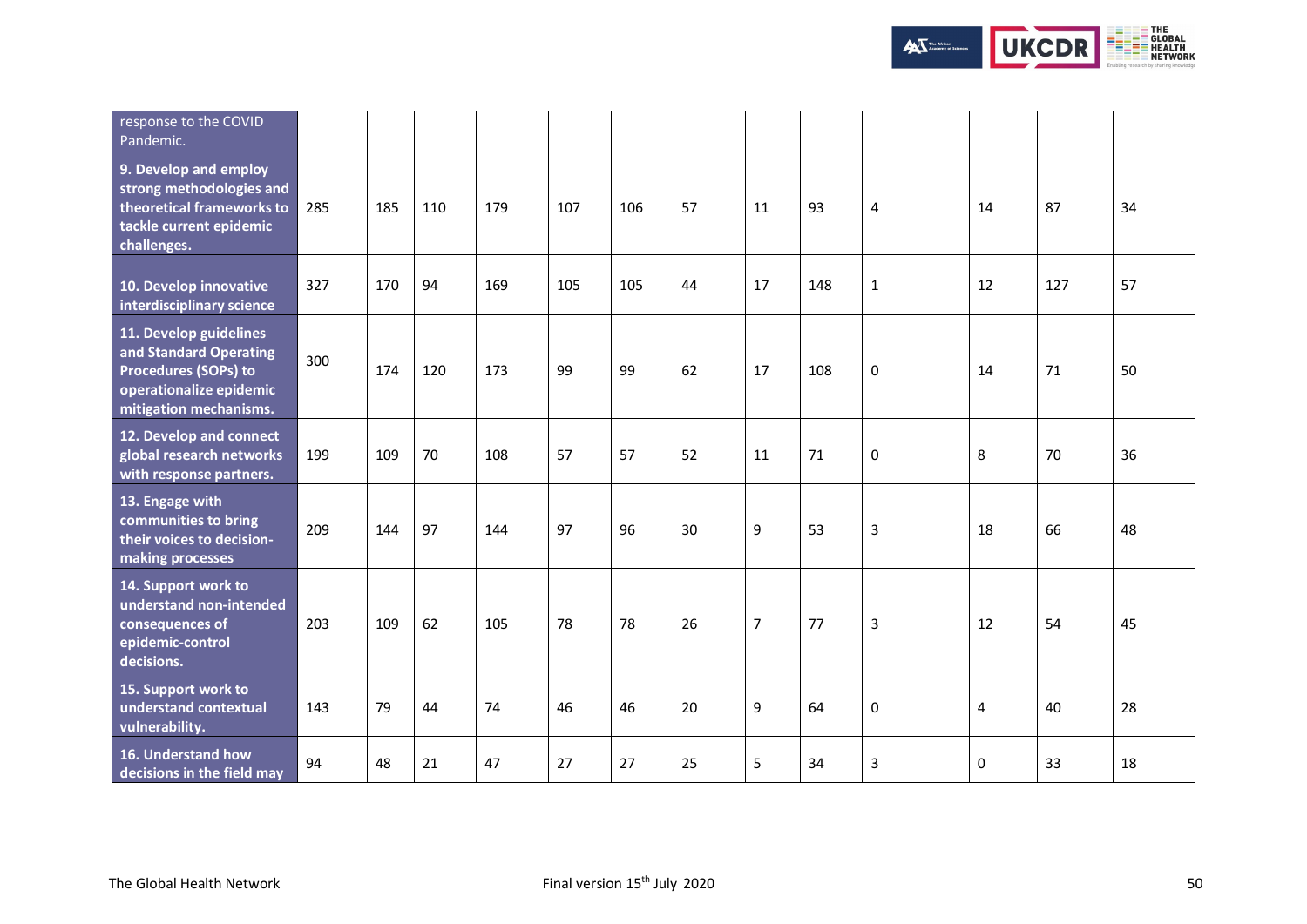

| inadvertently undermine<br>response goals.                                    |     |     |     |     |    |    |     |   |     |    |    |    |
|-------------------------------------------------------------------------------|-----|-----|-----|-----|----|----|-----|---|-----|----|----|----|
| 17. Understand how<br>social and economic<br>impacts need to be<br>mitigated. | 348 | 175 | 106 | 175 | 98 | 95 | , 1 | ᅩ | 135 | 23 | 93 | 84 |

## <span id="page-50-0"></span>QUALITATIVE DATA

The survey collected a total of 1291 free-text entries from 1528 respondents. The following table shows the distribution of responses by survey language.

| <b>Survey language</b><br>$n = 1528$ | <b>Immediate priorities</b><br>comments | Longer-term priorities<br>comments |
|--------------------------------------|-----------------------------------------|------------------------------------|
| English ( $n=1324$ )                 | 854                                     | 350                                |
| French $(n=30)$                      | 46                                      | 4                                  |
| Spanish (n=115)                      | 22                                      |                                    |
| Portuguese (n=59)                    | 13                                      |                                    |

A total of 97 participants joined the workshop via Zoom and the session had over 1000 viewsthrough live streaming via the TGHN Facebook page, spanning over 38 countries in Latin America and the Caribbean, Middle East, Africa, Asia, Australia, Europe and North America.

### <span id="page-50-1"></span>NEW RESEARCH PRIORITIES

| 2019 NOVEL CORONAVIRUS - Survey and Workshop results                                         |  |                                                                                                                                                                        |  |
|----------------------------------------------------------------------------------------------|--|------------------------------------------------------------------------------------------------------------------------------------------------------------------------|--|
| <b>WHO &amp; AAS</b><br><b>New Immediate priorities</b><br><b>New Longer-term Priorities</b> |  |                                                                                                                                                                        |  |
| Virus natural history, transmission<br>and diagnostics                                       |  | Ensure effective measures including community surveillance<br>are in place to rapidly identify emerging zoonotic diseases by<br>developing animal screening techniques |  |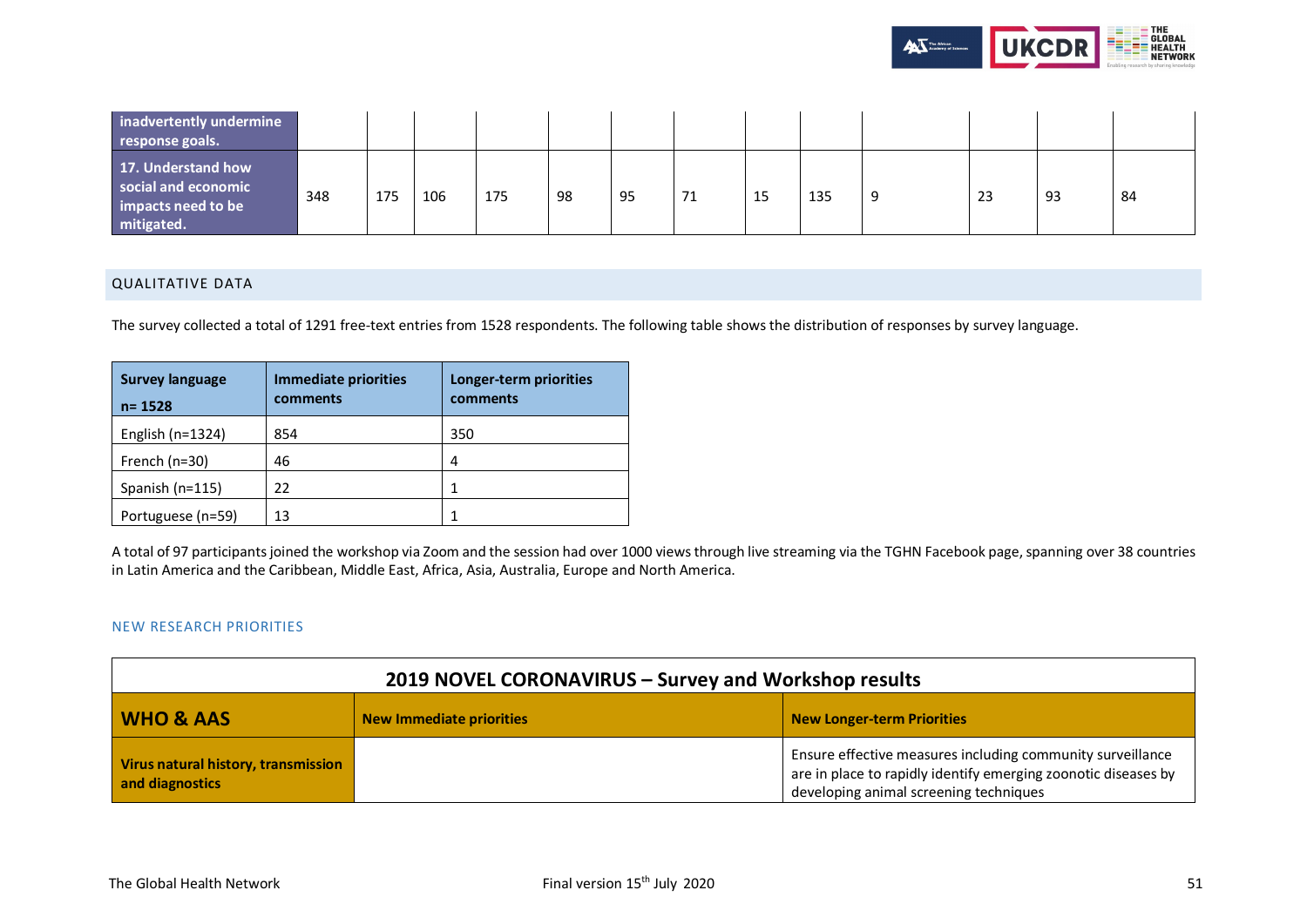

| <b>Epidemiological studies</b>                                                    | Examine relationships to other lung diseases e.g. Tuberculosis,<br>Lung Cancer, Sarcoidosis, Idiopathic Pulmonary Fibrosis                                                                  | Research into long term health impacts and complications of<br>contracting COVID-19 - with emphasis on children/those with<br>comorbidities<br>The impact of improved WASH (Water, Sanitation and<br>Hygiene) practices on WASH-related infections diseases. |  |  |  |
|-----------------------------------------------------------------------------------|---------------------------------------------------------------------------------------------------------------------------------------------------------------------------------------------|--------------------------------------------------------------------------------------------------------------------------------------------------------------------------------------------------------------------------------------------------------------|--|--|--|
| <b>Clinical Management</b>                                                        | Clinical guidelines for post-hospitalisation home management<br>and community rehabilitation.<br>Palliative care<br>Vitamin D levels and disease severity                                   |                                                                                                                                                                                                                                                              |  |  |  |
| Infection prevention and control,<br>including health care workers'<br>protection |                                                                                                                                                                                             | How to ensure effective social distancing in public spaces and<br>congregate settings post-lockdown.                                                                                                                                                         |  |  |  |
| <b>Candidate therapeutics R&amp;D</b>                                             | Investigate the potential role of<br>natural/alternative/herbal/traditional remedies and practices in<br>treatment of COVID-19<br>Evaluate therapeutics in the community in early infection |                                                                                                                                                                                                                                                              |  |  |  |
| <b>Candidate vaccines R&amp;D</b>                                                 | Innovative vaccine delivery modalities                                                                                                                                                      |                                                                                                                                                                                                                                                              |  |  |  |
| <b>Ethics Considerations for Research</b>                                         | Ethical considerations for resource allocation to LMICs.<br>Ethical considerations of recruitment of final year<br>medical/nursing students during the pandemic                             |                                                                                                                                                                                                                                                              |  |  |  |
| <b>Social Sciences in the Outbreak</b><br><b>Response</b>                         | Understanding COVID-19 in the contexts of conflict, civil war, and<br>refugee situations                                                                                                    | Examine the effects of the pandemic on the participation of<br>the public in democratic processes                                                                                                                                                            |  |  |  |
|                                                                                   | <b>New areas</b>                                                                                                                                                                            |                                                                                                                                                                                                                                                              |  |  |  |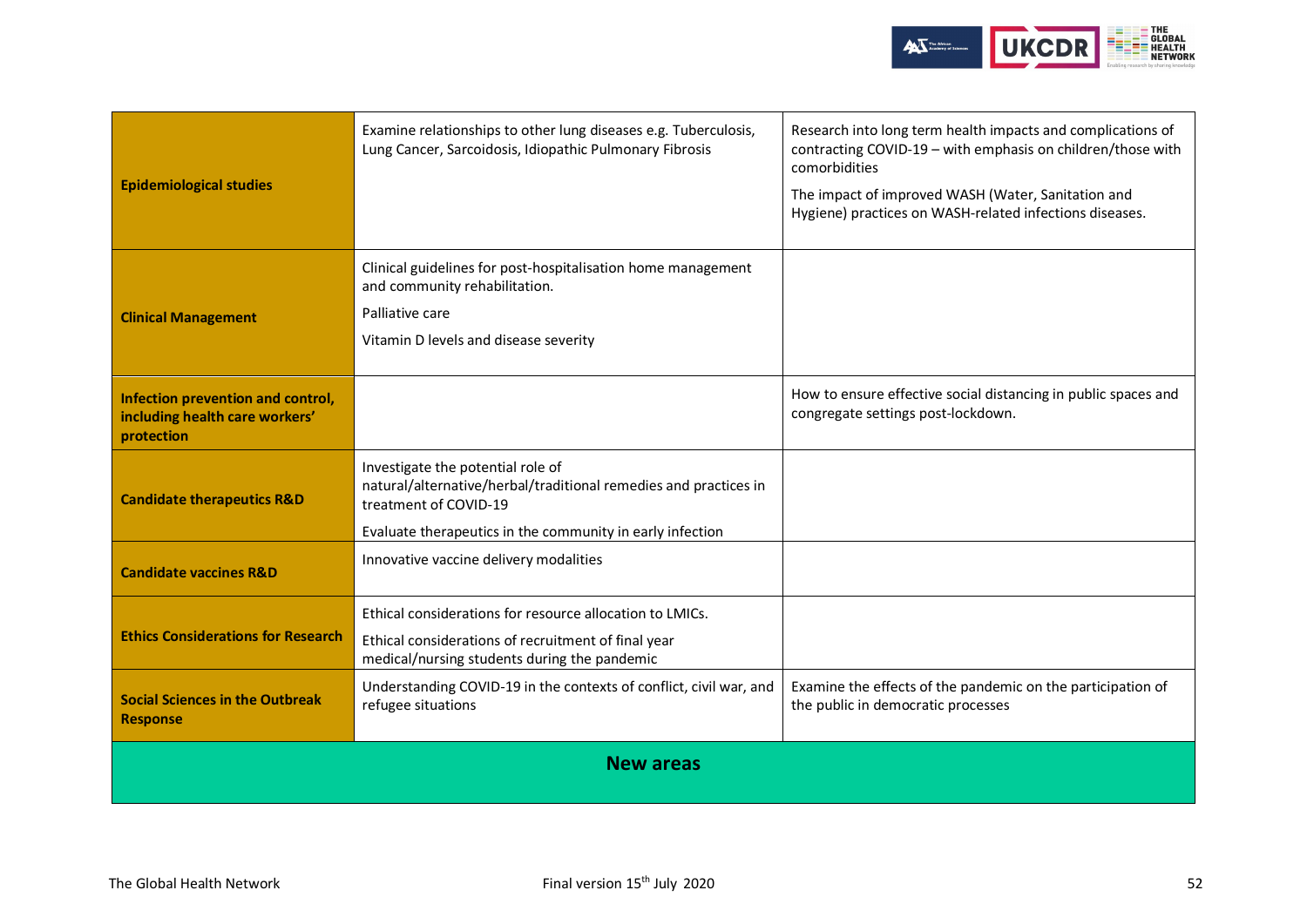

| The environmental impact of the<br>response to COVID-19.                                                                                                                                                                                                                                   | Impact of public health interventions on the environment (including air pollution and carbon dioxide emissions)<br>Impact of disinfectants and hand sanitisers on the environment<br>Impact of large-scale personal protective equipment production and disposal. |  |  |
|--------------------------------------------------------------------------------------------------------------------------------------------------------------------------------------------------------------------------------------------------------------------------------------------|-------------------------------------------------------------------------------------------------------------------------------------------------------------------------------------------------------------------------------------------------------------------|--|--|
| Ensure effective measures including community surveillance and animal screening techniques are in place to rapidly identify<br>Preparing for the next pandemic.<br>emerging zoonotic diseases Evaluation of governmental policies and lessons learnt in preparation for the next pandemic. |                                                                                                                                                                                                                                                                   |  |  |
| <b>Cross-cutting</b>                                                                                                                                                                                                                                                                       | The use of technology and innovation in pandemic response.<br>Assess effective ways of conducting cross-disciplinary research                                                                                                                                     |  |  |

## <span id="page-52-0"></span>PRIORITIES REQUIRING GREATER EMPHASIS

| <b>Existing priorities now requiring greater research emphasis - Survey and Workshop results</b>                                              |
|-----------------------------------------------------------------------------------------------------------------------------------------------|
| Infection recurrence                                                                                                                          |
| Understanding infections and outcomes in vulnerable populations including children, refugees, persons living with disabilities, ethnic groups |
| Improved diagnostic tools for safer sample collection, faster and easier assays                                                               |
| Relationship between repeated viral exposure and disease severity (in frontline workers)                                                      |
| The effects of the disease on pregnant women                                                                                                  |
| Health Systems research & strengthening to mitigate impact of COVID-19 on capacity                                                            |
| Potential for zoonotic leap between human and companion animals                                                                               |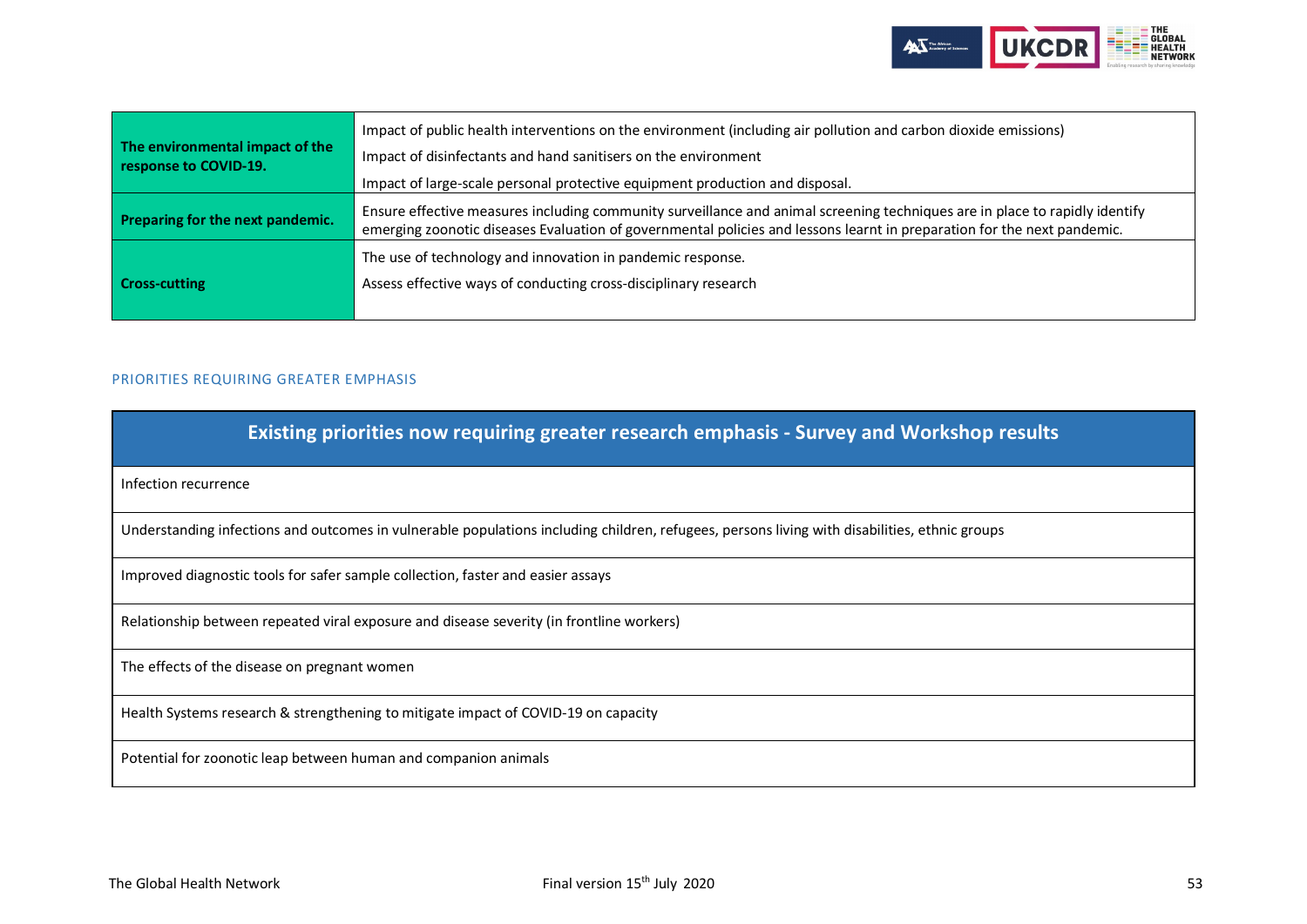

Health impact of redirecting resources and public health interventions towards COVID-19 on mental health, reproductive maternal newborn and child health, noncommunicable diseases, other infectious diseases (especially vaccine preventable disease, Dengue, HIV, chikungunya, tuberculosis, malaria, NTDs)

Adherence to public health interventions such as quarantine and social distancing

Effectiveness of public health interventions

Public health messaging and addressing myths and mistrust

Engaging relevant stakeholders (including religious leaders) in research to enhance community sensitization, adherence to infection, prevention and control measures and surveillance

## <span id="page-53-0"></span>**CONCLUSION**

The survey data evidences that that the WHO COVID-19 Research Roadmap is globally applicable. It also provides evidence that the new priorities identified by the AAS in Africa are relevant globally. This survey has provided new information ranking immediate and longer-term research priorities, marking those areas that require a greater emphasis and identifying new research priorities.

<span id="page-53-1"></span>Some of these new priorities reflect the progress of the pandemic and acquisition of knowledge as to where the gaps lie; notably research in children, pregnancy and that there is a strong call for research that assesses the effectiveness of public health measurers put into place across the globe to reduce transmission of this virus. These were alongside a demand for social science research to determine public perception, determine better ways to change behaviours and build trust. We also identified a range of new priorities relating to addressing COVID-19 in lower resource settings, where multiple ongoing infectious diseases and other co-morbidities and where pressures are competing within the health and policy systems.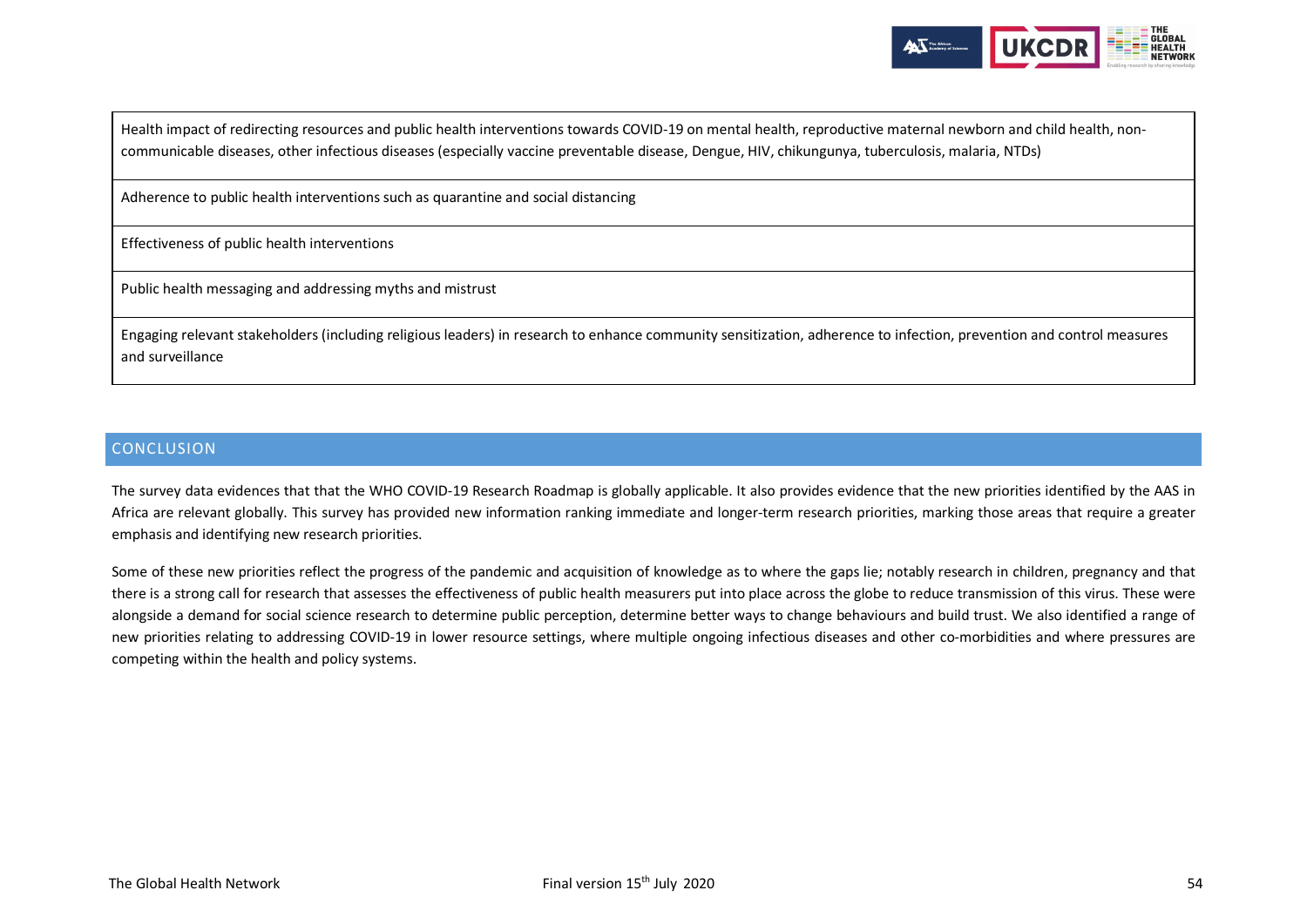

## LIMITATIONS

One of the survey limitations was the questions structure and length. We built the questions to align with the WHO COVID-19 Research Roadmap and AAS survey. It was observed that a higher number of top-listed research topics to be chosen as more relevant and this could have been influenced by the order of the questions.

The workshop, however was open and purposefully inviting researchers to make whatever comments they wanted in regard to where current research priorities lie. Therefore, these data bring further confidence to our overall findings in that the analysis of all these comments further confirms our findings from the survey, in adding further to the confirmation of the WHO roadmap and AAS survey, but even more importantly, confirming the same new priorities and ranking these to reflect the same immediate, and long-term requirements for research.

## <span id="page-54-0"></span>**ETHICS**

<span id="page-54-1"></span>This project sits under the umbrella of the mixed methods action research protocol A continuous mixed methods action research study to assess the impact of capacity development and process improvement tools, resources and activities made available by The Global Health Network and to determine how this could be further strengthened by identification of barriers and enablers to research in Low and Middle Income Countries (OxTREC reference number: 541-18) lead by Professor Trudie Lang. The study sponsor is the University of Oxford and this project is funded by the National Institute for Health Research under the COVID-19 Research Implementation Hub. The Global Health Network receives core operational support from The Bill & Melinda Gates Foundation.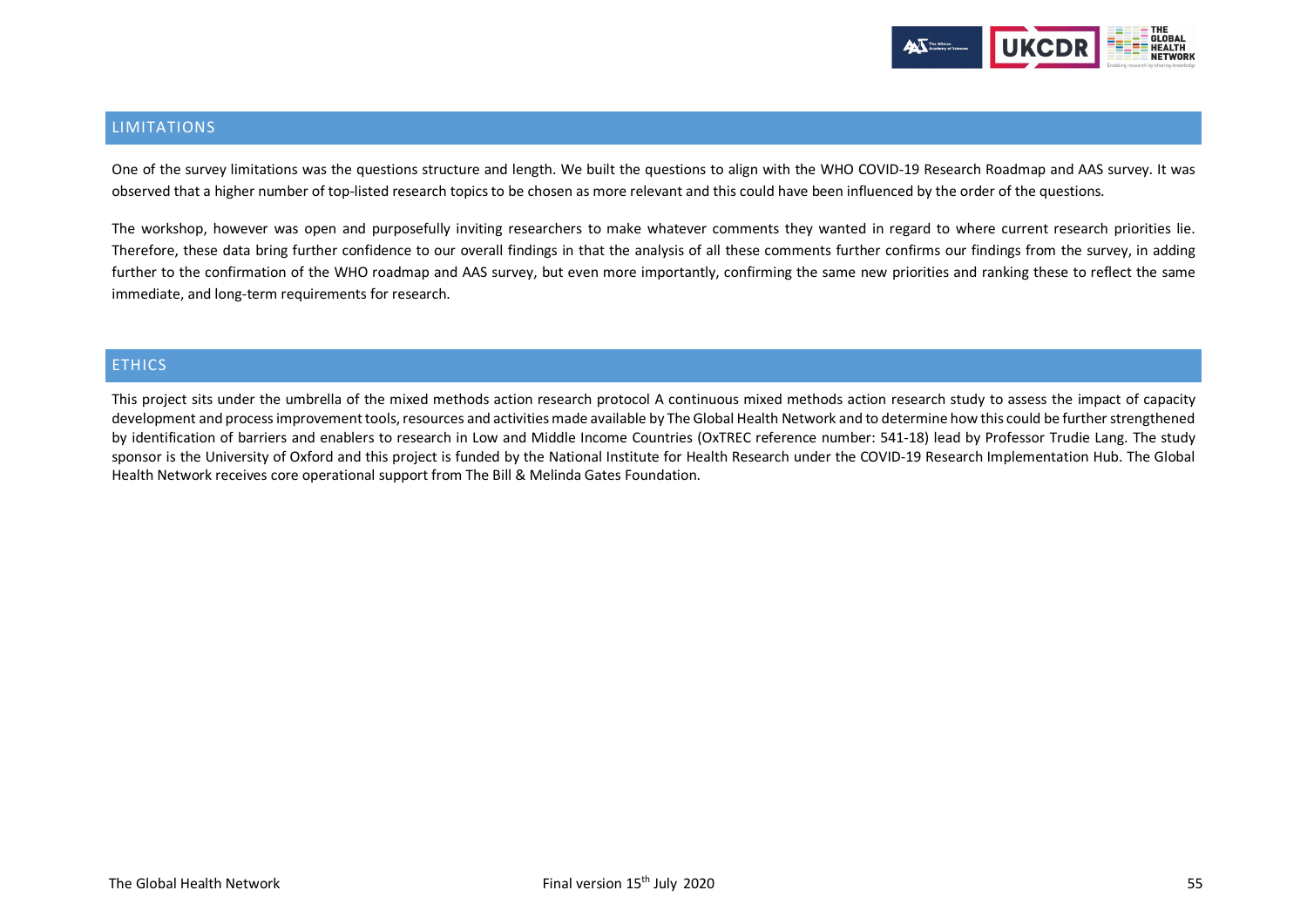

## REFERENCES

- 1. World Health Organisation. A Coordinated Global Research Roadmap: 2019 Novel Coronavirus. 2020.
- 2. African Academy of Sciences. Research and Development goals for COVID-19 in Africa The African Academy of Sciences Priority Setting Exercise [Internet]. Available from: https://www.aasciences.africa/sites/default/files/2020-04/Research and Development Goals for COVID-19 in Africa.pdf
- 3. The Global Health Network. Open Working Groups Coronavirus [Internet]. [cited 2020 Jun 19]. Available from: https://coronavirus.tghn.org/open-working-groups/
- 4. World Bank Group. World Bank Country and Lending Groups [Internet]. Vol. 7, World Bank Group. 2019 [cited 2020 Jun 19]. p. Low-Income Countries; Lower-Middle Income Countrie. Available from: https://datahelpdesk.worldbank.org/knowledgebase/articles/906519-world-bank-country-and-lending-groups
- 5. Organisation for Economic Co-operation and Development (OECD). DAC List of ODA Recipients OECD [Internet]. 2020 [cited 2020 Jun 19]. Available from: http://www.oecd.org/dac/financing-sustainable-development/development-finance-standards/daclist.htm
- 6. WHO. Definition of regional groupings. WHO [Internet]. 2017 [cited 2020 Jun 19]; Available from: http://www.who.int/healthinfo/global\_burden\_disease/definition\_regions/en/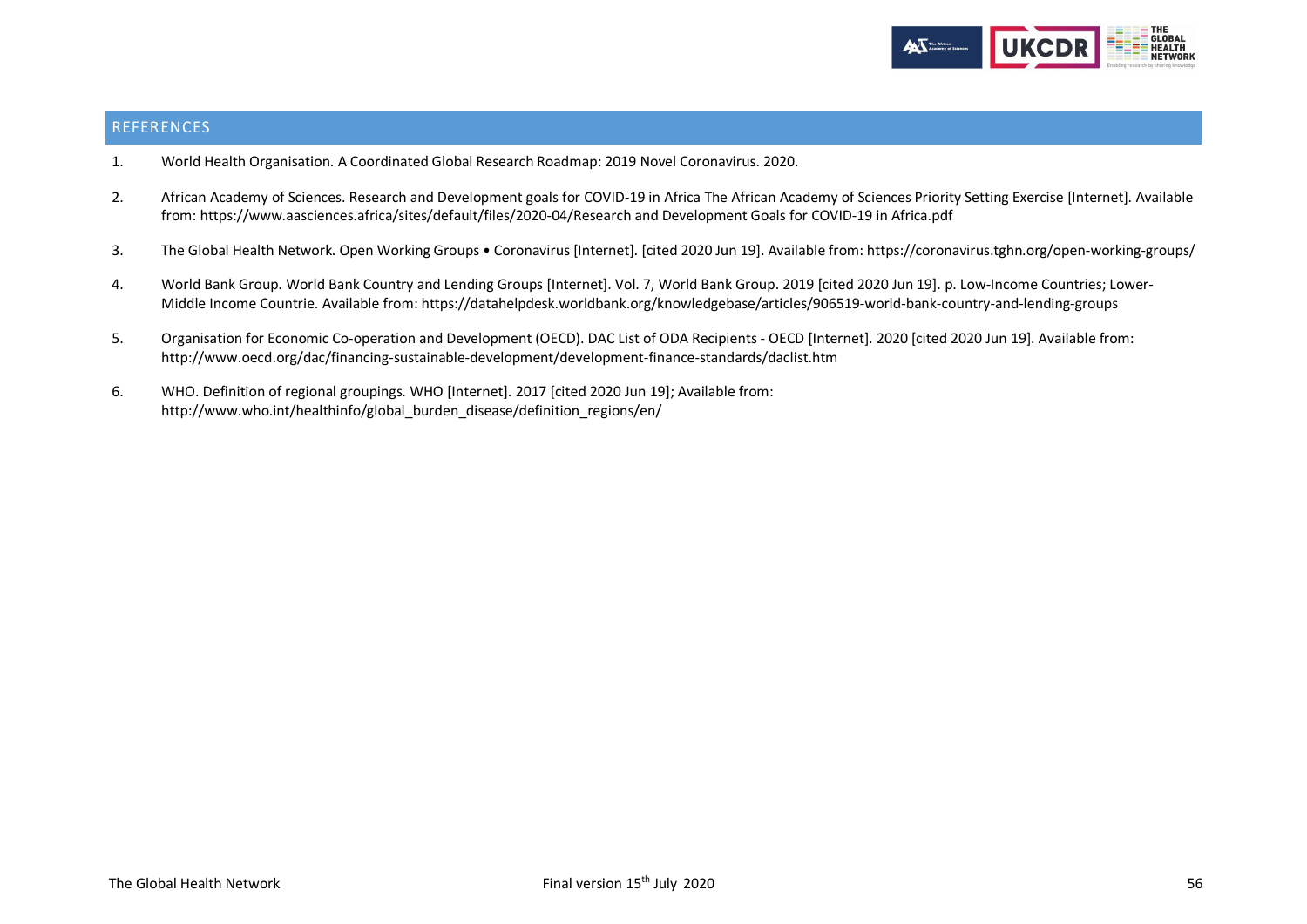

## <span id="page-56-0"></span>APPENDIX 1 – RESEARCH PRIORITIES FOR COVID-19 SURVEY QUESTIONS

Welcome to the Research Priorities for COVID-19 survey.

The aim of this survey is to seek the opinion of researchers globally as to the top priorities for COVID-19 research in their country and region. Several major international research funding organisations are planning further calls to respond to the current COVID-19 pandemic. To ensure their funding decisions will address critical global knowledge gaps, The Global Health Network in partnership with the African Academy of Sciences and UK Collaborative on Development Research are asking for your help to make certain current research priorities are globally correct, appropriate and applicable. We are taking a global approach with a strong focus on low resource settings.

We have combined research priorities set out by the WHO in the WHO Coordinated Global Research Roadmap: COVID-19, March 2020 and a further list of additional priorities defined by the African Academy of Sciences with African based researchers. To complement WHO work, we would like your opinion on these current priorities so that funding agencies can direct funding to support the most critical priority research questions to address across the globe.

In this busy time we know it is a lot to ask, however, we would greatly appreciate just 10 minutes of your time to answer these questions to help us inform international funding and policy bodies in their decision making going forward.

This is a collaborative initiative between The Global Health Network, The African Academy of Sciences and the UK Collaborative on Development Research (UKCDR). Findings will be shared openly.

The deadline to complete this survey is Friday 22 May at 10:00 am (BST).

If you have any problems accessing the competition, please contact us o[n info@theglobalhealthnetwork.org](mailto:info@theglobalhealthnetwork.org)

## **First, a few questions about you:**

- **1. Are you:** 
	- Female
	- Male
	- Other
	- Prefer not to say

#### **2. What is your age:**

- 20-29
- 30-39
- 40-49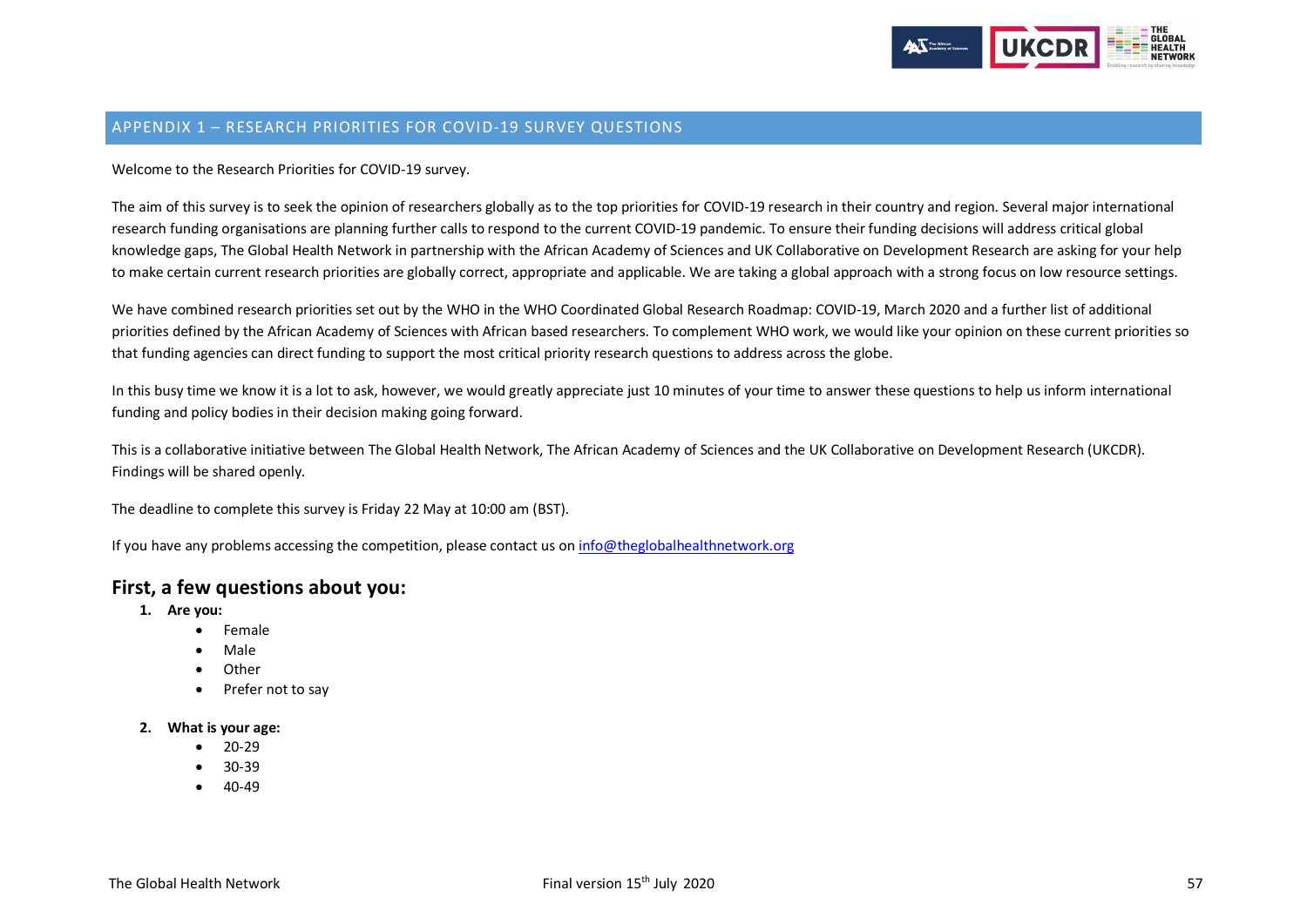

- 50-59
- 60-69
- $70+$

#### **3. Which best describes your research role and career stage:**

- PhD, medical or other student or earlier
- Post-doctoral researcher
- Research leader
- Member of a research team (please describe your role/drop down box?)
- Other (please describe text box)

#### **4. In which areas do you have significant experience? (can tick more than one answer)**

- Biomedical / laboratory sciences
- Clinical or epidemiological sciences
- Social and behavioural sciences
- Policy advice (i.e. if you either advise on or are responsible for health/research strategy)
- Other (please describe text box)

#### **5. In relation to infectious disease control, would you describe yourself as:**

- Having an expert professional interest
- Having a general professional interest
- Neither of the above

#### **6. What type of organisation or healthcare setting do you work within?**

- Academia (university, college,...)
- Commercial Research Organisation
- Community Health Centre/Facility
- Consultancy
- Government Ministry
- Government research organisation
- Hospital (Private)
- Hospital (Public)
- Industry (including Pharma)
- International organisation (IGO)
- Journal / Publishing company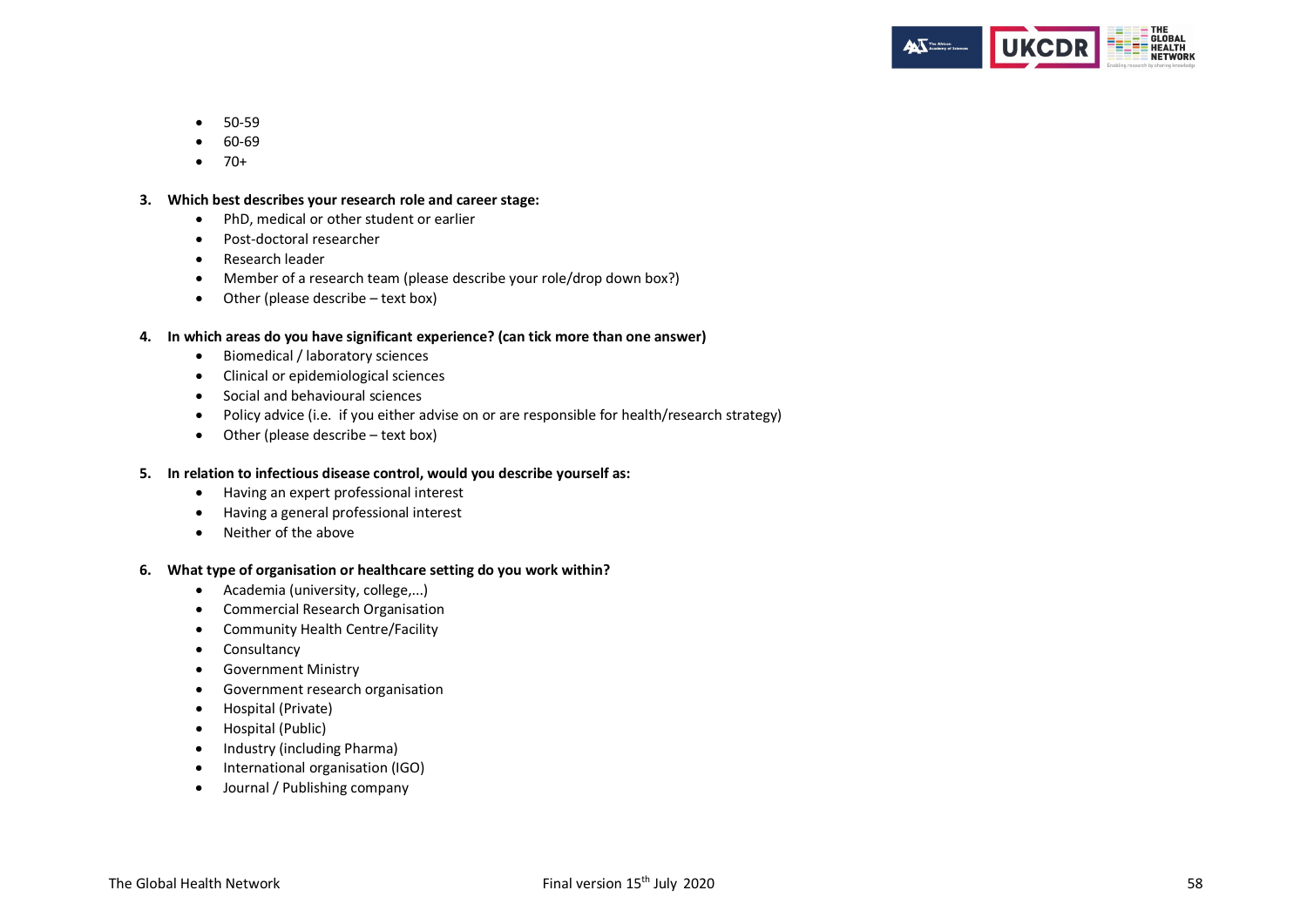

- Non-government organisation (NGO)
- Public Health institute
- Regulatory organisation
- Other research organisation
- Self-employed
- Unemployed
- Other
- **7. In what country are you based ( if in more than one please select the one in which the majority of your work in based)** *Drop-down list of countries*

#### **Now we would like you to tell us where the key research gaps lie in your country in regard to this COVID-19 Pandemic**

These questions are divided into two sections: Immediate research priorities and longer-term research priorities. The first section asks you to consider the immediate priorities that need addressing within the short term that can bring immediate impact during the active phase of the pandemic. By immediate we mean the active phase of this pandemic in your country.

Within each research topic please select up to three of the listed priorities and then rank these with  $1 =$  most important,  $2 =$  second most important and  $3 =$  third most important. You may choose less than three items if you feel the alternatives are not priorities for your country at all.

In the second section, we ask you to do the same exercise, but this time please consider the longer-term research priorities necessary to build the research capacity in your country to deal with future pandemics of either COVID-19 or other pathogens. By longer term we mean the research necessary to build the research capacity in your country to deal with future pandemics of either COVID-19 or other pathogens.

# **Section 1 – Immediate research Priorities**

#### **The Immediate Priorities for COVID-19 research in your country (within the active phase of this pandemic within your country)**

Please consider the immediate priorities for COVID-19 research in your country - these are the research questions that should be addressed within the active phase of this pandemic within your country.

Within each research topic please select up to three of the listed priorities and then rank these with  $1 =$  most important,  $2 =$  second most important and  $3 =$  third most important. You may choose less than three items if you feel the alternatives are not priorities for your country at all.

#### **1. Virus natural history, transmission and diagnostics**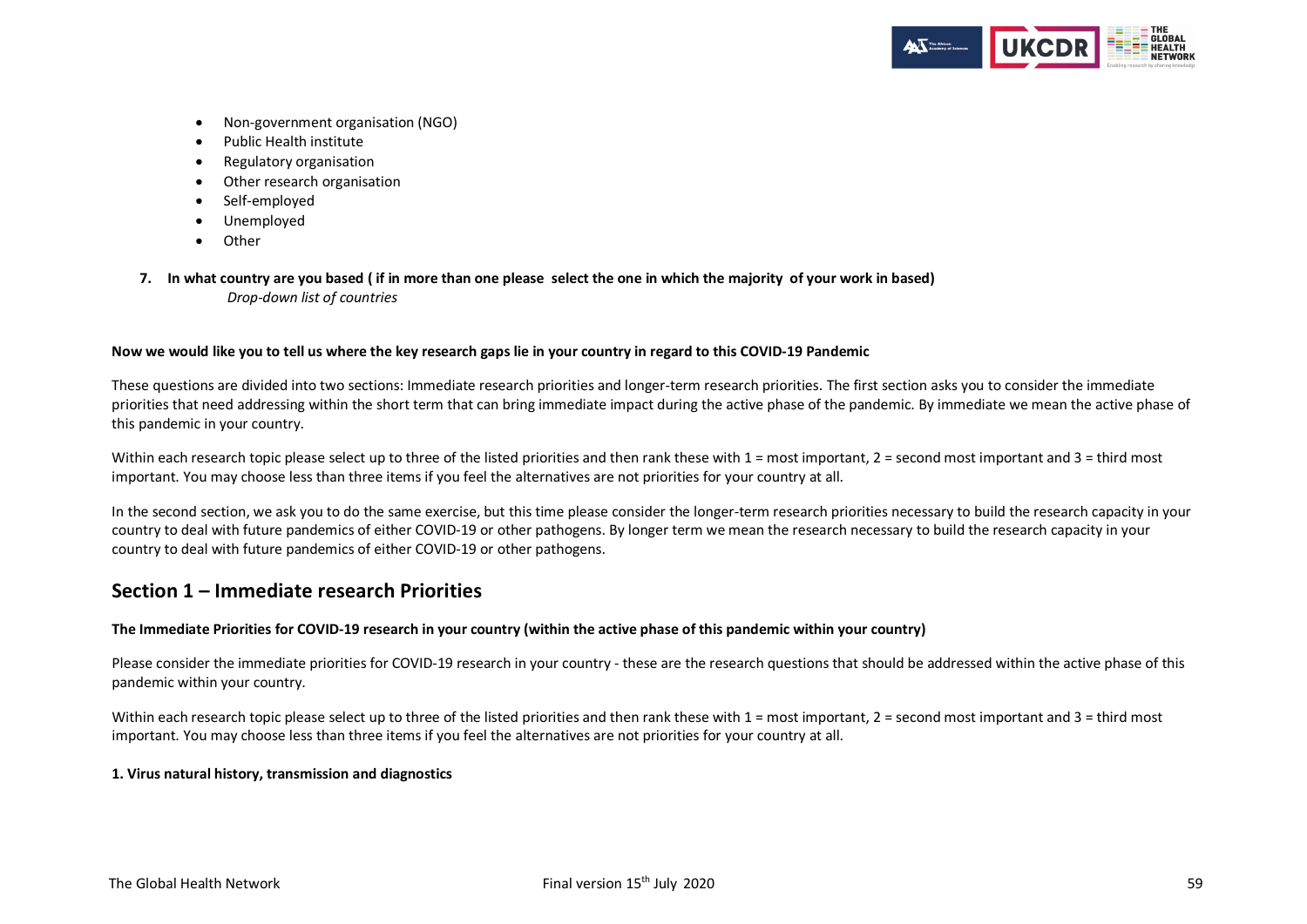

- Support development of diagnostics products to improve clinical processes.
- Support work to develop cheaper, faster easier to use in field antigen tests (for virus detection)
- Support work to develop cheaper, faster easier to use in field antibody test tests (for determining exposure).
- Support work to examine alternative approaches to delivering testing (e.g. centralised versus devolved lab facilities).
- Understand virus compartments, shedding and natural history of disease.
- Develop tools and conduct studies to monitor phenotypic change and potential adaptation of the virus.
- Characterize immunity (naturally acquired, population and vaccine-induced, including mucosal immunity).
- Develop disease models in animals
- Determine Virus stability in the environment.
- Establish capacity for genotyping virus e.g. to detect new mutations over time

#### **Please suggest any other priorities that you feel are not captured in this topic**

#### **2. Animal and environmental research on the virus origin, and management measures at the human-animal interface**

- Identify animal source and route of transmission (hosts, any evidence of continued spill-over to humans and transmission between animals and humans).
- Improve understanding of socioeconomic and behavioural risk factors for spill-over and transmission between animals and humans
- Environmental studies of SARS-Cov-2 including waste and sewage management practices
- Design and test suitable risk reduction strategies at the human-animal-environment interface.

#### **Please suggest any other priorities that you feel are not captured in this topic**

#### **3. Epidemiological studies**

- Describe transmission dynamics of COVID-19 and understand spread of disease nationally, regionally and globally.
- Establish suitable cohorts and prospectively collect longitudinal laboratory and outcome data.
- Perform rapid population cross sectional surveys to establish extent of virus transmission using standardised sampling framework
- Use m-Health technology and GIS mapping to characterise disease spread patterns
- Describe disease severity and susceptibility to facilitate effective clinical and public health response to COVID-19 identify groups at high risk of severe infection
- Have a special focus on potentially at risk groups including malnourished individuals and people with HIV, TB Sickle Cell
- Evaluate impact of control and mitigation measures e.g. modelling to estimate the effects of social distancing measures and other non-pharmaceutical interventions.
- Identify resilient populations and better understand the protective determinants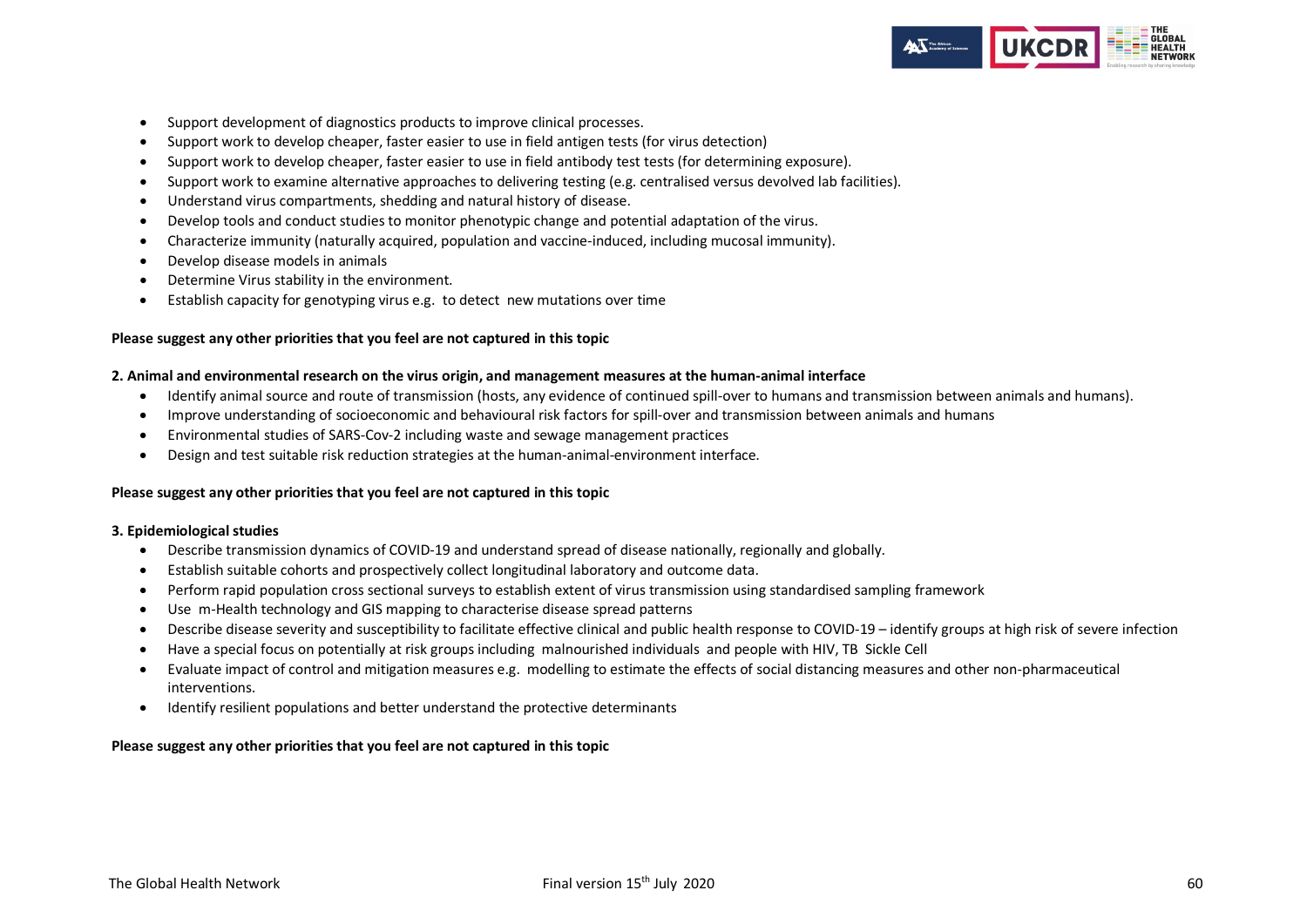

#### **4. Clinical Management**

- Define the natural history of COVID-19 infection though careful standardised and comprehensive clinical and laboratory description of cases
- Identify prognostic factors for severe disease
- Determine interventions that improve the clinical outcome of COVID-19 infected patients
- Determine optimal clinical practice strategies to improve the processes of care (e.g. develop criteria for early diagnosis, when to discharge, when to use adjuvant therapies for patients and contacts).
- Develop clinical management protocols for dual infections e.g. COVID patients with HIV, TB or other common infections
- Develop protocols for management of severe disease in the absence of intensive care facilities.
- Develop innovative approaches for respiratory support as alternatives to ventilation
- Determine how best to link key research questions with researchers in affected regions who are able to recruit patients.
- Develop platform(s) to maximize commonality of data collection across trials, and collaborations between trials.

#### **Please suggest any other priorities that you feel are not captured in this topic**

#### **5. Infection prevention and control, including health care workers' protection**

- Understand the effectiveness of movement control strategies to prevent secondary transmission in health care and community settings
- Optimize the effectiveness of PPE and its use in reducing the risk of transmission in health care and community settings.
- Develop new PPE approaches using local materials and manufacturing processes.
- Understand behavioural and cultural factors influencing compliance with evidence-based IPC measures.
- Research into water sanitation and hygiene practices in communities during the outbreak
- Research to support health systems strengthening and building of resilience post the outbreak
- Develop architectural designs for isolation and quarantine facilities that can be constructed using local materials and expertise within short time periods
- Mental health support for frontline healthcare workers

#### **Please suggest any other priorities that you feel are not captured in this topic**

#### **6. Candidate therapeutics R&D**

- Identification of existing candidates for clinical evaluation in addition to the ones already prioritized.
- Support basic science to identify new drug targets
- Identification of candidates from traditional medicine for clinical assessment
- Investigations on convalescent anti serum potency as a therapeutic option
- Develop a Multicentre Master Protocol to evaluate efficacy and safety.
- Develop mechanisms to support coordinated collaboration to implement clinical trials for evaluation of safety/efficacy of therapeutics.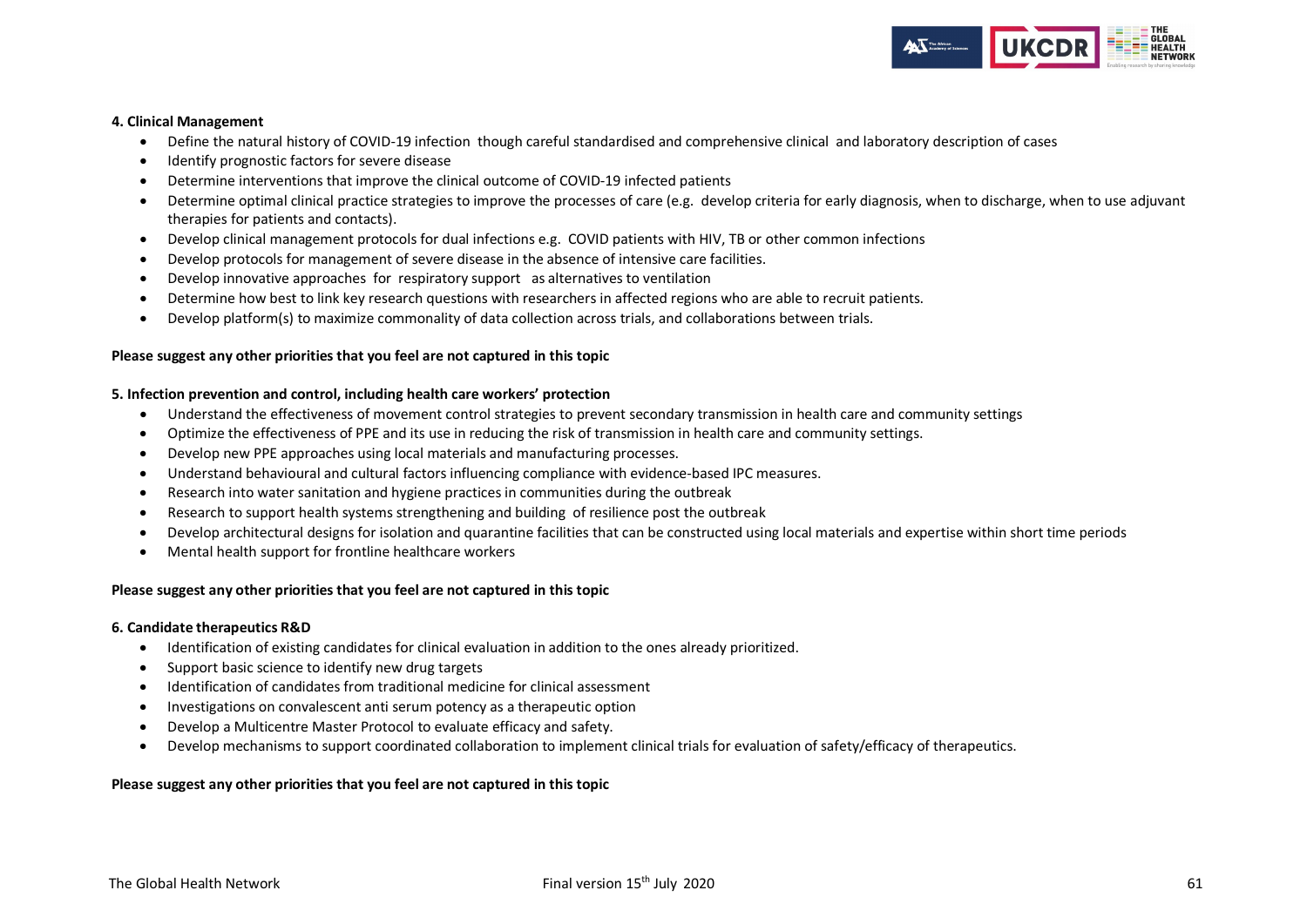

#### **7. Candidate vaccines R&D**

- Identification of candidates for clinical evaluation in addition to the ones already prioritized.
- Capacity development for basic science and pre-clinical development of new vaccines
- Develop a multi-country Master Protocol for Phase 2b/Phase 3 vaccine evaluation to determine whether candidate vaccines are safe and effective before widespread distribution.
- Identify correlation and protection from EPI and other vaccines e.g. BCG

#### **Please suggest any other priorities that you feel are not captured in this topic**

#### **8. Ethics Considerations for Research**

- Identify key knowledge gaps and research priorities in relation to ethical issues arising out of proposed restrictive public health measures (e.g., quarantine, isolation, cordon sanitaire).
- Define a research governance framework that enables effective and ethical collaboration between multiple stakeholders, including WHO, the global research community, subject matter experts, public health officials, funders, and ethicists.
- Investigate models for deferred consent during emergency research
- Establish processes for speeding up ethical review of COVID-19 related research proposals
- Establish a panel of trans-national ethicists to provide rapid support to local ethical committees assessing COVID-19 related research proposals.
- Accelerated regulatory support for new intervention candidates
- Sustained education, access, and capacity building to facilitate effective cross-working and collaboration across the research thematic areas.
- Accelerated dissemination of results through pre-print media
- ERCs ensure a continued legacy of cross-disciplinary and collaborative work after this outbreak with capacity building measures built into protocols

#### **Please suggest any other priorities that you feel are not captured in this topic**

#### **9. Social Sciences in the Outbreak Response**

- Promote the prioritization of knowledge needs according to epidemic dynamics.
- Ensure that knowledge is produced according to local, national and regional needs.
- Examine optimal ways of communicating about potential interventions in high density low socioeconomic status urban settings
- Investigate ways of ensuring transparency of information flow and mitigating false information spread by various mechanisms
- Investigate psychosocial issues around discrimination of persons with COVID-19 and their relatives or contact persons
- Ensure that that knowledge outputs and methodological limitations are easily understood by non-social scientists.
- Investigate innovate approaches to short term economic support of vulnerable populations such as cash transfer by mobile money mechanism.
- Studies of Leadership and decision strategies in response to the COVID Pandemic.
- Develop and employ strong methodologies and theoretical frameworks to tackle current epidemic challenges.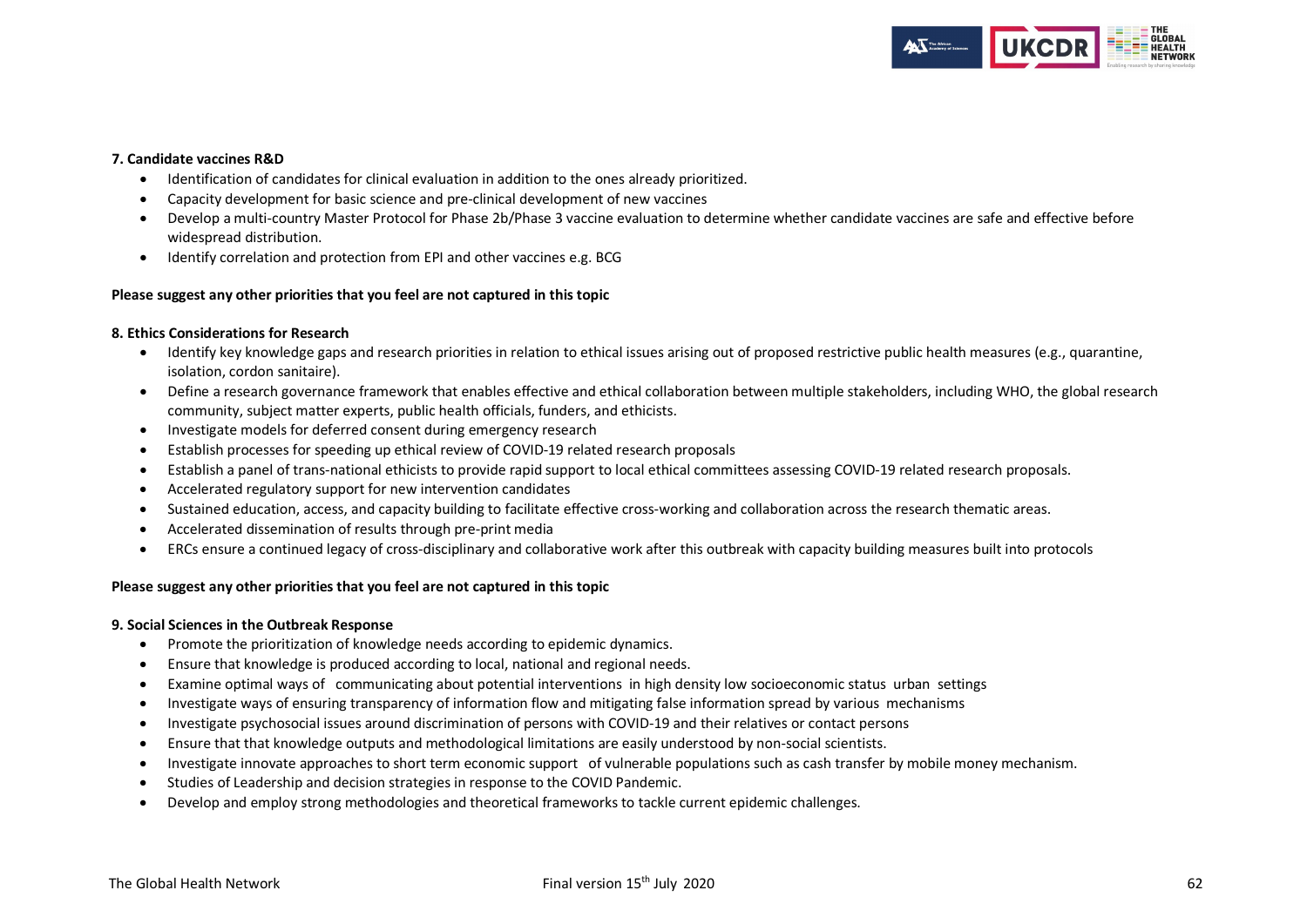

- Develop innovative interdisciplinary science
- Develop guidelines and Standard Operating Procedures (SOPs) to operationalize epidemic mitigation mechanisms.
- Develop and connect global research networks with response partners.
- Engage with communities to bring their voices to decision-making processes.
- Support work to understand non-intended consequences of epidemic-control decisions.
- Support work to understand contextual vulnerability.
- Understand how decisions in the field may inadvertently undermine response goals.
- Understand how social and economic impacts need to be mitigated.

#### **Please suggest any other priorities that you feel are not captured in this topic**

## **Section 2 – Longer-term research priorities**

Priorities for COVID-19 research in your country in the longer term i.e. after the next six months (longer term research necessary to build the research capacity in your country to deal with future pandemics of either COVID-19 or other pathogens).

Please consider the longer-term priorities for COVID-19 research in your country, i.e. after the next six months. By longer-term we mean the research necessary to build the research capacity in your country to deal with future pandemics of either COVID-19 or other pathogens.

Within each research topic please select up to three of the listed priorities and then rank these with  $1 = \text{most important}$ ,  $2 = \text{second most important}$  and  $3 = \text{third most}$ important. You may choose less than three items if you feel the alternatives are not priorities for your country at all.

#### **1. Virus natural history, transmission and diagnostics**

- Support development of diagnostics products to improve clinical processes.
- Support work to develop cheaper, faster easier to use in field antigen tests (for virus detection)
- Support work to develop cheaper, faster easier to use in field antibody test tests (for determining exposure).
- Support work to examine alternative approaches to delivering testing (e.g. centralised versus devolved lab facilities).
- Understand virus compartments, shedding and natural history of disease.
- Develop tools and conduct studies to monitor phenotypic change and potential adaptation of the virus.
- Characterize immunity (naturally acquired, population and vaccine-induced, including mucosal immunity).
- Develop disease models in animals
- Determine Virus stability in the environment.
- Establish capacity for genotyping virus e.g. to detect new mutations over time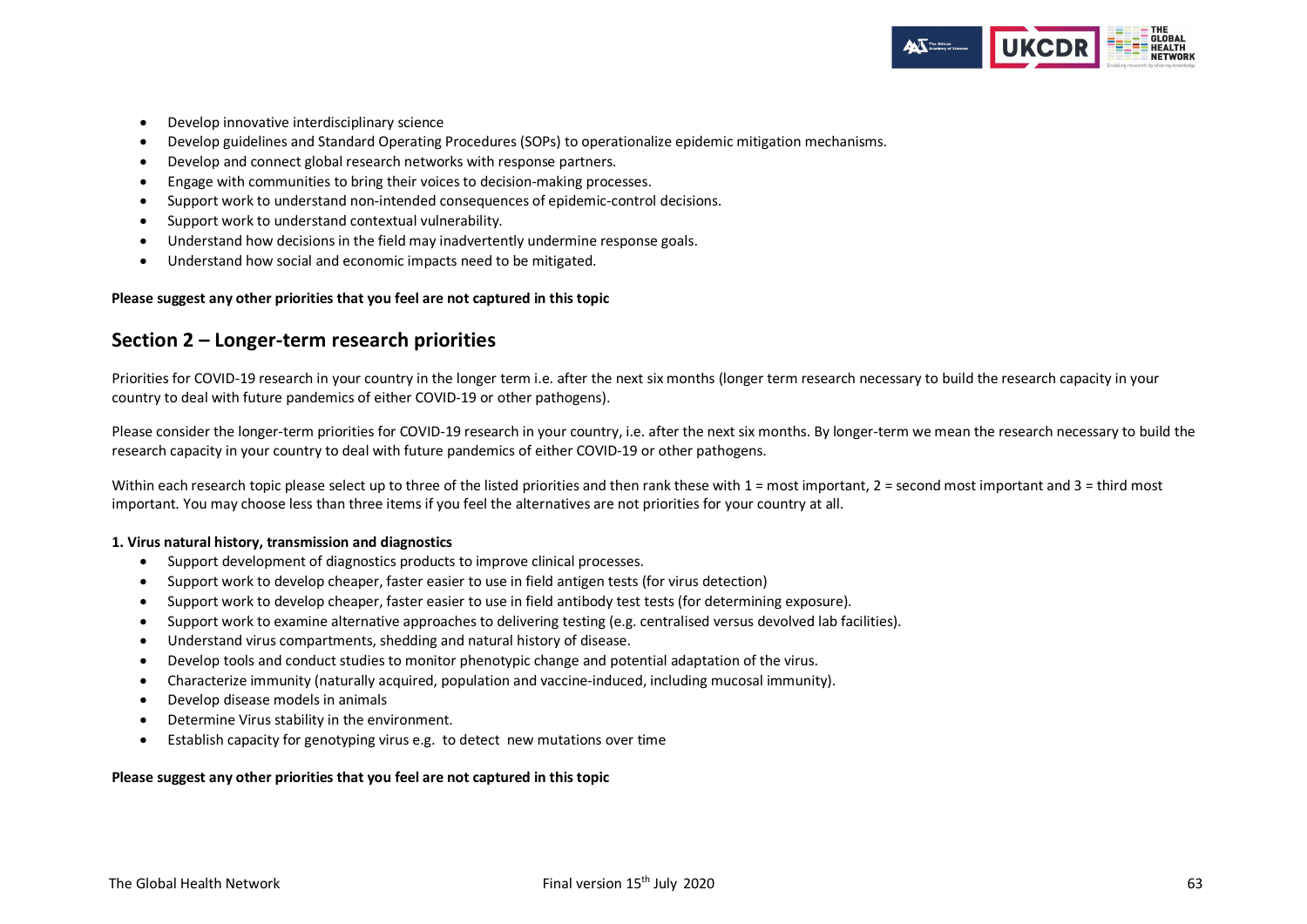

#### **2. Animal and environmental research on the virus origin, and management measures at the human-animal interface**

- Identify animal source and route of transmission (hosts, any evidence of continued spill-over to humans and transmission between animals and humans).
- Improve understanding of socioeconomic and behavioural risk factors for spill-over and transmission between animals and humans
- Environmental studies of SARS-Cov-2 including waste and sewage management practices
- Design and test suitable risk reduction strategies at the human-animal-environment interface.

#### **Please suggest any other priorities that you feel are not captured in this topic**

#### **3. Epidemiological studies**

- Describe transmission dynamics of COVID-19 and understand spread of disease nationally, regionally and globally.
- Establish suitable cohorts and prospectively collect longitudinal laboratory and outcome data.
- Perform rapid population cross sectional surveys to establish extent of virus transmission using standardised sampling framework
- Use m-Health technology and GIS mapping to characterise disease spread patterns
- Describe disease severity and susceptibility to facilitate effective clinical and public health response to COVID-19 identify groups at high risk of severe infection
- Have a special focus on potentially at risk groups including malnourished individuals and people with HIV, TB Sickle Cell
- Evaluate impact of control and mitigation measures e.g. modelling to estimate the effects of social distancing measures and other non-pharmaceutical interventions.
- Identify resilient populations and better understand the protective determinants

#### **Please suggest any other priorities that you feel are not captured in this topic**

#### **4. Clinical Management**

- Define the natural history of COVID-19 infection though careful standardised and comprehensive clinical and laboratory description of cases
- Identify prognostic factors for severe disease
- Determine interventions that improve the clinical outcome of COVID-19 infected patients
- Determine optimal clinical practice strategies to improve the processes of care (e.g. develop criteria for early diagnosis, when to discharge, when to use adjuvant therapies for patients and contacts).
- Develop clinical management protocols for dual infections e.g. COVID patients with HIV, TB or other common infections
- Develop protocols for management of severe disease in the absence of intensive care facilities.
- Develop innovative approaches for respiratory support as alternatives to ventilation
- Determine how best to link key research questions with researchers in affected regions who are able to recruit patients.
- Develop platform(s) to maximize commonality of data collection across trials, and collaborations between trials.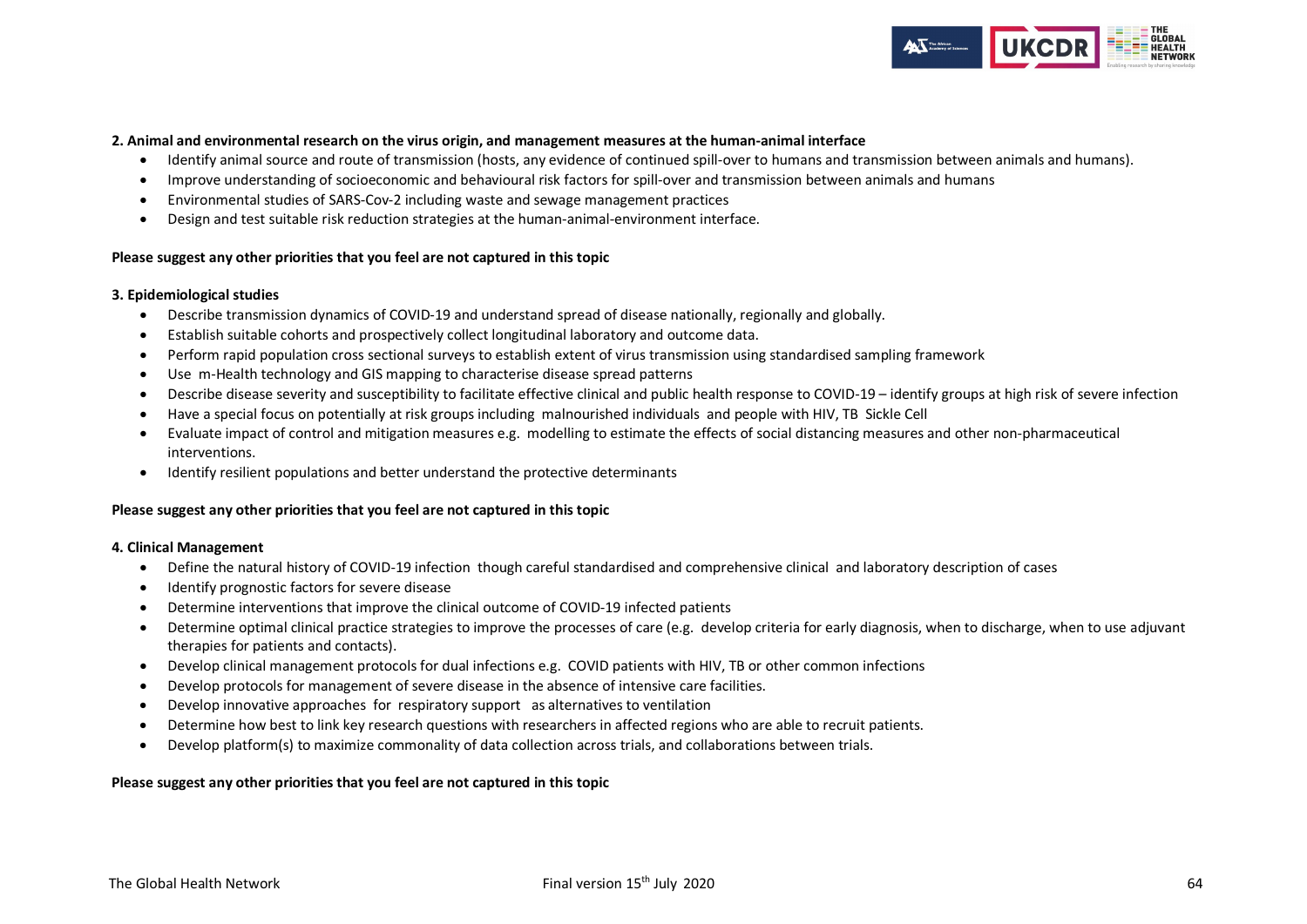

#### **5. Infection prevention and control, including health care workers' protection**

- Understand the effectiveness of movement control strategies to prevent secondary transmission in health care and community settings
- Optimize the effectiveness of PPE and its use in reducing the risk of transmission in health care and community settings.
- Develop new PPE approaches using local materials and manufacturing processes.
- Understand behavioural and cultural factors influencing compliance with evidence-based IPC measures.
- Research into water sanitation and hygiene practices in communities during the outbreak
- Research to support health systems strengthening and building of resilience post the outbreak
- Develop architectural designs for isolation and quarantine facilities that can be constructed using local materials and expertise within short time periods
- Mental health support for frontline healthcare workers

#### **Please suggest any other priorities that you feel are not captured in this topic**

#### **6. Candidate therapeutics R&D**

- Identification of existing candidates for clinical evaluation in addition to the ones already prioritized.
- Support basic science to identify new drug targets
- Identification of candidates from traditional medicine for clinical assessment
- Investigations on convalescent anti serum potency as a therapeutic option
- Develop a Multicentre Master Protocol to evaluate efficacy and safety.
- Develop mechanisms to support coordinated collaboration to implement clinical trials for evaluation of safety/efficacy of therapeutics.

#### **Please suggest any other priorities that you feel are not captured in this topic**

#### **7. Candidate vaccines R&D**

- Identification of candidates for clinical evaluation in addition to the ones already prioritized.
- Capacity development for basic science and pre-clinical development of new vaccines
- Develop a multi-country Master Protocol for Phase 2b/Phase 3 vaccine evaluation to determine whether candidate vaccines are safe and effective before widespread distribution.
- Identify correlation and protection from EPI and other vaccines e.g. BCG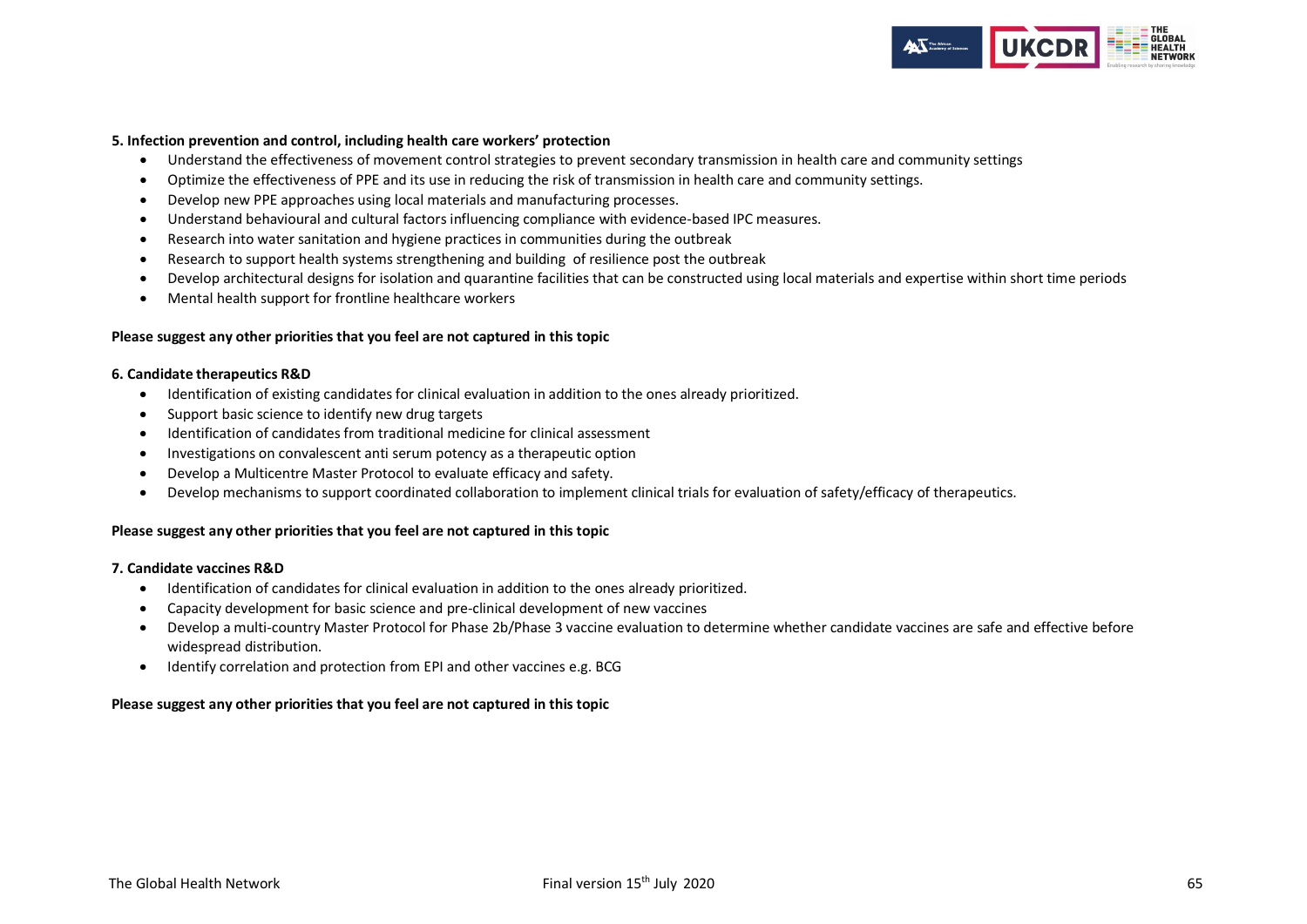

#### **8. Ethics Considerations for Research**

- Identify key knowledge gaps and research priorities in relation to ethical issues arising out of proposed restrictive public health measures (e.g., quarantine, isolation, cordon sanitaire).
- Define a research governance framework that enables effective and ethical collaboration between multiple stakeholders, including WHO, the global research community, subject matter experts, public health officials, funders, and ethicists.
- Investigate models for deferred consent during emergency research
- Establish processes for speeding up ethical review of COVID-19 related research proposals
- Establish a panel of trans-national ethicists to provide rapid support to local ethical committees assessing COVID-19 related research proposals.
- Accelerated regulatory support for new intervention candidates
- Sustained education, access, and capacity building to facilitate effective cross-working and collaboration across the research thematic areas.
- Accelerated dissemination of results through pre-print media
- ERCs ensure a continued legacy of cross-disciplinary and collaborative work after this outbreak with capacity building measures built into protocols

#### **Please suggest any other priorities that you feel are not captured in this topic**

#### **9. Social Sciences in the Outbreak Response**

- Promote the prioritization of knowledge needs according to epidemic dynamics.
- Ensure that knowledge is produced according to local, national and regional needs.
- Examine optimal ways of communicating about potential interventions in high density low socioeconomic status urban settings
- Investigate ways of ensuring transparency of information flow and mitigating false information spread by various mechanisms
- Investigate psychosocial issues around discrimination of persons with COVID-19 and their relatives or contact persons
- Ensure that that knowledge outputs and methodological limitations are easily understood by non-social scientists.
- Investigate innovate approaches to short term economic support of vulnerable populations such as cash transfer by mobile money mechanism.
- Studies of Leadership and decision strategies in response to the COVID Pandemic.
- Develop and employ strong methodologies and theoretical frameworks to tackle current epidemic challenges.
- Develop innovative interdisciplinary science
- Develop guidelines and Standard Operating Procedures (SOPs) to operationalize epidemic mitigation mechanisms.
- Develop and connect global research networks with response partners.
- Engage with communities to bring their voices to decision-making processes.
- Support work to understand non-intended consequences of epidemic-control decisions.
- Support work to understand contextual vulnerability.
- Understand how decisions in the field may inadvertently undermine response goals.
- Understand how social and economic impacts need to be mitigated.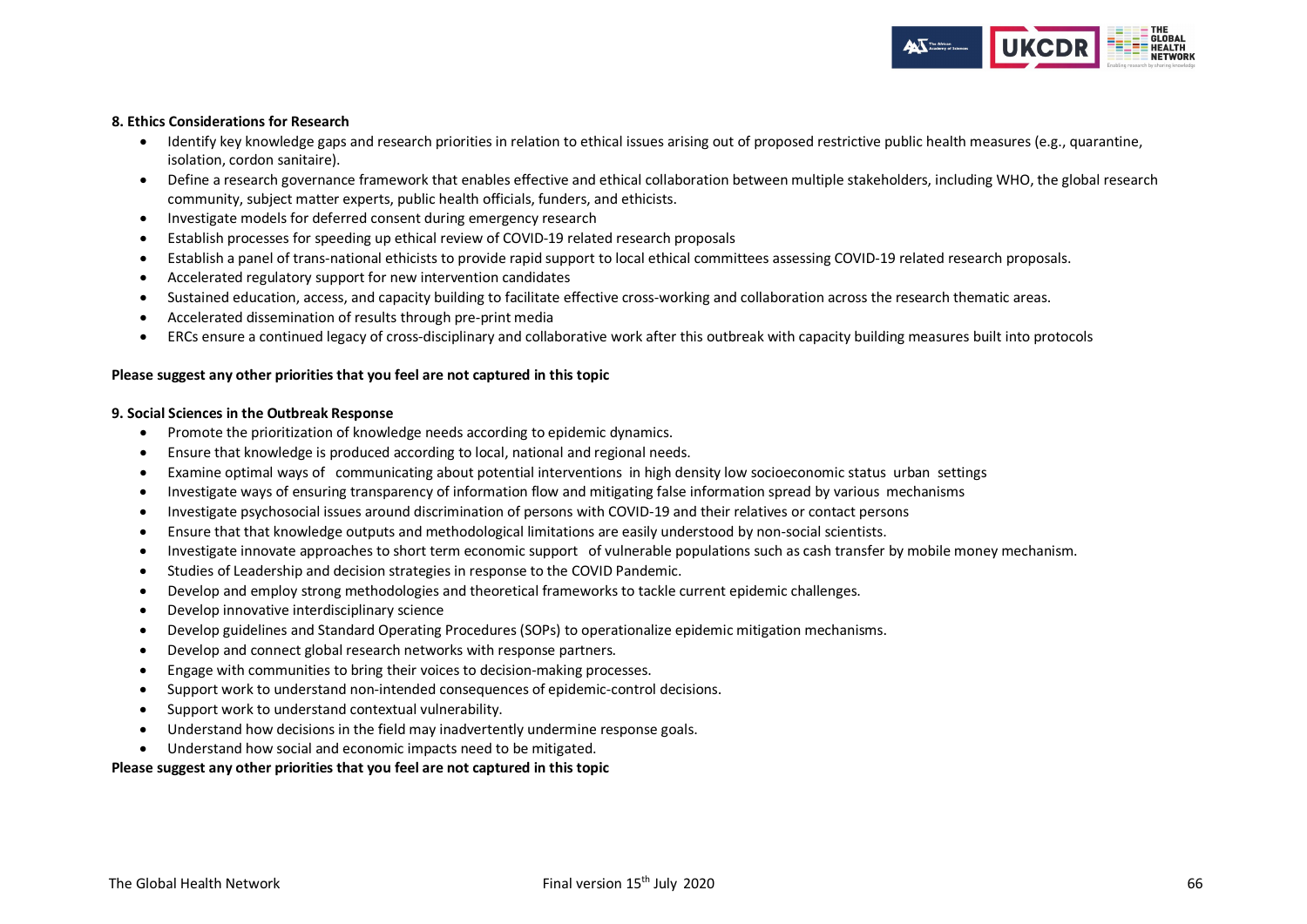

# <span id="page-66-0"></span>APPENDIX 2 – SURVEY RESULTS: TOP THREE RESEARCH PRIORITIES FROM THE WHO ROADMAP CATEGORIES SHOWING LESS RESOURCES COUNTRIES AS A SUB-SET OF THE GLOBAL RESPONSES.

|                                                                     | <b>Priority</b> | <b>Immediate</b>                                                                                                                  |                                                                                           | Longer-term                                                                                                                 |                                                                                                                         |
|---------------------------------------------------------------------|-----------------|-----------------------------------------------------------------------------------------------------------------------------------|-------------------------------------------------------------------------------------------|-----------------------------------------------------------------------------------------------------------------------------|-------------------------------------------------------------------------------------------------------------------------|
|                                                                     |                 | <b>Global (n=1528)</b>                                                                                                            | <b>Less resourced countries</b><br>$(n=694)$                                              | <b>Global (n=1528)</b>                                                                                                      | <b>Less resourced countries</b><br>$(n=694)$                                                                            |
| <b>Virus natural</b><br>history,<br>transmission and<br>diagnostics |                 | Support work to develop<br>cheaper, faster easier to<br>use in field antigen tests<br>(for virus detection)                       | Support development of diagnostics products to improve clinical processes.                |                                                                                                                             |                                                                                                                         |
|                                                                     | $\overline{2}$  | Support development of<br>diagnostics products to<br>improve clinical<br>processes.                                               | Development of cheaper, faster easier to use in field antigen tests (for virus detection) |                                                                                                                             |                                                                                                                         |
|                                                                     | $\mathbf{3}$    | Support work to develop cheaper, faster easier to use in field<br>antibody test tests (for determining exposure).                 |                                                                                           | <b>Characterize immunity</b><br>(naturally acquired,<br>population and vaccine-<br>induced, including mucosal<br>immunity). | Support work to develop<br>cheaper, faster easier to use in<br>field antibody test tests (for<br>determining exposure). |
| <b>Animal and</b><br>environmental<br>research on the               | 1               | Improve understanding of socioeconomic and behavioural risk factors for spill-over and<br>transmission between animals and humans |                                                                                           | Identify animal source and<br>route of transmission (hosts,<br>any evidence of continued<br>spill-over to humans and        |                                                                                                                         |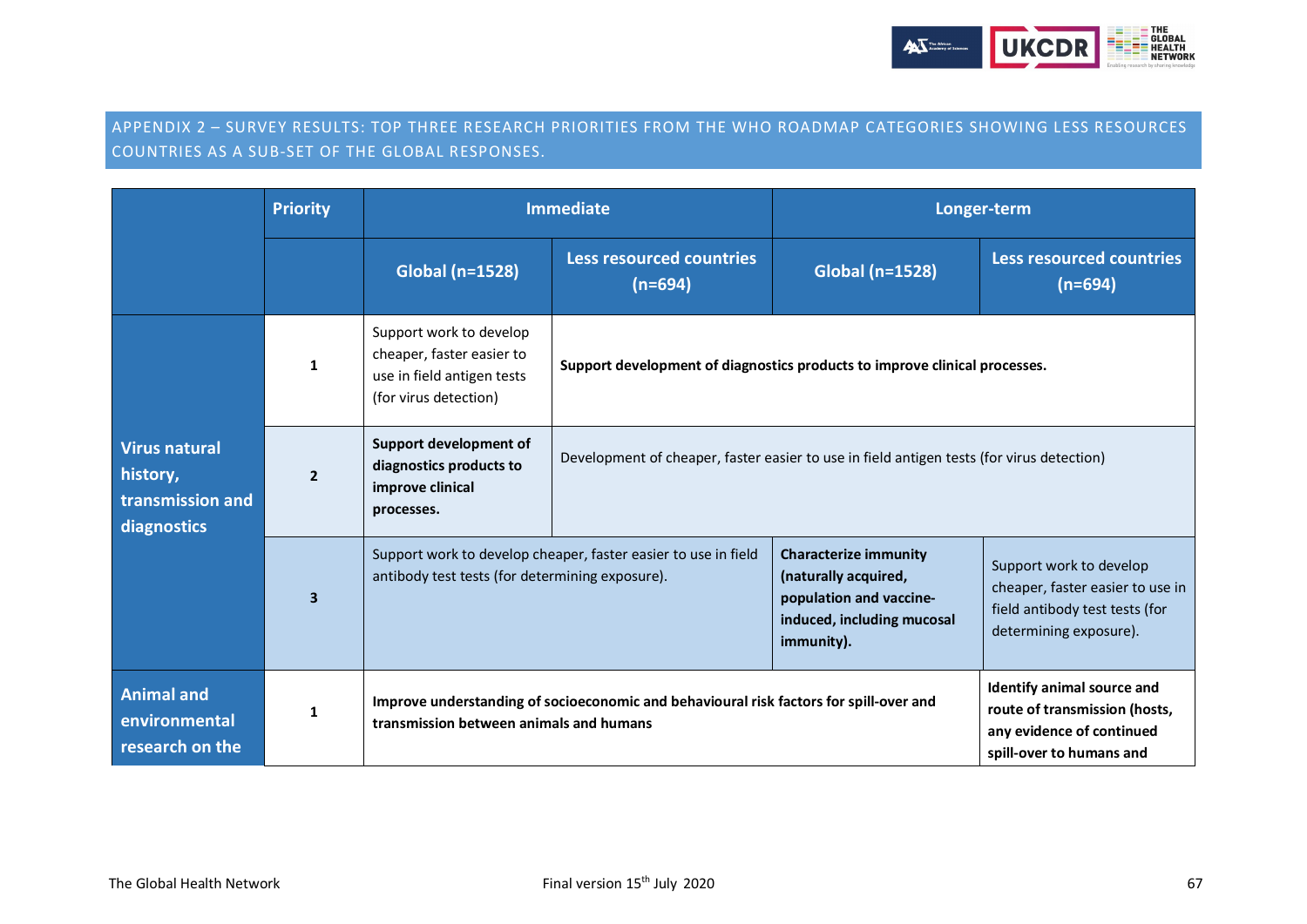

| virus origin, and<br>management              |                         |                                                                                                                                                                               | transmission between animals<br>and humans).                                                                                                                                           |                                                                                                                                                 |  |
|----------------------------------------------|-------------------------|-------------------------------------------------------------------------------------------------------------------------------------------------------------------------------|----------------------------------------------------------------------------------------------------------------------------------------------------------------------------------------|-------------------------------------------------------------------------------------------------------------------------------------------------|--|
| measures at the<br>human-animal<br>interface | $\overline{2}$          | Identify animal source and route of transmission (hosts, any evidence of continued spill-over<br>to humans and transmission between animals and humans).                      | Improve understanding of<br>socioeconomic and<br>behavioural risk factors for<br>spill-over and transmission<br>between animals and humans                                             |                                                                                                                                                 |  |
|                                              | $\overline{3}$          | Design and test suitable risk reduction strategies at the human-animal-environment interface                                                                                  |                                                                                                                                                                                        |                                                                                                                                                 |  |
| Epidemiological<br>studies                   | $\mathbf{1}$            | Describe transmission dynamics of COVID-19 and understand spread of disease nationally, regionally and globally.                                                              |                                                                                                                                                                                        |                                                                                                                                                 |  |
|                                              | $\overline{2}$          | Describe disease severity and susceptibility to facilitate<br>effective clinical and public health response to COVID-19 -<br>identify groups at high risk of severe infection | Establish suitable cohorts and prospectively collect longitudinal<br>laboratory and outcome data.                                                                                      |                                                                                                                                                 |  |
|                                              | $\overline{\mathbf{3}}$ | Perform rapid population cross sectional surveys to establish<br>extent of virus transmission using standardised sampling<br>framework                                        | Describe disease severity and<br>susceptibility to facilitate<br>effective clinical and public<br>health response to COVID-19<br>- identify groups at high risk<br>of severe infection | Perform rapid population<br>cross sectional surveys to<br>establish extent of virus<br>transmission using<br>standardised sampling<br>framework |  |
| <b>Clinical</b><br><b>Management</b>         | 1                       | Determine interventions that improve the clinical outcome<br>of COVID-19 infected patients                                                                                    | Define the natural history of COVID-19 infection though careful<br>standardised and comprehensive clinical and laboratory<br>description of cases                                      |                                                                                                                                                 |  |
|                                              | $\overline{2}$          | Determine optimal clinical practice strategies to improve<br>the processes of care (e.g. develop criteria for early                                                           | Determine interventions that improve the clinical outcome of<br><b>COVID-19 infected patients</b>                                                                                      |                                                                                                                                                 |  |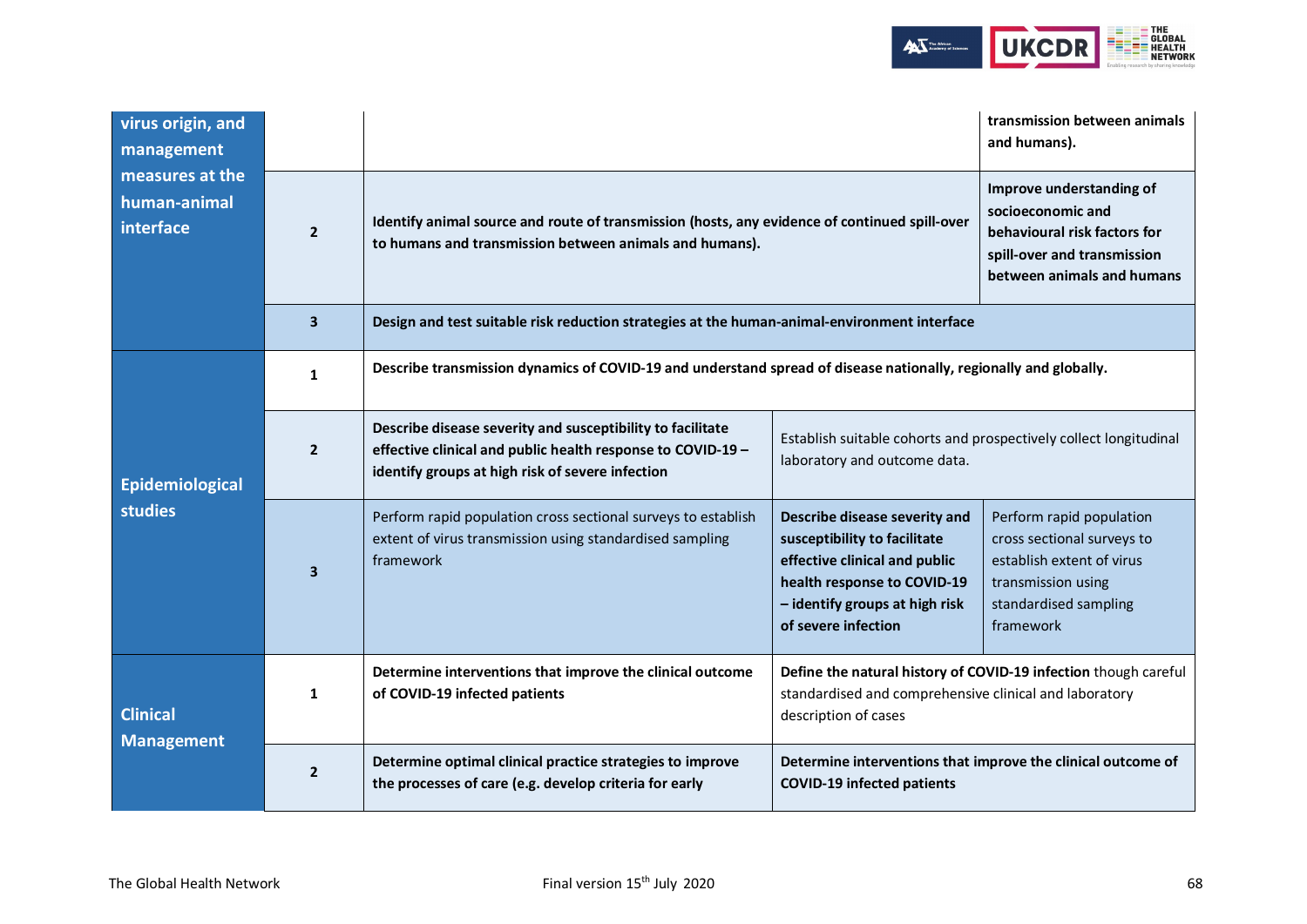

|                                                                                                   |                          | diagnosis, when to discharge, when to use adjuvant<br>therapies for patients and contacts).                                                            |                                                                                                                                                                   |                                                                                                                                                                                                                    |                                                                                                                                    |
|---------------------------------------------------------------------------------------------------|--------------------------|--------------------------------------------------------------------------------------------------------------------------------------------------------|-------------------------------------------------------------------------------------------------------------------------------------------------------------------|--------------------------------------------------------------------------------------------------------------------------------------------------------------------------------------------------------------------|------------------------------------------------------------------------------------------------------------------------------------|
|                                                                                                   | $\overline{\mathbf{3}}$  | Develop protocols for<br>management of severe<br>disease in the absence of<br>intensive care facilities.                                               | Define the natural history of<br><b>COVID-19 infection though</b><br>careful standardised and<br>comprehensive clinical and<br>laboratory description of<br>cases | Determine optimal clinical practice strategies to improve the<br>processes of care (e.g. develop criteria for early diagnosis,<br>when to discharge, when to use adjuvant therapies for<br>patients and contacts). |                                                                                                                                    |
|                                                                                                   | 1                        | community settings                                                                                                                                     |                                                                                                                                                                   | Understand the effectiveness of movement control strategies to prevent secondary transmission in health care and                                                                                                   |                                                                                                                                    |
| <b>Infection</b><br>prevention and<br>control, including<br>health care<br>workers'<br>protection | $\overline{\phantom{a}}$ | Optimize the effectiveness of PPE and its use in reducing the<br>risk of transmission in health care and community settings.                           |                                                                                                                                                                   | Research to support health<br>systems strengthening and<br>building of resilience post the<br>outbreak                                                                                                             | Optimize the effectiveness of<br>PPE and its use in reducing the<br>risk of transmission in health<br>care and community settings. |
|                                                                                                   | З                        | Develop new PPE approaches using local materials and<br>manufacturing processes                                                                        |                                                                                                                                                                   | <b>Optimize the effectiveness of</b><br>PPE and its use in reducing<br>the risk of transmission in<br>health care and community<br>settings.                                                                       | Develop new PPE approaches<br>using local materials and<br>manufacturing processes                                                 |
| <b>Candidate</b><br>therapeutics<br><b>R&amp;D</b>                                                | 1                        | Develop mechanisms to<br>support coordinated<br>collaboration to implement<br>clinical trials for evaluation<br>of safety/efficacy of<br>therapeutics. | <b>Identification of existing</b><br>candidates for clinical<br>evaluation in addition to the<br>ones already prioritized.                                        | Develop mechanisms to<br>support coordinated<br>collaboration to implement<br>clinical trials for evaluation of<br>safety/efficacy of<br>therapeutics.                                                             | Support basic science to<br>identify new drug targets                                                                              |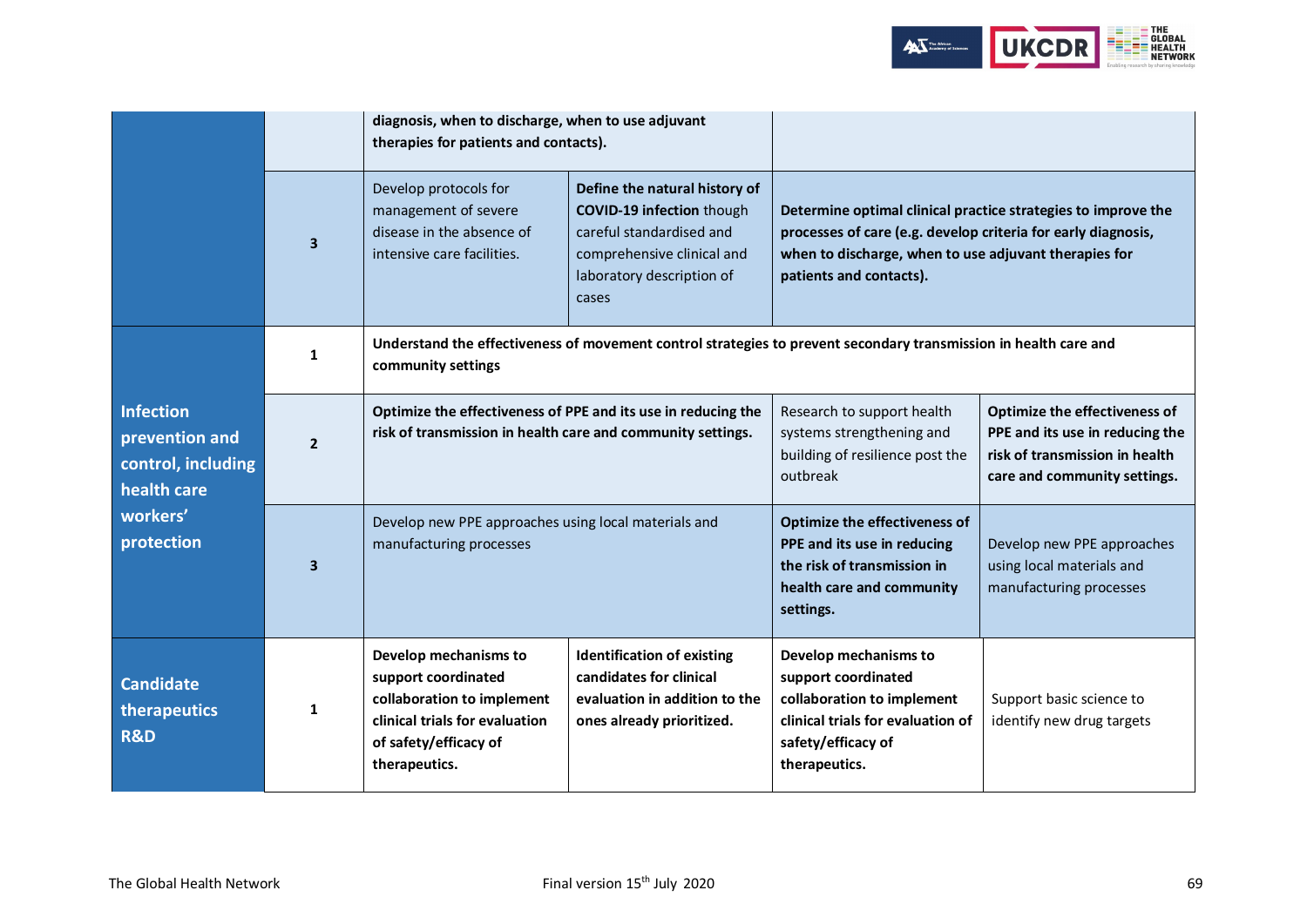

|                                             | $\overline{2}$          | Support basic science to identify new drug targets                                                                                                                                                      |                                                                                                                                                                                                              | Identification of existing candidates for clinical evaluation in<br>addition to the ones already prioritized.                                                                        |                                                                                                                                                        |
|---------------------------------------------|-------------------------|---------------------------------------------------------------------------------------------------------------------------------------------------------------------------------------------------------|--------------------------------------------------------------------------------------------------------------------------------------------------------------------------------------------------------------|--------------------------------------------------------------------------------------------------------------------------------------------------------------------------------------|--------------------------------------------------------------------------------------------------------------------------------------------------------|
|                                             | $\overline{\mathbf{3}}$ | <b>Identification of existing</b><br>candidates for clinical<br>evaluation in addition to the<br>ones already prioritized.                                                                              | Develop mechanisms to<br>support coordinated<br>collaboration to implement<br>clinical trials for evaluation<br>of safety/efficacy of<br>therapeutics.                                                       | Support basic science to<br>identify new drug targets                                                                                                                                | Develop mechanisms to<br>support coordinated<br>collaboration to implement<br>clinical trials for evaluation of<br>safety/efficacy of<br>therapeutics. |
|                                             | 1                       | Develop a multi-country<br><b>Master Protocol for Phase</b><br>2b/Phase 3 vaccine<br>evaluation to determine<br>whether candidate vaccines<br>are safe and effective before<br>widespread distribution. | Capacity development for<br>basic science and pre-clinical<br>development of new<br>vaccines                                                                                                                 | development of new vaccines                                                                                                                                                          | Capacity development for basic science and pre-clinical                                                                                                |
| <b>Candidate</b><br><b>vaccines R&amp;D</b> | $\overline{2}$          | Capacity development for<br>basic science and pre-clinical<br>development of new<br>vaccines                                                                                                            | Develop a multi-country<br><b>Master Protocol for Phase</b><br>2b/Phase 3 vaccine<br>evaluation to determine<br>whether candidate vaccines<br>are safe and effective before<br>widespread distribution.      | Develop a multi-country Master Protocol for Phase 2b/Phase 3<br>vaccine evaluation to determine whether candidate vaccines<br>are safe and effective before widespread distribution. |                                                                                                                                                        |
|                                             | $\mathbf{3}$            |                                                                                                                                                                                                         | Identification of candidates for clinical evaluation in addition<br>Identification of candidates for clinical evaluation in<br>addition to the ones already prioritized.<br>to the ones already prioritized. |                                                                                                                                                                                      |                                                                                                                                                        |